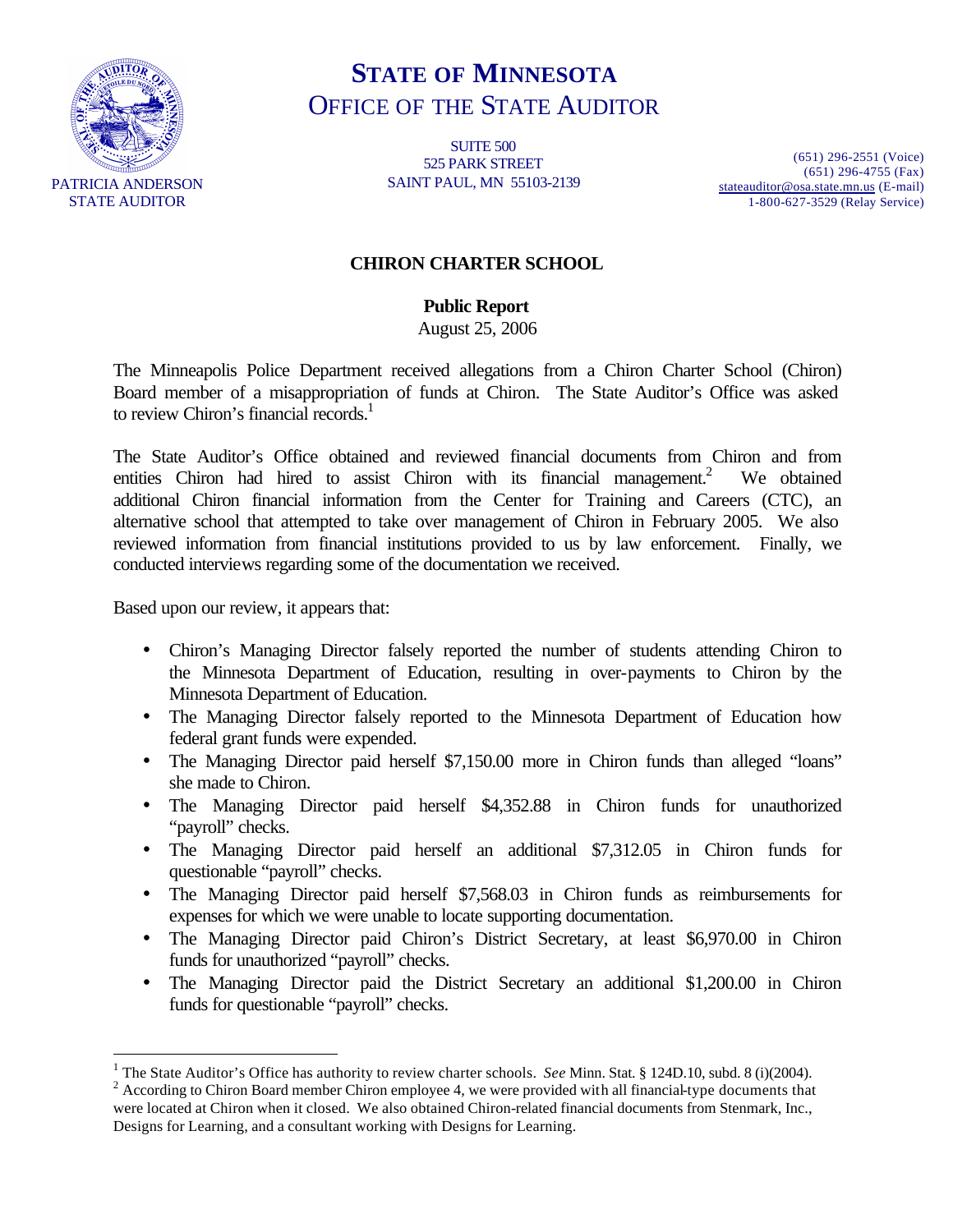- The Managing Director paid the District Secretary \$1,055.11 in Chiron funds as reimbursements for expenses for which we were unable to locate supporting documentation.
- The Managing Director paid other employees "stipends," "payroll advances" and other checks for which we were unable to locate supporting documentation.
- The Managing Director did not provide the Chiron Board with accurate financial information.

We found that adequate accounting and internal control procedures were lacking at Chiron.

## **I. Chiron Charter School - Background**

Chiron was once a middle school in the Minneapolis Public School District. It was closed as a traditional public school after the 2002 school year, and re-opened in the fall of 2002 as a charter school serving grades  $6 - 8$ , sponsored by the Minneapolis Public School.<sup>3</sup> The Minneapolis School Board decided not to renew its sponsorship of Chiron as of June 2004.<sup>4</sup> Pillsbury United Communities, a nonprofit organization, then became Chiron's sponsor.<sup>5</sup>

On February 15, 2005, Center for Training and Careers (CTC), an alternative school, agreed to take over Chiron's management and financial responsibilities. CTC deposited \$80,000 into Chiron's account. Chiron's bank took \$51,666.49 of the CTC funds to pay off Chiron's loans from the bank; and on February 18, 2005, CTC withdrew \$28,000 from Chiron's account. At a February 18, 2005 Chiron Board emergency meeting, the Board voted to close Chiron, effective February 25, 2005, because it was unable to meet its payroll obligations.<sup>6</sup>

Chiron had accounts at Wells Fargo Bank (WFB) and Community National Bank  $(CNB)$ .<sup>7</sup> The Managing Director was added to the bank's records as an authorized signer on Chiron's checks in August 2002.<sup>8</sup> Only one signature was required on Chiron's checks, and the Managing Director maintained Chiron's checkbooks.

<sup>&</sup>lt;sup>3</sup> Chiron's Articles of Incorporation are dated April 8, 2002.

<sup>&</sup>lt;sup>4</sup> According to a letter to Chiron from the Minneapolis Public Schools dated April 7, 2004, the Minneapolis School Board voted not to renew Chiron's sponsorship because it was no longer a "conversion" charter school, where experienced teachers continued at the school. According to the letter, "[c]ontinuity was prevented because the experienced teachers separated from the school."

<sup>5</sup> *See* August 30, 2004 Letter from the Minnesota Department of Education (approving Pillsbury United Communities as Chiron's sponsor).

<sup>6</sup> *See* February 18, 2005 Chiron Board meeting minutes.

<sup>&</sup>lt;sup>7</sup> Chiron's WFB account was opened in 2002. Chiron's CNB account was opened on February 23, 2004.

<sup>&</sup>lt;sup>8</sup> The Managing Director became the sole signatory on Chiron's WFB bank account as of February 2004. The Managing Director was also the signatory on Chiron's CNB account when it was opened in February 2004. The Managing Director began working at Chiron in 2002. In a staffing proposal adopted at the September 26, 2002 Chiron Board meeting, She is identified as Systems Director and Instructor. In Chiron's Financial Report for the year ended June 30, 2003, she is identified as the Director of District Services. She became the Interim Managing Director at the November 4, 2003 Board meeting. At the December 16, 2003 Board meeting, the title was changed from Interim Managing Director to Managing Director.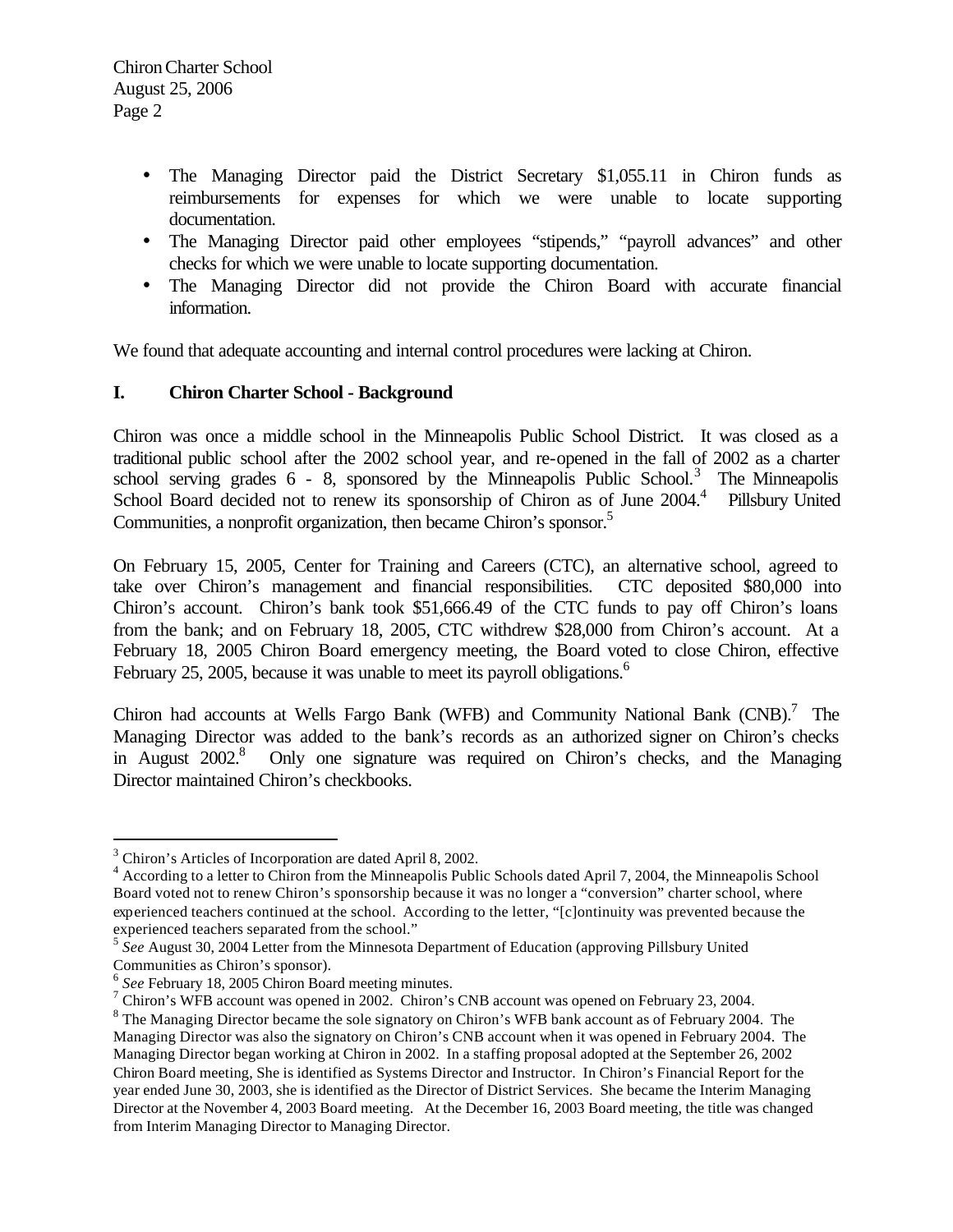Chiron had contracts with Stenmark, Inc., and Designs for Learning for various accounting services. In addition, Chiron was required to have an annual financial audit.<sup>9</sup> Malloy, Montague, Karnowski, Radosevich & Co. (MMKR) completed Financial Reports of Chiron for April 9, 2002 (date of inception) through June 30, 2002, and July 1, 2002 through June 30,  $2003<sup>10</sup>$  However, the Financial Reports for July 1, 2003 through June 30, 2004 were never completed because Chiron's financial records were not in order.

## **II. Minnesota Department of Education Payments to Chiron**

The Minnesota Department of Education paid Chiron over \$4 million between 2002 and 2005.<sup>11</sup> We compared payments made by the Minnesota Department of Education with deposits in Chiron's bank accounts. We found that all Minnesota Department of Education payments to Chiron were deposited in Chiron's bank accounts.<sup>12</sup>

Many of the Minnesota Department of Education payments are based upon the number of students attending Chiron (the Average Daily Membership or "ADM"). Each school reports the number of students attending the school to the Minnesota Department of Education. Falsely inflating the number of students attending a school inflates the amount of money paid to the school by the Minnesota Department of Education.

We obtained from the Minnesota Department of Education a copy of a report dated January 3, 2005 submitted by Chiron to the Minnesota Department of Education that claims Chiron had a total ADM of 132.<sup>13</sup> The report was completed and verified by The Managing Director.

It is our understanding that, after Chiron closed, the Minnesota Department of Education conducted a review of the ADM reported by Chiron. As a result, we did not separately review this issue. However, during our review of documents, we found the following:

<sup>&</sup>lt;sup>9</sup> Charter schools are required to submit an audit report to the Commissioner of Education by December 31 each year. *See* Minn. Stat. § 124D.10, subds. 6a and 8 (i).

 $10$  For the fiscal year ended June 30, 2002, the audit was not timely filed with the Minnesota Department of Education. *See* Chiron Financial Report from April 9, 2002 (date of inception) to June 30, 2002 (Finding 2002-3).  $11$  State payments to Chiron were as follows:

<sup>2002</sup> \$ 914,451.91

<sup>2003</sup> \$1,751,630.21

<sup>2004</sup> \$1,216,540.10

<sup>2005</sup> \$ 160,293.78 (through February 24, 2005)

Total: \$4,042,916.00

<sup>&</sup>lt;sup>12</sup> To conduct our review, we compared a list of Minnesota Department of Education payments to Chiron with deposits in Chiron's accounts.

 $13$  Notations on the report show that it was updated on January 5, 2005 to reflect a total ADM of 129. The report is a "second update" for payments to be made January 30 through April 15, 2005. In the initial estimate report dated June 15, 2004, the Managing Director estimated that the school would have an ADM of 115; in the first update dated September 30, 2004, the Managing Director reported an ADM of 117.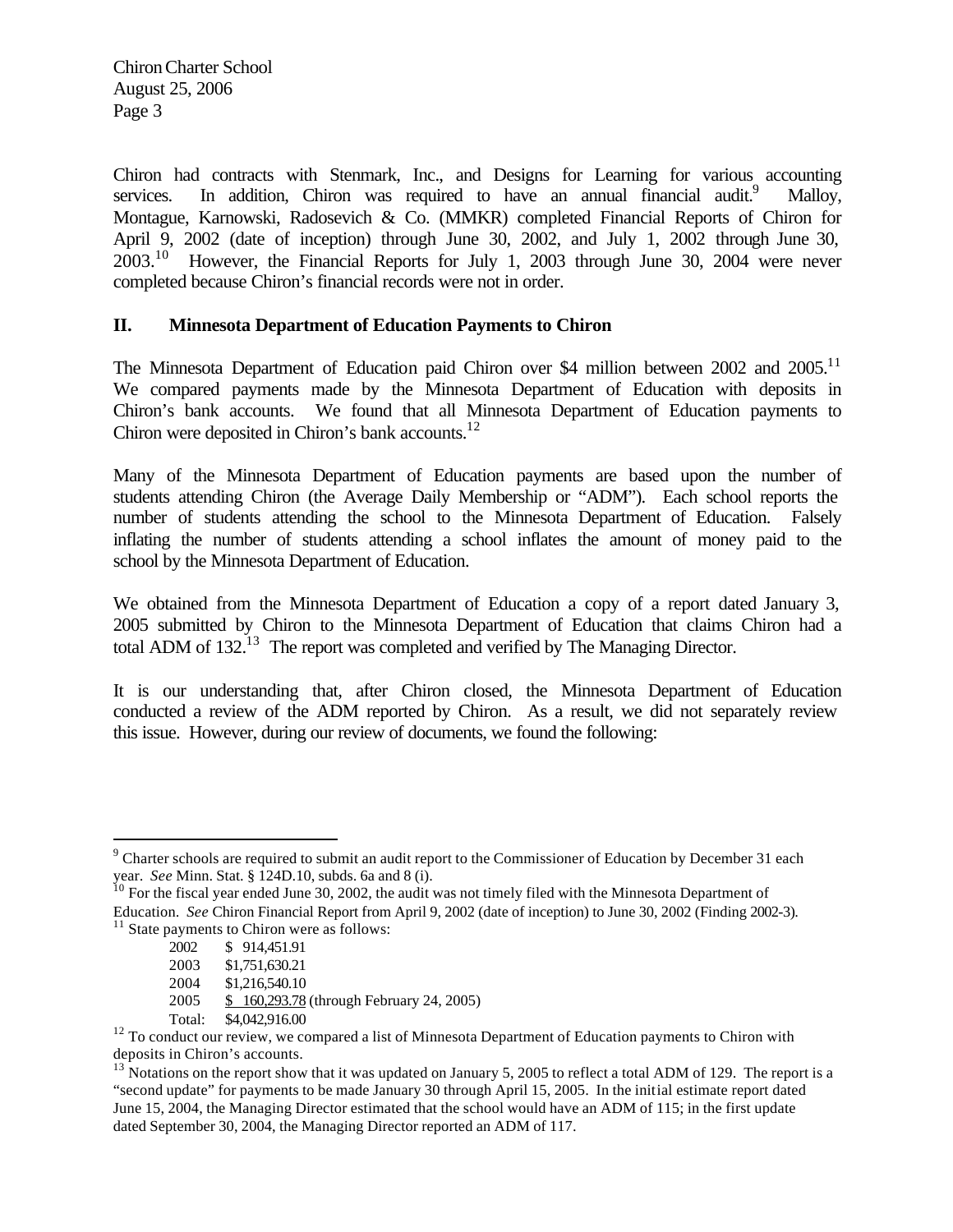- According to the October 4, 2004 Managing Director's Report to the Chiron Board, Chiron's enrollment on the first day of school in fall 2004 was not the 120 students Chiron had anticipated.
- According to the December 8, 2004 Board meeting minutes, the Director reported to the Board that enrollment was holding steady at 80.
- Caravan Kids Catering confirmed in a fax dated December 3, 2004 that the new count of students at Chiron was 76.
- A former employee informed us that she was responsible for maintaining spreadsheets listing students attending Chiron. She provided us with a copy of the spreadsheets. They show approximately 75 students at Chiron as of December 2004. The former employee informed us that she would provide the spreadsheet to The Managing Director, upon request, once or twice a year.
- A consultant for Designs for Learning, informed us that she learned in February 2005 from the Minnesota Department of Education that Chiron had reported 129 students for the 2004-2005 school year, but she learned from Chiron Board members that the actual number of students at Chiron for the 2004-2005 school year was between 60 and 83 students.
- According to the February 18, 2005 Chiron Board emergency meeting minutes, Chiron's report to the State of 129 students included 75 students that either never came to Chiron or came only briefly to Chiron.
- CTC representatives stated that, in February 2005, Chiron told them that Chiron had about 125 students as of February 2005; but a visit to Chiron indicated to CTC that Chiron only had approximately 80 students.

Based upon the documents available to us, it appears that the Managing Director falsely reported to the Minnesota Department of Education the number of students attending Chiron, resulting in inflated payments to Chiron.<sup>14</sup>

# **III. Chiron's Use of Federal Funds**

 $\overline{a}$ 

As a new charter school, Chiron was eligible for, and received, grant funds under the federal Public Charter Schools Program. Prior to opening, and in the fall of 2002, Chiron received \$140,000 as a planning or start-up grant.<sup>15</sup> Chiron then received two implementation grants, the first for \$150,000 (known as Subgrant 2), and the second for \$150,000 (known as Subgrant 3).<sup>16</sup>

 $14$  According to a Chiron School Review dated December 7, 2003 by a consultant to the Minneapolis Public Schools, the Minnesota Department of Education had been paying Chiron at a higher level than justified by the student estimates due to "an ADM reporting error", and would be lowering its payment amounts, but no penalty or revenue recapture would occur at that time.

<sup>&</sup>lt;sup>15</sup> Payments to Chiron were approved by the Minnesota Department of Education on May 2, 2002 (\$80,000), October 7, 2002 (\$10,000), October 28, 2002 (\$10,000), and December 9, 2002 (\$40,000).

<sup>&</sup>lt;sup>16</sup> Payments to Chiron for Subgrant 2 were approved on January 24, 2003 (\$60,000), March 27, 2003 (\$60,000), and June 30, 2003 (\$30,000). Payments to Chiron for Subgrant 3 were approved on October 22, 2003 (\$50,000), January 28, 2004 (\$50,000), July 13, 2004 (\$10,000), September 9, 2004 (\$10,000), and September 27, 2004 (\$30,000).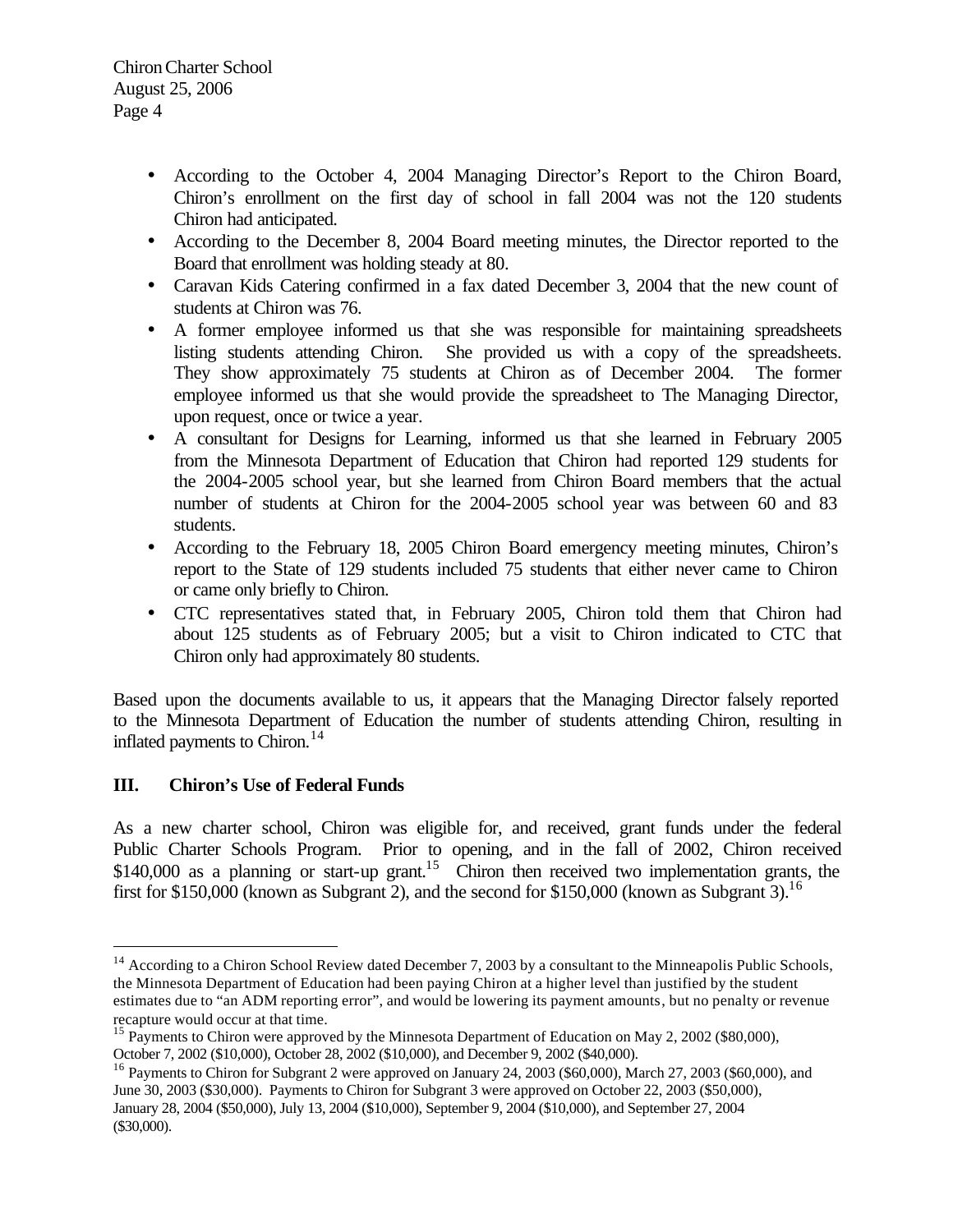$\overline{a}$ 

The Managing Director was Chiron's contact person on these grants. The Managing Director submitted reports to the Minnesota Department of Education explaining how the grant funds were used. We found that the Managing Director submitted false reports to the Minnesota Department of Education regarding the use of these federal grant funds.

Specifically, we reviewed Chiron's final report for Subgrant 3, dated August 17, 2004, submitted by the Managing Director to the Minnesota Department of Education.<sup>17</sup> Subgrant 3 was effective October 29, 2003, and ended October 28, 2004. All funds received under Subgrant 3 had to be expended or encumbered between those dates.<sup>18</sup> Based upon this final report, the final \$30,000 of Subgrant 3 funds were released to Chiron.

Chiron's final Subgrant 3 report contained a narrative description and a four-page spreadsheet allegedly describing, in detail, how Chiron used the \$150,000 in Subgrant 3 funds. The spreadsheet listed individual check numbers allegedly reflecting expenditures of the grant funds. The detail contained in the report prompted the Minnesota Department of Education to thank the Managing Director for her "thorough, comprehensive and honest summary" of Chiron's third and final grant under this program.<sup>19</sup> In a clarification email dated September 1, 2004, the Managing Director reassured the Minnesota Department of Education that "[e]veryone has been paid under this grant agreement."

We found that Chiron misrepresented to the Minnesota Department of Education how Subgrant 3 funds were used.<sup>20</sup> In addition, we found that federal funds were used for unallowable costs under the federal grant, such as day-to-day operations, ongoing expenditures not directly related to initial start-up costs, student instruction, student field trips, and gift certificates.<sup>21</sup>

Specifically, \$91,100 in Subgrant 3 funds were allegedly expended for materials, supplies and equipment.<sup>22</sup> In the narrative description of the report, the main category of these purchases (\$48,850) was described as the purchase of "curriculum and instructional materials" "in all the core academic areas as well as art." Funds were also allegedly spent on the acquisition of computers and the purchase of a new computer server and related software (\$40,000). Finally, the purchase of "non-instructional supplies" allegedly included the purchase of paper, report cards, school forms, and other general office supplies (\$2,250).

 $22$ <sup>22</sup> These expenditures comprised "Project 5" of the grant.

<sup>17</sup> *See* Public Charter Schools Program Progress Report (final): Subgrant 3.

<sup>&</sup>lt;sup>18</sup> Expenditures could not be charged to the grant before the grant's official start date. All grant funds had to be fully expended no later than 90 days after the end date on the grant agreement, or the date of close-out, whichever occurs first.

<sup>&</sup>lt;sup>19</sup> *See* August 19, 2004 email from the Minnesota Department of Education.

<sup>&</sup>lt;sup>20</sup> Although not discussed in detail in this report, we found that reports submitted for the planning grant and Subgrant 2 also appear to contain misrepresentations.

<sup>21</sup> *See, e.g.,* Minnesota Department of Education's Federal Public Charter Schools Program (PCSP) General Overview (August 7, 2003) and Federal Charter Schools Program (CSP) General Overview FY 2004 (updated December 2003) (allowable activities; allowable costs determined by approved budget; listing examples of unallowable costs). Further guidance on unallowable costs for federal grant awards are found in the Office of Management and Budget Circulars A-87 (Cost Principles for State, Local and Indian Tribal Governments), and A-122 (Cost Principles for Non-Profit Organizations). *See also* No Child Left Behind Act of 2001 (PL 107-110), Title V, Part B; available on the U.S. Department of Education's website, www.ed.gov.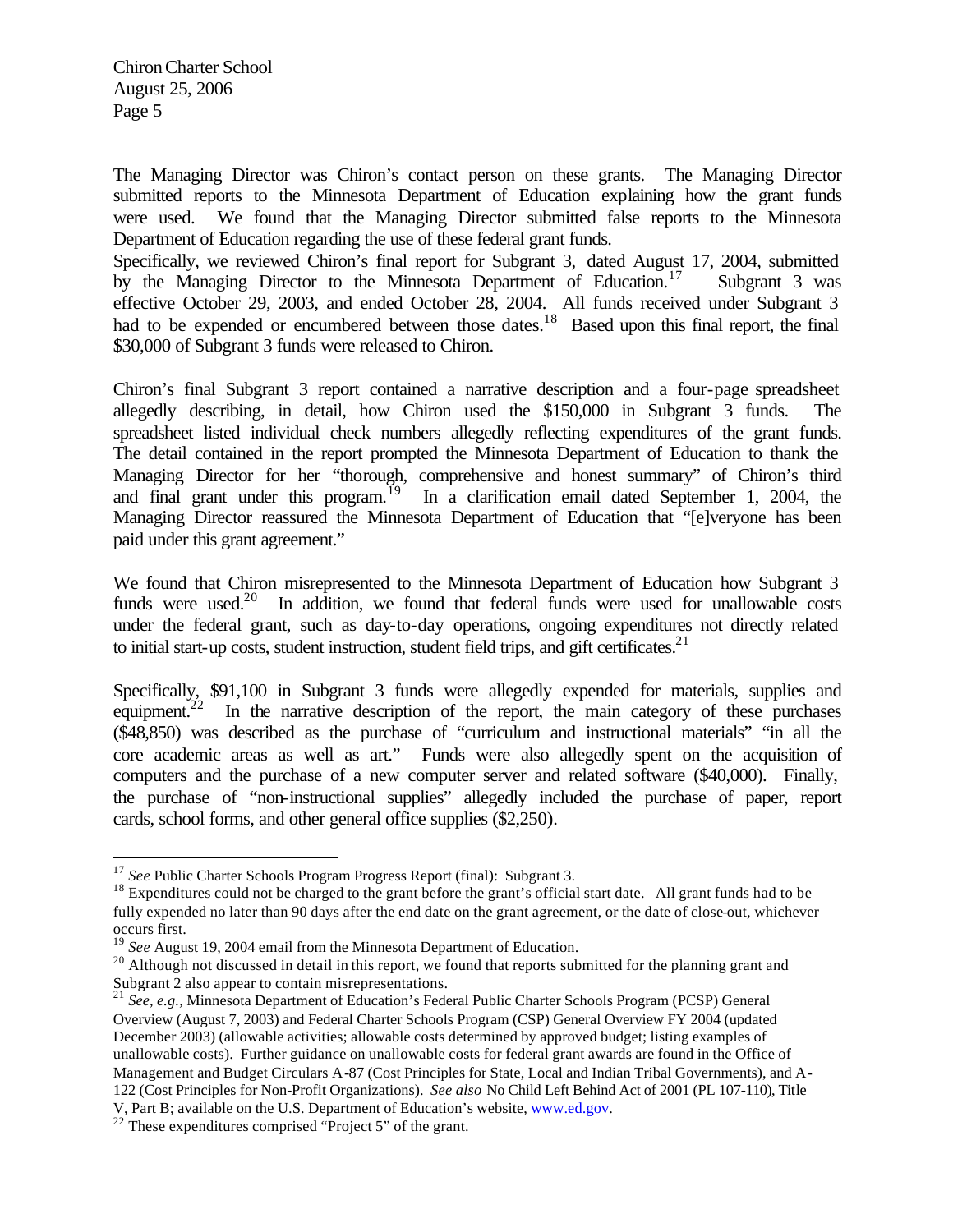However, for the \$48,850 allegedly spent on instructional materials and curriculum, we found expenditures for such items as health insurance, food, and carpet cleaning services. For example, we found:

- Payment of \$7,000 to "Delta Science" was reportedly made for "instructional materials/curriculum." However, the Chiron WFB check for \$7,000, was actually made payable to "CKC." CKC stands for "Caravan Kids Catering" and was one of Chiron's food service vendors.
- Payment of \$6,003.04 to "Scholastic" was reportedly made for "instructional materials/curriculum." However, the Chiron CNB check for \$6,083.84 was actually made payable to Health Partners for group health insurance. $^{23}$
- Payment of \$4,992.25 to "CMP Math" was reportedly made for "instructional materials/curriculum." However, the Chiron WFB check for \$4,992.25 was made payable to Health Partners for group health insurance.<sup>24</sup>
- Payment of \$4,200 to "Accelerated Reader" was reportedly made for "instructional materials/curriculum." However, the Chiron CNB check for \$4,200, was actually made payable to Chiron Charter School, and appears to have been deposited in Chiron's WFB account.<sup>25</sup>
- Payment of \$2,536 to "Read Naturally" was reportedly made for "instructional materials/curriculum." However, the Chiron CNB check was never issued; it was originally written to Chiron employee 1 for \$1,200, but the check was crossed out and remains in Chiron's checkbook.<sup>26</sup>
- Payment of \$2,277.17 to "CPS" with a Chiron check was reportedly made for "instructional materials/curriculum." However, the Chiron WFB check for \$2,277.17, was actually made payable to "Just Call Mike." From invoices that we found in Chiron's documents, it appears that Chiron has purchased a variety of supplies from Just Call Mike.
- Payment of \$1,831 to "CPS" was reportedly made for "instructional materials/curriculum." However, the Chiron a WFB check for \$1,831.93, was actually made payable to "Just Call Mike."
- Payment of \$1,868.08 to "Math Press" was reportedly made for "instructional materials/curriculum." However, the Chiron CNB check for \$218 was actually made payable to Chiron employee 1.<sup>27</sup>
- Payment of \$946.12 to "Target" with a Chiron was reportedly made for "instructional materials/curriculum." However, the Chiron CNB check was actually for \$1,200, made

<sup>&</sup>lt;sup>23</sup> We found only one Chiron check to Scholastic during Subgrant 3's time frame: Chiron WFB check for \$218.23.

<sup>&</sup>lt;sup>24</sup> We did not find any Chiron checks to CMP Math during Subgrant 3's time frame.

<sup>&</sup>lt;sup>25</sup> It appears that the deposit in Chiron's WFB account was needed to cover Stenmark and Minnesota Child Support payments, and a \$70 check to the Managing Director. In addition, two Chiron WFB checks to the City of Minneapolis were returned as "nsf" after the \$4,200 deposit was made in Chiron's WFB account. We did not find

any Chiron checks to Accelerated Reader during Subgrant 3's time frame.

<sup>&</sup>lt;sup>26</sup> We did not find any Chiron checks to Read Naturally during Subgrant 3's time frame.

<sup>&</sup>lt;sup>27</sup> We found only one Chiron check to "Math Teacher's Press" during Subgrant 3's time frame: A Chiron WFB check for \$35.75. We did not find any Chiron checks to "Math Press" during Subgrant 3's time frame.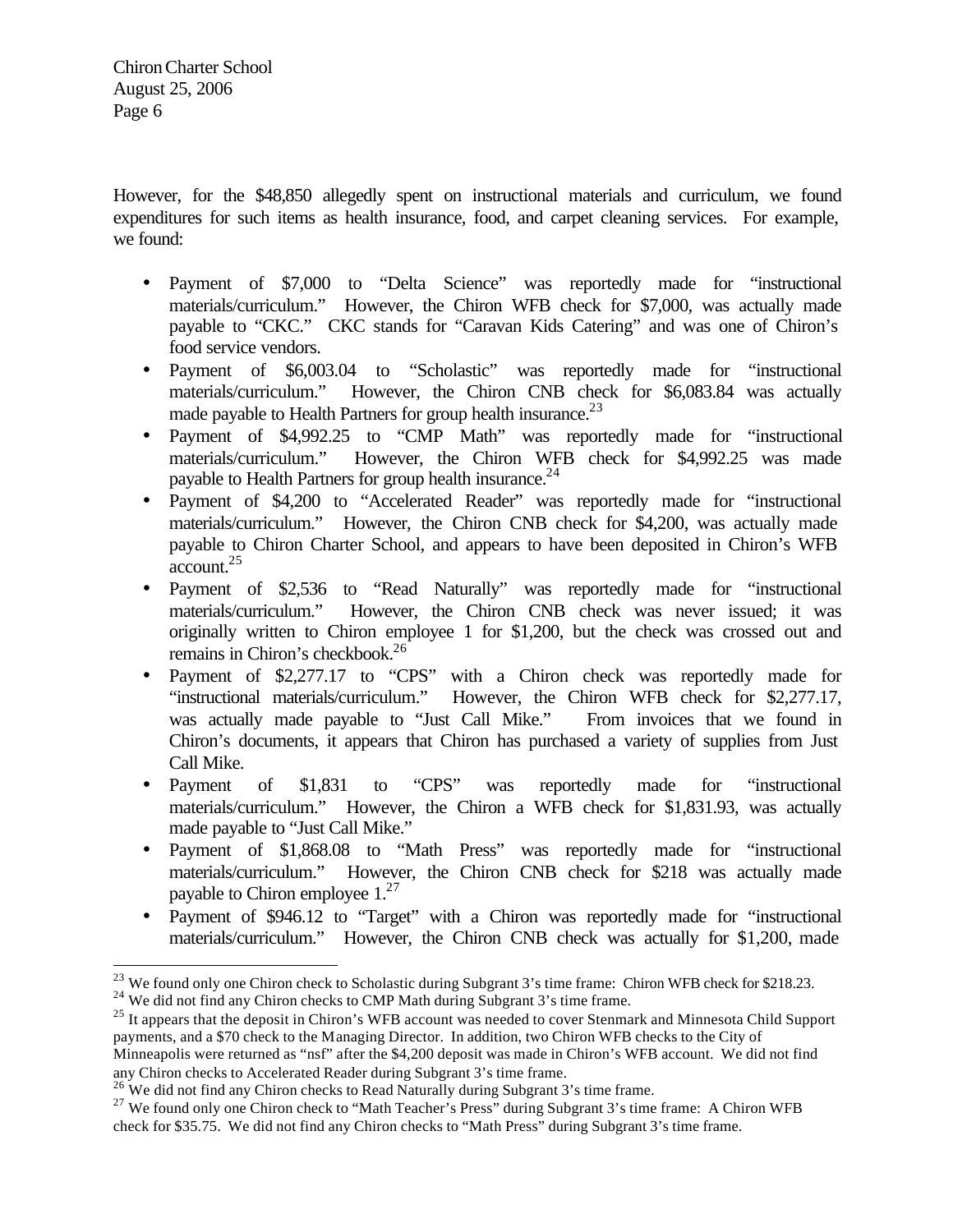> payable to Chiron employee 1, with a notation of "recruitment" in the memo section of the check.

- Payment of \$170 to "Lancaster" with a Chiron check was reportedly made for "instructional materials/curriculum." The same Chiron check was also reported later in the report as a \$170 payment to "Office Depot" for non-instructional supplies. However, the Chiron WFB check was actually for \$170 made payable to "Lancaster Dry Carpet Cleaning" for carpet cleaning services.
- Payment of \$175 to Chiron employee 2 with a Chiron check was reportedly made for "L.A. & Math (Reimburs)" as part of the "instructional materials/curriculum" expenditures.<sup>28</sup> However, the Chiron WFB check was made payable to a Chiron employee, and the memo section of the check contains the notation: "2 period teaching 2 10 days."
- Payment of \$258.30 to Chiron employee 3 with a Chiron check was reportedly made for "Science (Reimbursem)" as part of the "instructional materials/curriculum" expenditures. However, we found an undated Request for Check from Chiron employee 3, for a total of \$258.30. The expenditures included \$82.77 for bookcases and crates, \$34.61 for 65 notebooks, and \$48.36 for files from Office Max.
- Payment of \$258.65 to the Managing Director with a Chiron check was reportedly made for "instructional materials/curriculum." However, we found receipts that appear to support the reimbursement paid with the Chiron WFB check and they included such items as gift cards, ice, drinks, tablecloths, and candy.<sup>29</sup> A notation on the check register stub states that the check was for Chiron's "Spring Fling."
- Payment of \$132.86 to Chiron employee 4 with a Chiron check was reportedly made for "Lab (Reimbursement)" as part of the "instructional materials/curriculum" expenditures. We found a Request for a Check from Chiron employee 4, for a total of \$132.86. The expenditures were described as "decorations for talent show" and "gift certificates," and the attached receipts included \$99.96 for six Target gift cards.
- Payment of \$22.40 to Chiron employee 5 with a Chiron check was reportedly made for "instructional materials/curriculum." However, we found two handwritten requests for reimbursement from Chiron employee 5 totaling \$22.40. The attached receipts reflect reimbursement for parking and postage expenses related to special education work performed by Chiron employee 5.
- Payment of \$106.60 to the Managing Director with a Chiron check was reportedly made for "instructional materials/curriculum." However, the Chiron WFB check for \$106.60 was issued to the Managing Director with a notation on the memo section of the check: "Sam's Club."<sup>30</sup>
- Payment of \$659.79 to the Managing Director with a Chiron check was reportedly made for "instructional materials/curriculum." However, it appears that the Chiron WFB check was voided, and another Chiron WFB check was issued to the Managing Director

 $28$  "L.A." appears to be an abbreviation for language arts.

<sup>&</sup>lt;sup>29</sup> The specific purchases are listed on Attachment E.

<sup>&</sup>lt;sup>30</sup> We found no supporting documentation for the reimbursement.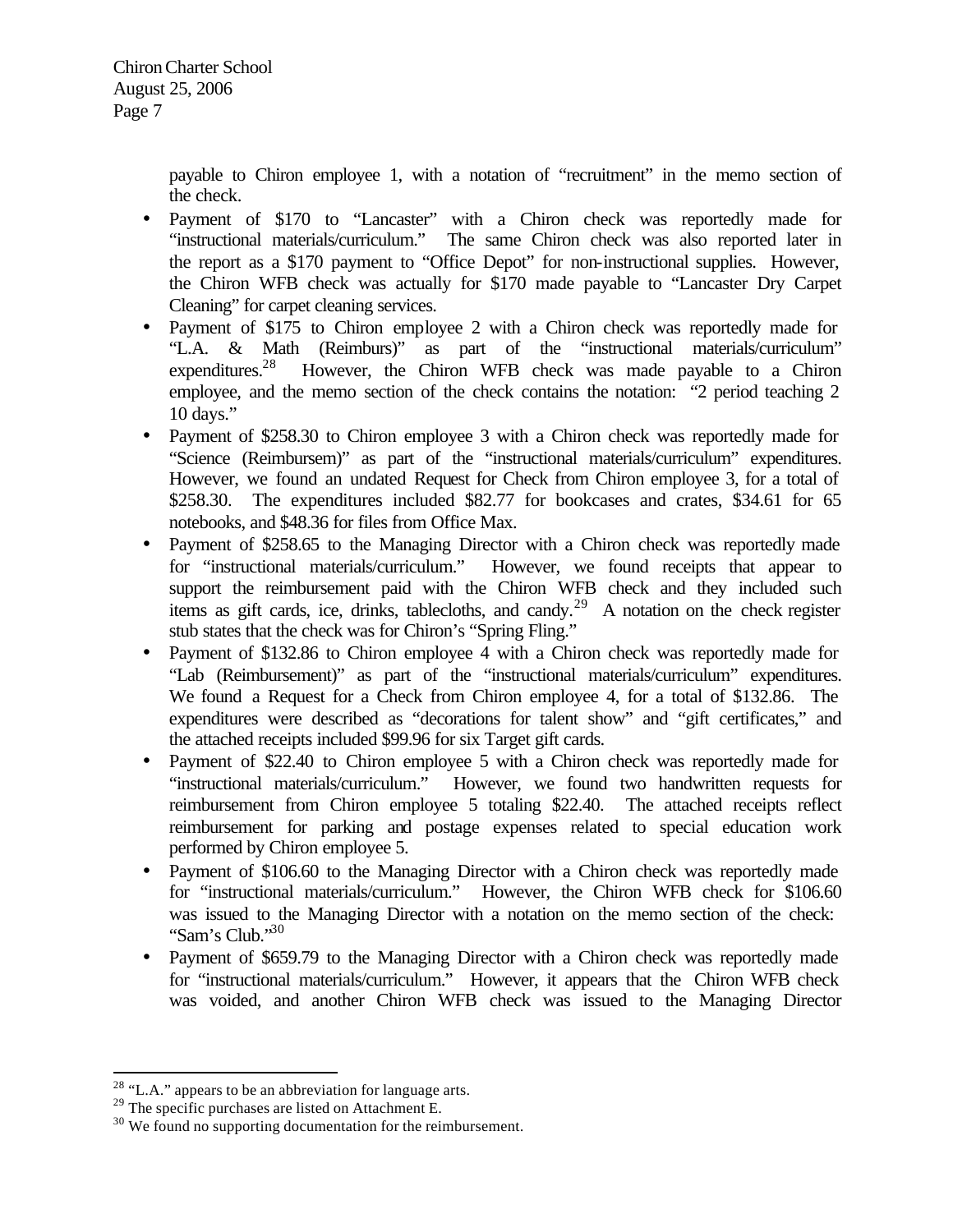instead. According to a notation on the memo section of the check, the reimbursement was for "food and field trips."<sup>31</sup>

- Payment of \$49.97 to Chiron Employee 4 with a Chiron check reportedly made for "Lab" (Reimbursement)" as part of the "instructional materials/curriculum" expenditures. However, we found two Requests for Check forms from Chiron employee 4 totaling \$49.97, that included reimbursement for \$28 paid for lost books from the Minneapolis Public Library.
- Payment of \$31.50 to Chiron employee 2 with a Chiron check was reportedly made for "L.A. & Math (Reimburs)" as part of the "instructional materials/curriculum" expenditures. However, we found a Request for Check from Chiron employee 2 for \$31.50. The attached receipts were for five \$5 gift cards at Target, and 13 notebooks.
- Payment of \$784.33 to "CPS" with a Chiron check was reportedly made for "instructional material/curriculum" expenditures. According to the invoices from CPS Co-op supporting this expenditure, the items purchased were office supplies such as paper, a 3-hole punch, trash bags, highlighters, tissue, and towels.<sup>32</sup>
- Payment of \$29.99 to the District Secretary with a Chiron check was reportedly made for "L.A. (Reimbursement)" as part of the "instructional materials/curriculum" expenditures. However, we found a Request for Check from the District Secretary for \$29.99, describing the item purchased as "phone".
- Payment of \$57.65 to Chiron employee 4 with a Chiron check was reportedly made for "Lab (Reimbursement)" as part of the "instructional materials/curriculum" expenditures. However, we found a Request for Check from Chiron employee 4 for \$57.65, seeking payment for three hours worked at the School Fair (\$45), and reimbursement for balloons purchased for the School Fair (\$12.65).

Subgrant 3's detailed spreadsheet submitted by the Managing Director reported how \$2,250 was allegedly spent for "non-instructional supplies." According to the narrative, "non-instructional supplies" included the purchase of paper, report cards, school forms, and other general office supplies. However, we found:

- Payment of \$450.10 to "Office Depot" with a Chiron check was reportedly made for "non-instructional supplies." However, the Chiron WFB check was actually for \$450.10, made payable to "All Metro Glass" for replacing a broken door light.
- Payment of \$170 to "Office Depot" with a Chiron check was reportedly made for "noninstructional supplies." However, as discussed previously in this report, the Chiron WFB check was actually for \$170 made payable to "Lancaster Dry Carpet Cleaning" for carpet cleaning services.
- Payment of \$500 to "Just Call Mike" with a Chiron check was reportedly made for "noninstructional supplies." However, a Chiron WFB check does not appear to have cleared Chiron's WFB account. The duplicate copy of the check found in the check book register shows that the Chiron WFB check was made payable to a painting supplies and service

 $31$  We found no supporting documentation for the reimbursement.

<sup>&</sup>lt;sup>32</sup> As discussed next in this report, Chiron reported \$2,250 in Subgrant 3 expenditures on "non-instructional supplies."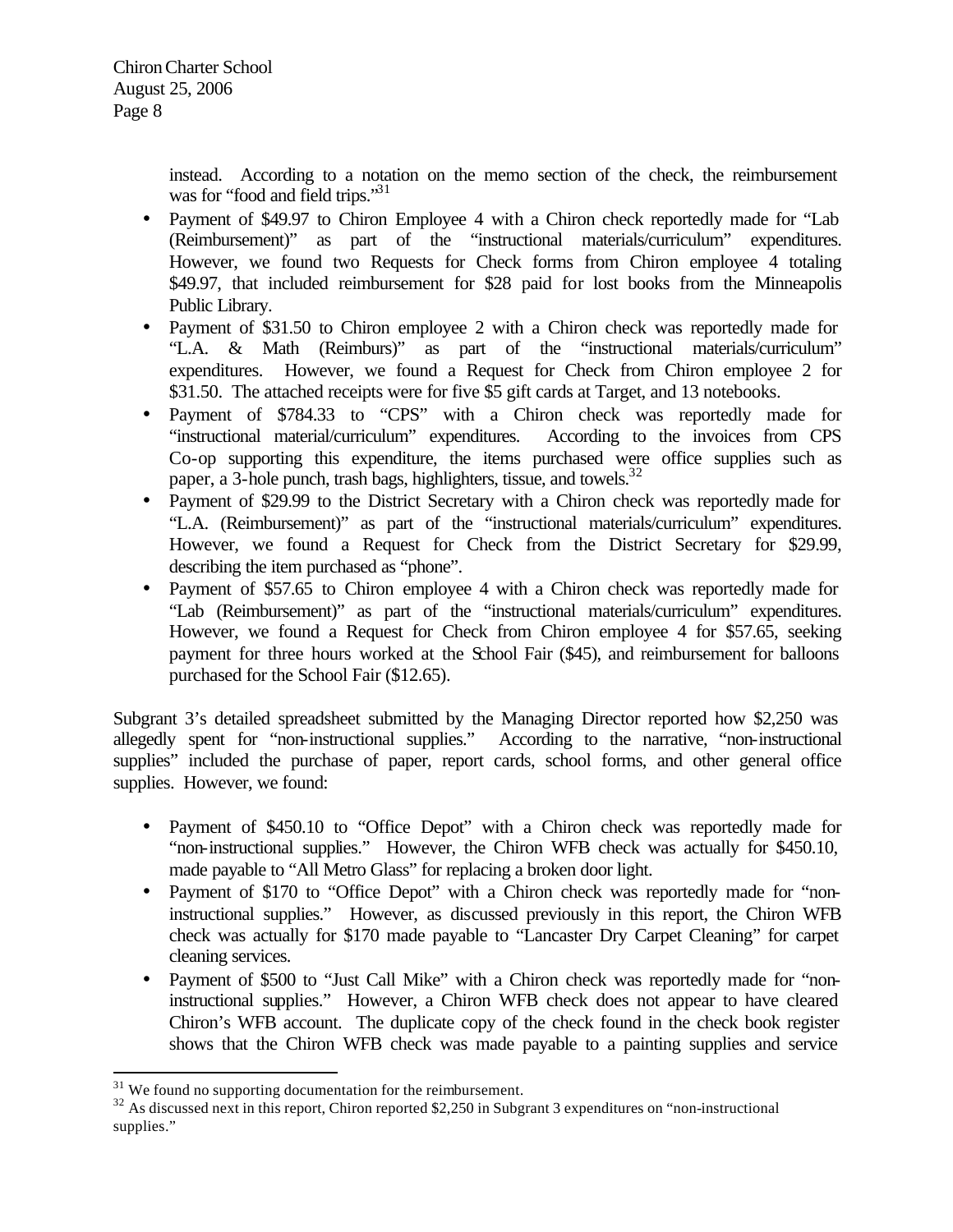provider for \$500. The check register stub for a Chiron WFB check has a notation of "painting supplies."<sup>33</sup>

- Payment of \$180 to "Office Max" with a Chiron check was reportedly made for "noninstructional supplies." However, the Chiron WFB was actually for \$180, made payable to "Qwest."
- Payment of \$70 to "Armor" with a Chiron check, dated May 6, 2004, was reportedly made for "non-instructional supplies." However, the Chiron WFB check was actually for \$70, made payable to a person we understand is the spouse of a Chiron employee. Notations in the memo section of the check and on the check register stub state "Locks." $34$
- Payment of \$708.87 to "Brite Lite" with a Chiron check was reportedly made for "noninstructional supplies." However, the Chiron WFB check was actually for \$732.40, made payable to Brite Lite, an electrical contractor, for electrical work completed in Chiron's cafeteria.<sup>35</sup>

Subgrant 3's final report states that \$9,000 of Subgrant 3 funds were spent on the evaluation and modification of Chiron's curriculum. According to the narrative report, the main use of these funds was the modification of the curriculum "to make it suitable for low-level readers and nonreaders." Four core-curriculum teachers allegedly met weekly during the summer of 2004 with the Managing Director and a representative of the Minnesota Association of Charter Schools (MACS) to evaluate and modify Chiron's curriculum for reading and math.<sup>36</sup> According to the narrative report, the four teachers and the Managing Director also conducted planning regarding discipline problems and staff development. However, we found that:

- Payments to five staff members for "Evaluation/Modification of Curriculum" were reportedly made with Chiron checks for a total of \$5,100. However, the Chiron WFB checks were never issued.
- Payment to Chiron employee 6 for "Evaluation/Modification of Curriculum" was reportedly made with a Chiron check for \$1,700. However, the Chiron WFB check does not appear to have cleared Chiron's account. Furthermore, "Crowne Theater" was written in pen on the duplicate check contained in Chiron's WFB checkbook was written on the check register stub. $37$

 $33$  We found that this person was paid a total of \$3,021.88 for painting supplies and services in three checks.

<sup>&</sup>lt;sup>34</sup> We located an undated invoice in the Chiron documents that reflected a charge of \$70 from this person for one lock and for lock installation. In the Chiron documents, we also found 2003 invoices from Armor Security, Inc., for work related to keys and doors.

<sup>35</sup> The Brite Lite invoice is dated February 12, 2004.

<sup>&</sup>lt;sup>36</sup> We located a summary of a Chiron Student Discipline Workshop printed on MACS stationary with the MACS representative's name on it, dated March 25, 2004. We understand that the MACS representative left MACS in approximately July 2004. We found two Chiron payments to him for work that appears to have been performed after Subgrant 3 funding had ended: Chiron CNB checks for work performed in November and December 2004 (and for one day, date unknown), as itemized in a December 9, 2004 invoice; and another Chiron CNB check for \$1,000 for work performed in January 2005, as itemized in a January 25, 2005 invoice. We found no other Chiron payments to the MACS representative.

 $37$  Chiron's WFB checking account was closed on October 26, 2004. Although Chiron's checkbook provides "duplicate originals," any original writing on a Chiron WFB check duplicate is not legible.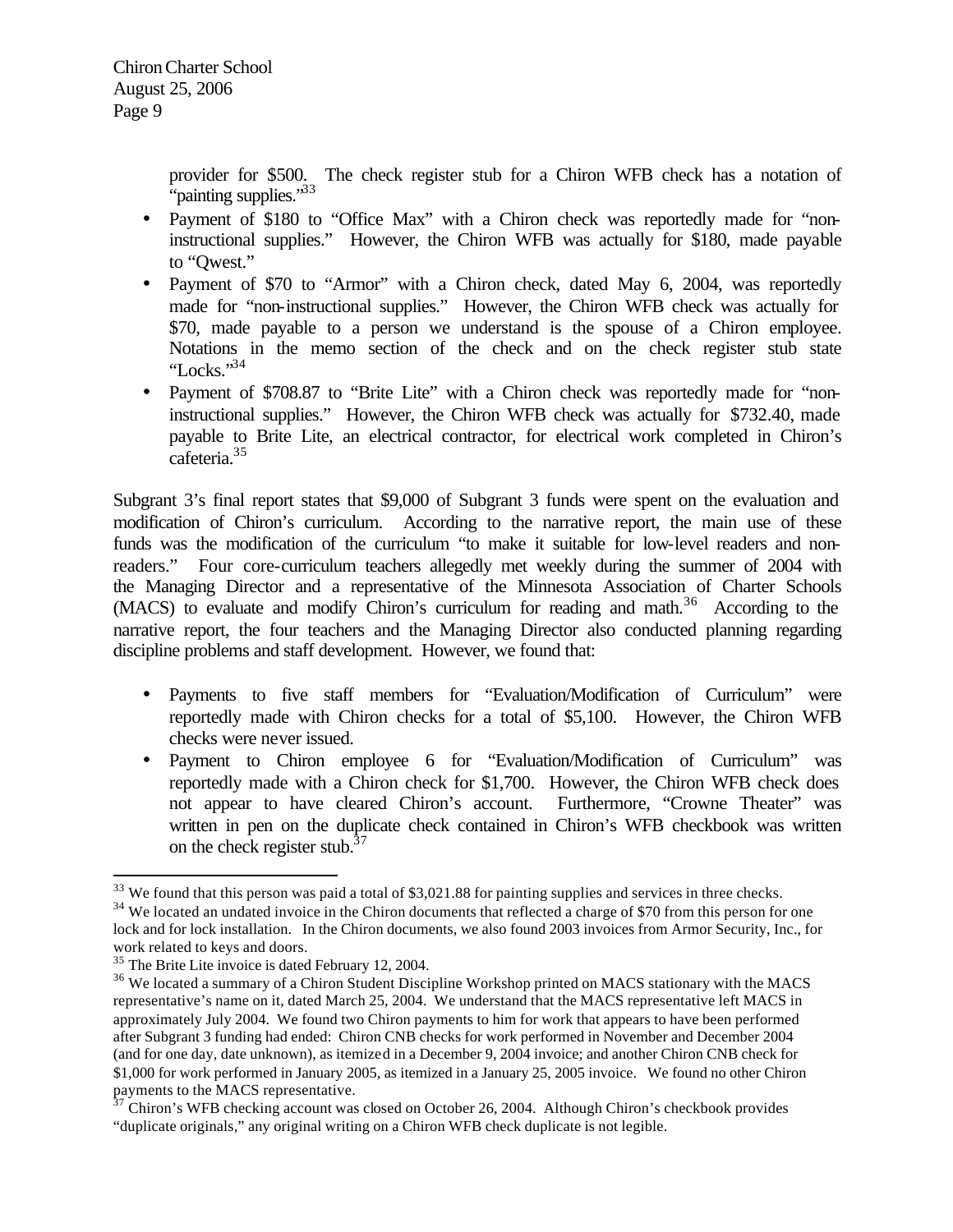$\overline{a}$ 

- Payment of \$1,100 to Chiron employee 3 with a Chiron check was reportedly made for "Evaluation/Modification of Curriculum." However, the Chiron CNB check was actually for \$1,182.20, and appears to reflect Chiron employee 3's regular paycheck.
- Payment of \$1,100 to Chiron employee 7 with a Chiron check was reportedly made for "Evaluation/Modification of Curriculum." The Chiron CNB check was actually payment to Chiron employee 7 of \$1,000 for "40 Hrs @ \$25 – Summer Stipen" *(sic)*.

While reviewing Chiron's documents, we found that some Chiron employees were paid for curriculum development that may have qualified as Subgrant 3 expenditures for the evaluation and modification of curriculum. However, theses payments were not reported on Subgrant 3's final report. For example, Chiron employee 3, Chiron employee 6, and Chiron employee 8 received payments that were identified with a notation "fed grant school/program planning." Those checks, dated September 30, 2004, totaled \$2,500. The checks were dated after the August 17, 2004 final report was submitted to the Minnesota Department of Education, and after the final Subgrant 3 funds were approved for payment on September 27, 2004.<sup>38</sup> In addition, we found that Chiron employee 6 received a check dated August 27, 2004 for \$3,975 with a notation of "159 hours" in the memo section of the check. We found handwritten notes regarding the 159 hours, and some of the work appears to have been related to curriculum.<sup>39</sup> Similarly, Chiron employee 2 was paid \$1,312.50 for 52.5 hours of unspecified work in a check dated July 30,  $2004.<sup>40</sup>$  Those payments were not included on the Subgrant 3 final report.<sup>41</sup>

Subgrant 3's final report states that \$10,000 was used for printing costs, mailings, and advertising in various media, as part of Chiron's efforts at marketing and recruiting. We found:

- Payment of \$2,646.42 to the Star Tribune was reportedly made with a Chiron check. We found the invoice that appears to be related to that payment. The billing date of the invoice is September 30, 2003, for ads that appear to have run in September 2003, prior to the October 29, 2003 start date of Subgrant 3. The invoice also included a balance forward amount of  $$150.10<sup>42</sup>$
- Payment of \$682 to "Dunwoody" was reportedly made with a Chiron check. We found the invoice related to that payment. The billing was for behavior notice forms and behavior reporting forms.

<sup>38</sup> *See* Minnesota Department of Education Grant Agreement Payment Request dated September 27, 2004 (final \$30,000 approved).

 $39$  The handwritten notes regarding Chiron employee 6's hours for June through August 13, 2004 do not specify how many hours were spent on each type of work performed by Chiron employee 6 over the summer.

<sup>&</sup>lt;sup>40</sup> The check includes payment for 52.5 hours at \$25 per hour, plus reimbursement of \$55.66 for supplies, according to a notation in the memo section of the check.  $(52.5 \text{ hours X } $25/\text{hr} = $1,312.50; $1,312.50 + $55.66 = $1,368.16)$ We located a listing of 47.5 hours of work that Chiron employee 2 performed in July 2004, but the listing does not identify how Chiron employee 2 spent her time.

 $41$  We found that other employees were paid for time allegedly spent "recruiting" during the summer of 2004. The Subgrant 3 report has a separate section for the reporting of recruitment hours. Those payments are discussed later in this report.

 $42$  We also located an invoice for \$150.10. The balance on that invoice was included on the September 30, 2003 invoice, for a total of \$2,496.32. The amount paid in Chiron WFB check (\$2,646.42) appears to have paid the \$150.10 billing twice.  $(\$2,496.32 + \$150.10 = \$2,646.42)$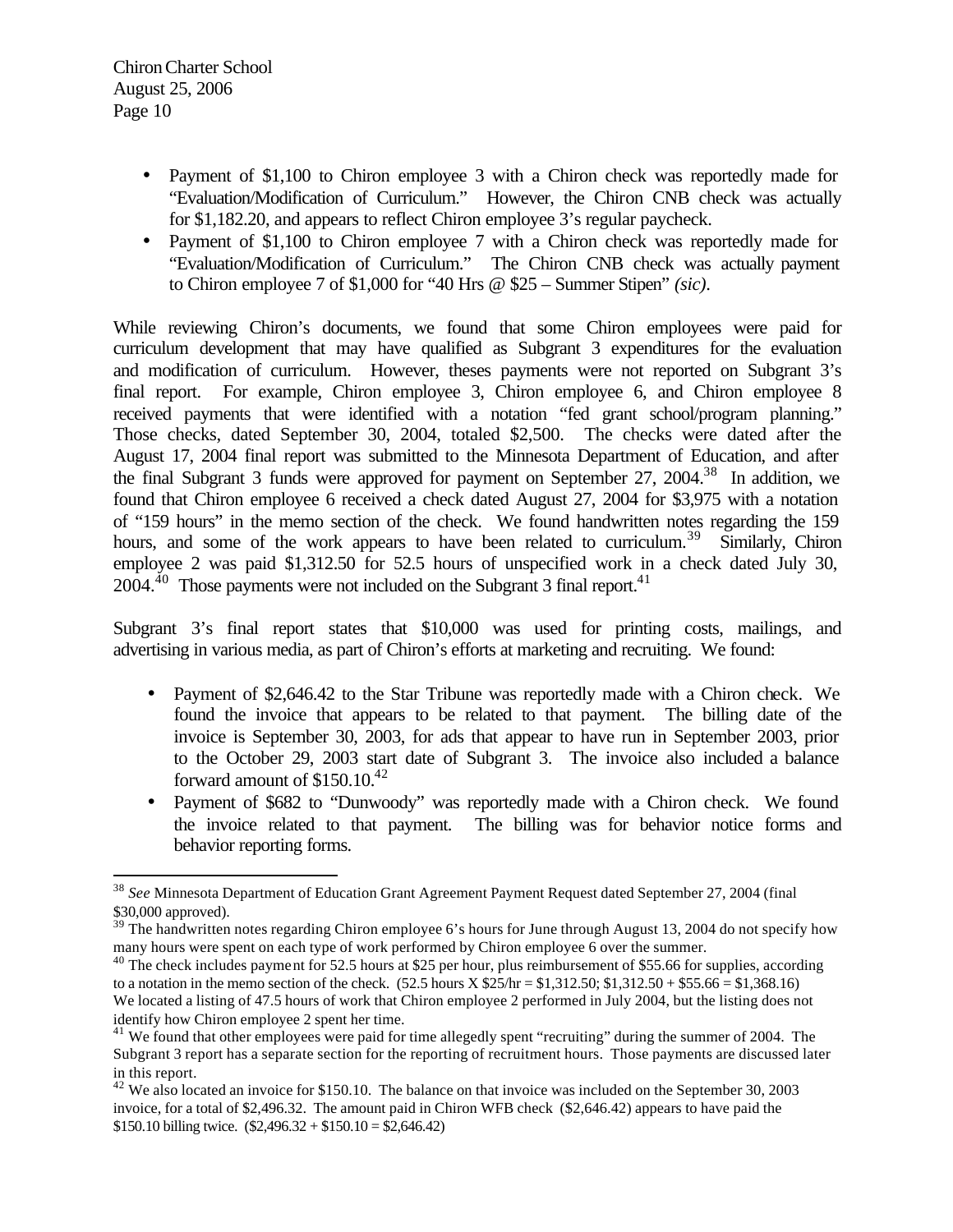$\overline{a}$ 

The final report for Subgrant 3 states that payment of \$2,500 was made to the Minnesota Association of Charter Schools (MACS), for MACS membership, with a Chiron check. However, we found that the Chiron WFB check was actually for \$900, made payable to a person who did cleaning for Chiron. We found only one Chiron check payable to MACS during Subgrant 3's effective dates, a check for \$25, which MACS informed us was payment for Board training.<sup>43</sup> MACS confirmed that Chiron did not pay the MACS membership fee for either 2003-2004 or 2004-2005.

We also reviewed how much the Managing Director claimed that MACS was paid under all three of Chiron's federal grants (the planning grant, Subgrant 2, and Subgrant 3). Under the planning grant, the Managing Director claimed that MACS was paid \$4,000; under Subgrant 2, the Managing Director claimed that MACS was paid \$5,000.<sup>44</sup> Therefore, under the planning grant, Subgrant 2 and Subgrant 3, the Managing Director claimed that MACS was paid a total of \$11,500. MACS informed us that Chiron paid MACS only a total of \$5,125.<sup>45</sup> Therefore, under the three federal grants, it appears that the Managing Director over-reported payments to MACS by \$6,375.

The final report for Subgrant 3 states that Designs for Learning was paid a total of \$15,000: \$10,000 for work on an accountability system to produce an annual report for  $2003 - 2004$  that addressed Chiron's improvement plan goals; and \$5,000 for grant administration related to Subgrant 3. The payments were reportedly made in a Chiron check. A Chiron WFB check was made out for \$17,750 to Designs for Learning, but that check does not appear to have cleared Chiron's accounts. Instead, Designs for Learning was paid \$750 in a WFB check and \$17,000 in a Chiron CNB check. From Designs for Learning, we obtained copies of invoices for Chiron and Chiron's payment history. They show that the two checks Chiron wrote to Designs for Learning during the Subgrant 3 time period were payments for work performed in August 2003 (\$750), and for work performed under Subgrant 2  $(\$17,000)$ .<sup>46</sup> Designs for Learning invoices under Subgrant 3 remained unpaid. $47$ 

We also reviewed how much the Managing Director claimed Designs for Learning was paid under all three of Chiron's federal grants. Under the planning grant, the Managing Director claimed that Designs for Learning was paid \$15,000; under Subgrant 2, the Managing Director

<sup>43</sup> *See* Chiron WFB check # 1553. MACS confirmed that the \$25 payment was the only payment MACS received during Subgrant 3's effective dates.

<sup>&</sup>lt;sup>44</sup> The report for the planning grant did not reference specific checks. However, the Managing Director reported in the final expenditure report for Subgrant 2 that MACS was paid \$5,000 for MACS membership in a Chiron check. However, the Chiron WFB check was actually for \$750, made payable to the District Secretary.

<sup>&</sup>lt;sup>45</sup> MACS also provided us with copies of unpaid Chiron invoices totaling \$10,756.72.

<sup>46</sup> *See* Designs for Learning invoices dated June 30, 2003 and December 15, 2003, each for \$8,875 (each for 50% progress billing on Subgrant 2 work). The documents also show that Designs for Learning wrote off \$750 from the invoices as a bad debt.  $(\$8,875 + \$8,875 = \$17,750$ ; Chiron paid \$17,000, a difference of \$750)

 $47$  A Designs for Learning invoice dated May 10, 2004 covered 50% progress billing for Chiron's annual reports for 2003 and 2004, and for financial administration of Subgrant 3. That invoice remained unpaid.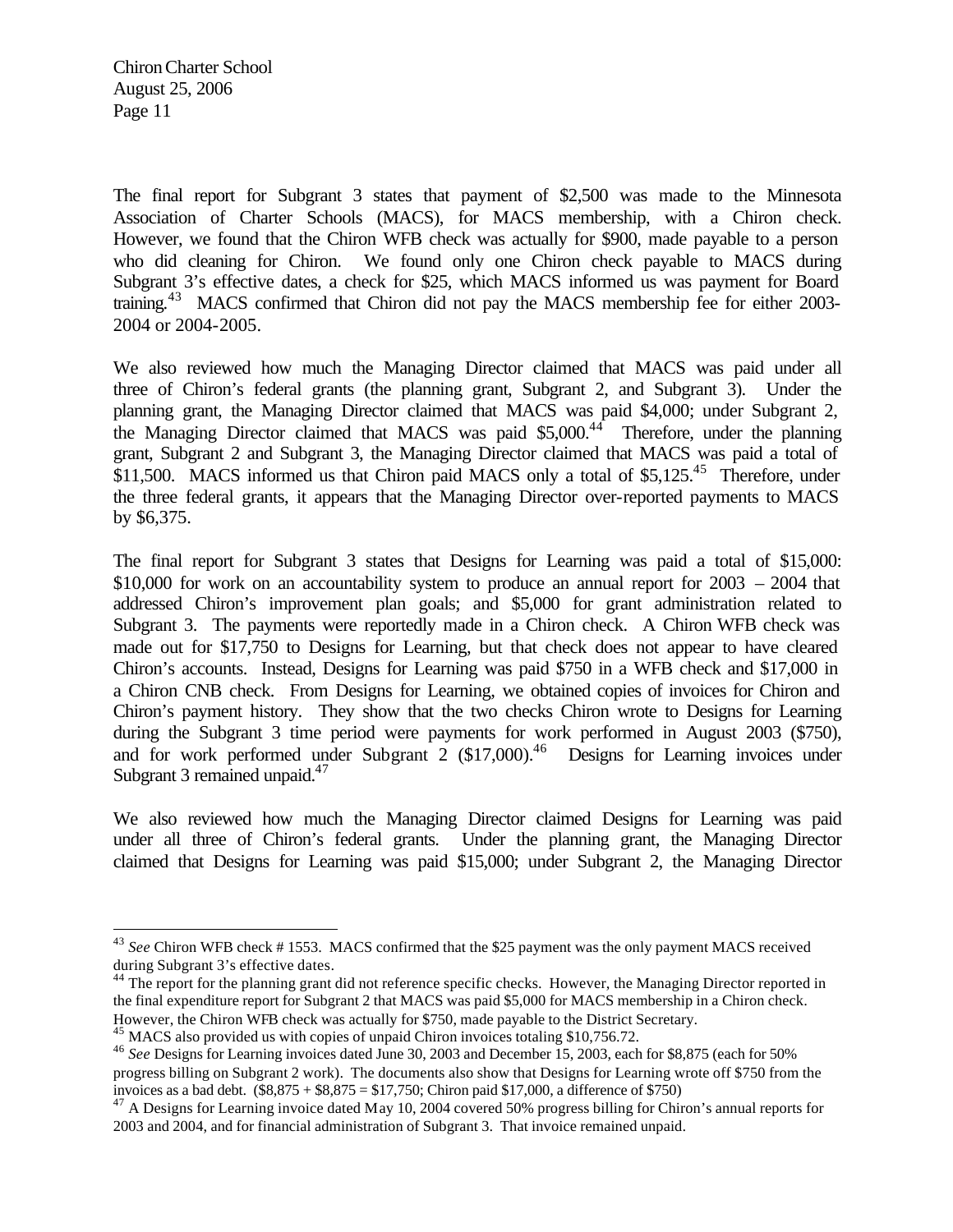$\overline{a}$ 

claimed that Designs for Learning was paid  $$15,000<sup>48</sup>$  Therefore, under the planning grant, Subgrant 2 and Subgrant 3, the Managing Director claimed that Designs for Learning was paid a total of \$45,000. Designs for Learning's records show that, in total, Chiron only paid \$32,750 to Designs for Learning. $49$  Therefore, under the three federal grants, it appears that the Managing Director over-reported payments to Designs for Learning by \$12,250.

Subgrant 3's final report states that \$6,000 was spent on "Equipment (Technology)." Specifically, CDWG was reportedly paid \$6,000 for technology equipment in Chiron check # 4045 dated June 4, 2004. The Chiron CNB check was actually payable to the District Secretary for \$1,008.05. However, Chiron did pay \$5,480.11 to CDWG in a different Chiron CNB check after the August 17, 2004 final report was submitted for approval to the Minnesota Department of Education.<sup>50</sup>

It also appears that an amendment to Subgrant 3 was not properly signed. Subgrant 3 was originally for \$125,000, but was later increased to \$150,000. As a result, an amendment to the original grant agreement was required. The amendment appears to have been signed on June 23, 2004, by Chiron employee 3, who was also a Chiron Board member and the District Secretary. Both Chiron employee 3 and the District Secretary's title on the amendment agreement is stated as "Board." According to the meeting minutes, the District Secretary was never a Board member, and we know of no authority for the District Secretary to sign the amendment to the grant agreement on behalf of the Board.<sup>51</sup>

#### **IV. Chiron Payments to The Managing Director**

We reviewed original cancelled checks, or copies of cancelled checks, written on Chiron's WFB and CNB checking accounts.<sup>52</sup> The checks were signed by The Managing Director. We found the Managing Director was paid a total of \$177,195.52 during the time period January 1, 2003 through February 25, 2005. These checks were allegedly for one of three purposes: loan repayments, payroll, or the reimbursement of expenses.

<sup>&</sup>lt;sup>48</sup> The report for the planning grant did not reference specific checks. However, the Managing Director reported in the final expenditure report for Subgrant 2 that Designs for Learning was paid \$5,000 for grant administration in a Chiron check. We found that the Chiron WFB check was actually for \$200, and made payable to Chiron employee 4. The Managing Director reported in the final expenditure report for Subgrant 2 that Designs for Learning was also paid \$10,000 for an accountability system in a Chiron check. However, the Chiron WFB check cleared Chiron's

account two times – according to Stenmark's records, the check cleared once as a \$254.50 payment to the City of Minneapolis, and once as a \$489.24 payment to Citicapital Commercial. We did not locate the duplicate original of the check(s), and the check register stub for the Chiron WFB check is blank.

<sup>&</sup>lt;sup>49</sup> Designs for Learning also informed us that unpaid Chiron invoices total \$40,330.

<sup>&</sup>lt;sup>50</sup> We found no supporting invoice for the expenditure, although we located a charge of \$13.65 for next day delivery service on August 27, 2004 for a mailing to CDW Government.

<sup>&</sup>lt;sup>51</sup> The Minnesota Department of Education sent an email to the Managing Director confirming that two signatures were needed on the amendment, and explaining that "usually it's the board chair and treasurer or another board officer."

<sup>52</sup> The documents were obtained from Stenmark, Designs for Learning, CTC and Chiron.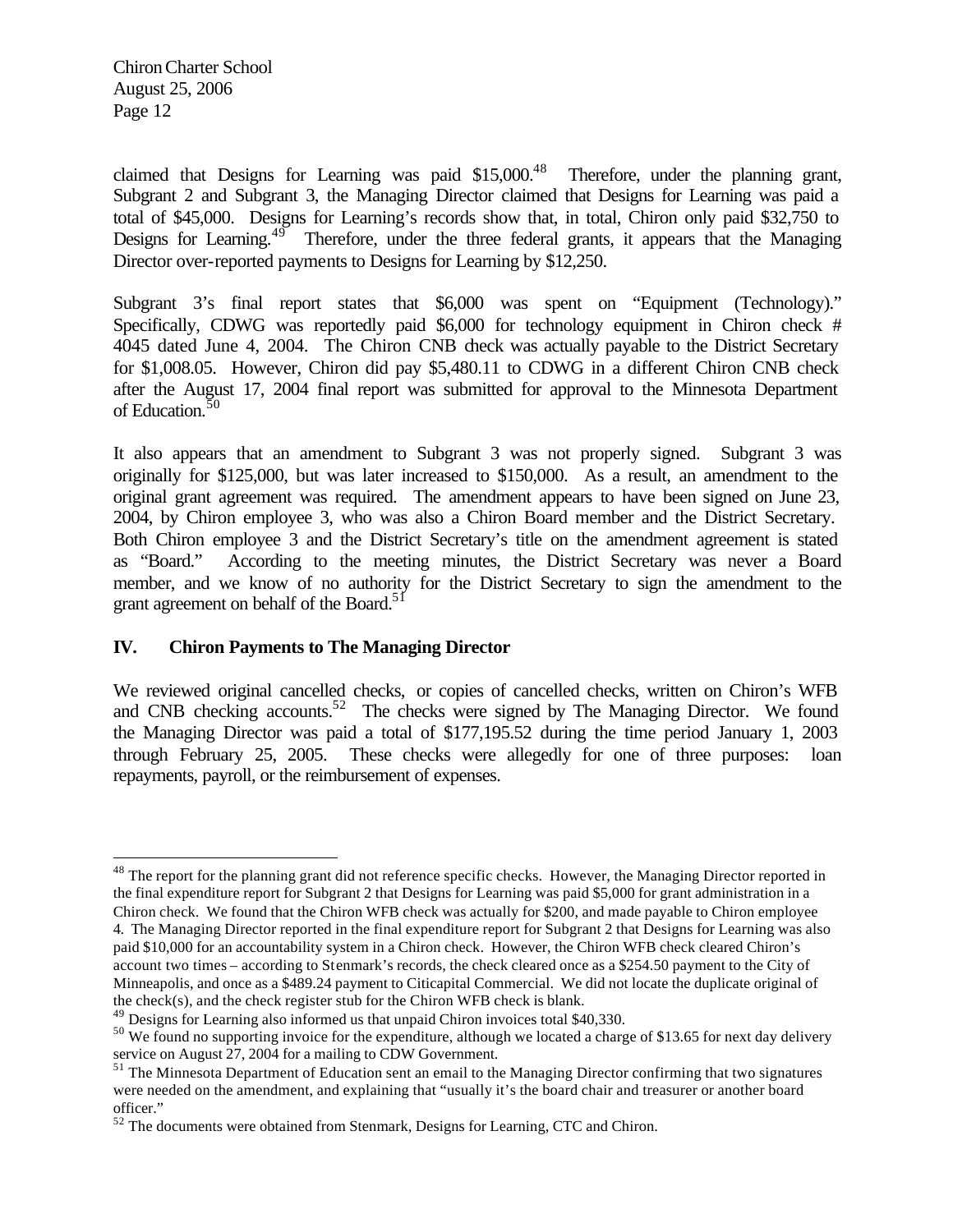$\overline{a}$ 

Based upon our review, it appears that 1) the Managing Director paid herself \$7,150 more in Chiron funds than any "loans" she may have made to Chiron; 2) the Managing Director paid herself \$4,352.88 in Chiron funds for unauthorized "payroll" checks; 3) the Managing Director paid herself an additional \$7,312.05 in questionable "payroll" checks; and 4) the Managing Director paid herself \$7,568.03 in reimbursements for which no supporting documentation was found.

## **A. The Managing Director's Alleged "Loan" to Chiron**

During the time period January 1, 2003 through February 25, 2005, the Managing Director received checks from Chiron allegedly for payroll and for the reimbursement of expenses. In addition to these checks, the Managing Director received an additional \$48,450 from Chiron. Several of these additional checks contained a notation from the Managing Director indicating that the checks were repaying the Managing Director for a loan that the Managing Director allegedly made to Chiron.<sup>53</sup> Based upon our review, it appears that some of The Managing Director's representations about loan repayments were false, and resulted in payments to which the Managing Director was not entitled.

According to Stenmark, Designs for Learning and Center for Training Careers (CTC) representatives, the Managing Director informed them that she wrote herself checks from the Chiron accounts to repay loans that she had made to the school. A Designs for Learning representative said that the Managing Director told her that the Managing Director had loaned Chiron \$23,000.00 during the 2003-04 school year. The CTC representative said that the Managing Director told him the Managing Director had loaned Chiron \$22,000, and she made a check out to herself when she needed it.

We reviewed deposits into Chiron's accounts from the time period January 1, 2003 through February 28, 2005.<sup>54</sup> Based upon the information available to us, it appears that the Managing Director deposited \$41,300.00 from her personal accounts into Chiron's accounts. The results of our review are reflected in Attachments A and B.

We then compared the \$41,300.00 in deposits that the Managing Director appears to have made into Chiron's accounts with payments Chiron made to Ms. Laxton. It appears that the Managing Director repaid herself at least \$48,450.00 from the Chiron accounts. Based upon our review, it appears that some of The Managing Director's "loan repayment" claims were false, and resulted

 $53$  For example, a notation on one of the Chiron checks the Managing Director wrote to herself states: "loan repayment \$12,000 of \$23,000". Another check had a notation of "500.00 repayment of 5000.00, 4500 remain" on the stub in the check register; however, Stenmark was later informed that the check was for "reimbursement for nonclassroom supplies".

<sup>&</sup>lt;sup>54</sup> We reviewed deposit information for Chiron's CNB account from the date the account was opened (February 23, 2004) through February 28, 2005. We reviewed WFB statements from January 1, 2003 through October 26, 2004, the date the account was closed. We received some, but not all, deposit detail from Chiron's WFB account. Complete deposit detail for Chiron's WFB account should allow us to verify whether the deposits into the account were actually from the Managing Director or from another source.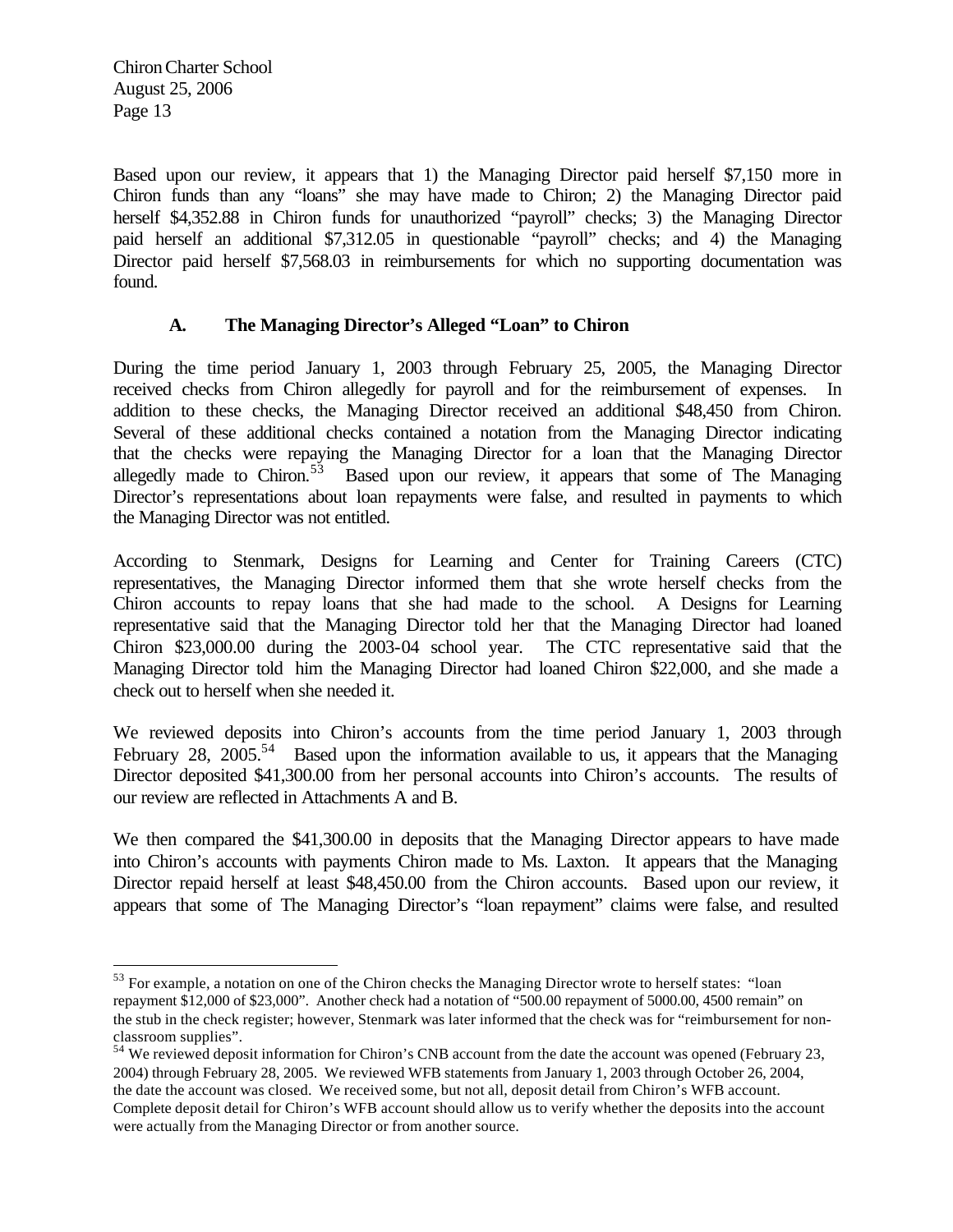$\overline{a}$ 

in payments to the Managing Director of at least \$7,150.00 to which she was not entitled. The results of our review are reflected in Attachment C.

One of the "loan repayment" checks to the Managing Director was written on a Chiron check taken out of sequence, from the end of the checkbook. The check was a CNB check for \$1,000.00. The CTC representative said that he questioned the Managing Director about why the check was written out of sequence, and from the back of the checkbook; the Managing Director told him that she was repaying herself a loan. However, it appears that this claim was false because any "loans" the Managing Director may have made to Chiron had already been fully repaid.

Designs for Learning, Stenmark, and the CTC representatives told us that they requested, but never received, written documentation regarding the alleged "loans" by the Managing Director. The CTC representative told us that the Managing Director told him that the record of her "loan" to Chiron was in the Chiron Board meeting minutes. We reviewed the Board meeting minutes that Chiron provided to us.<sup>55</sup> They do not show Board discussion or approval of the alleged "loans" by the Managing Director.<sup>56</sup> In addition, according to two Board Members, the Chiron Board did not know about the Managing Director's alleged loans to the school until February 2005. We found no other documentation supporting the alleged "loans."

# **B. "Payroll" Checks to The Managing Director**

Chiron hired Stenmark to prepare Chiron's payroll checks, and to provide other financial services to Chiron. However, on several occasions, the Managing Director did not use the checks prepared by Stenmark. Instead, she wrote manual checks to pay herself and other Chiron employees.

We reviewed Chiron "payroll" checks to the Managing Director for the time period January 1, 2003 through February 25, 2005, including both payroll checks created by Stenmark, and manual checks that the Managing Director wrote to herself and identified as a form of compensation. Based upon our review, it appears that the Managing Director received \$4,352.88 more in "payroll" checks than she was authorized to receive. We found an additional \$7,312.05 in "payroll" payments that are questionable. The results of our review are contained in Attachment D.

<sup>55</sup> Minnesota law requires charter schools to maintain meeting munites. *See* Minn. Stat. § 124D.10, subd. 6a (2004). <sup>56</sup> The Board meeting minutes reflect Board authorization for other loans received by Chiron. Specifically, the

Board approved Chiron obtaining a line of credit. *See* December 16, 2003 Chiron Board meeting minutes. On February 23 2004, Chiron obtained Loan No. 30975 for \$25,178.09 and a \$100,000 line of credit (Loan No. 30976) from CNB. According to a CNB commercial lending officer, Loan No. 30975 was used to pay off a Community Loan Technologies loan to Chiron. According to the November 10, 2004 Chiron Board meeting minutes, the Managing Director reported that the \$100,000 line of credit was paid off, and she sought and obtained approval to seek a \$50,000 line of credit at CNB.

<sup>&</sup>lt;sup>57</sup> Chiron employees were to be paid every two weeks. We compared checks the Managing Director received as a form of compensation with Chiron payroll dates from January 1, 2003 through February 11, 2005.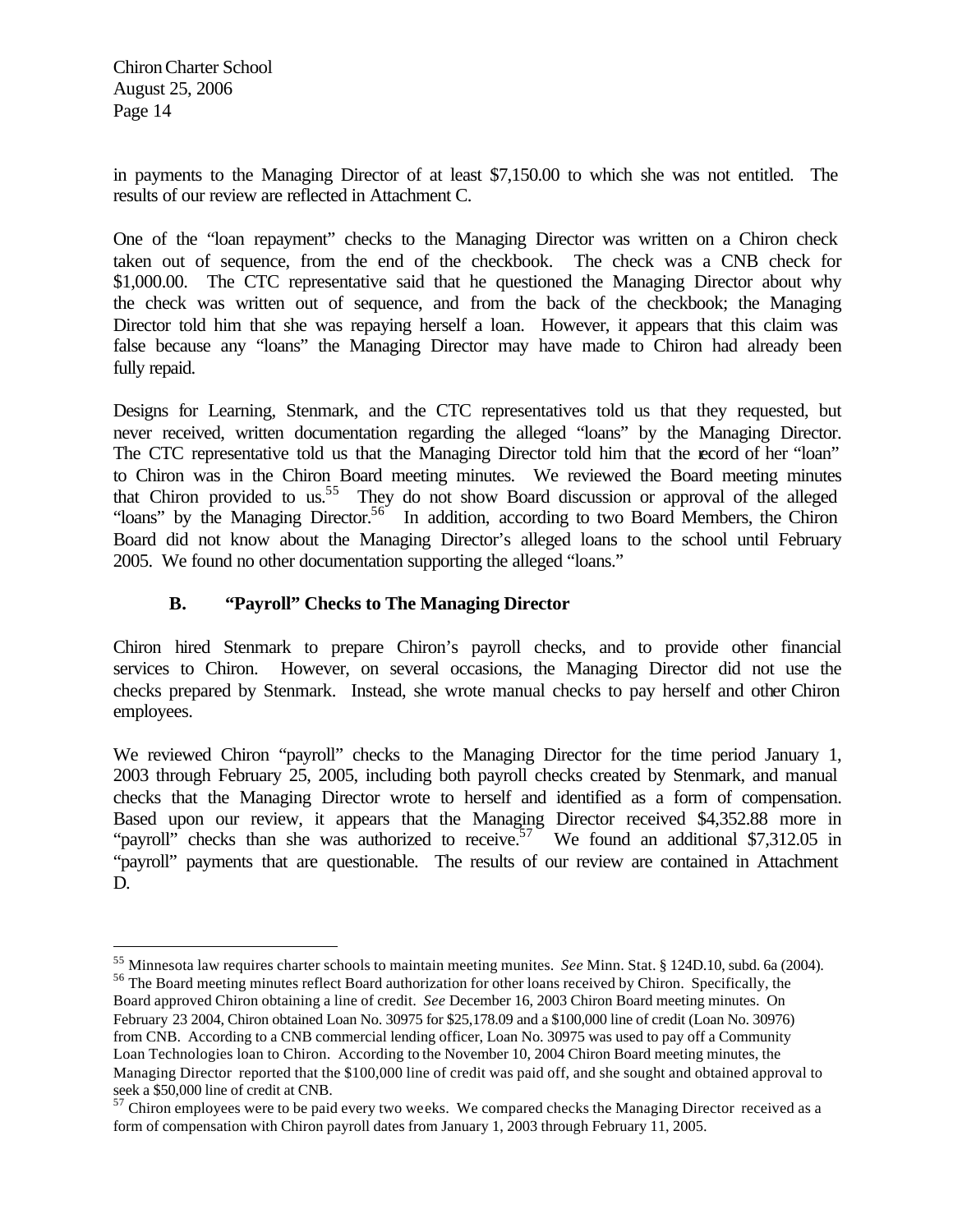$\overline{a}$ 

Specifically, we found \$4,352.88 in "payroll" checks to the Managing Director that appear to be unauthorized:

- In a handwritten check dated February 3, 2005, the Managing Director advanced herself \$600.00 for her February 11, 2005 paycheck, but then paid herself her full salary on February 11, 2005.<sup>58</sup>
- The Managing Director received two checks dated November 30, 2004, for the December 3, 2004 payroll date, resulting in \$1,876.00 in unauthorized payments.<sup>59</sup>
- The Managing Director received a handwritten payroll check dated April 16, 2004, resulting in \$1,876.88 in unauthorized payments. The April 16, 2004 check contained a notation in the memo section of the check stating: "replace lost check." The Managing Director's Stenmark-prepared payroll check dated April 9, 2004 did not clear Chiron's bank until June 1, 2004. Therefore, the April 9, 2004 check may have been "lost" temporarily, but was apparently "found" and negotiated, resulting in double payment for the April 9, 2004 pay period.<sup>60</sup>

In addition to the \$4,352.88 in unauthorized "payroll" payments, we question whether the Managing Director was authorized to receive an additional \$7,312.05 in "payroll" payments. Specifically, we found:

- The Managing Director paid herself an additional \$100 in the January 28, 2005 payroll check. According to a note to Stenmark, who was preparing Chiron's payroll checks, the additional \$100 was for "overtime pay 1-21-05." We question whether, as a salaried employee, the Managing Director was entitled to receive this "overtime pay."
- The Managing Director paid herself \$2,561.94 in a check dated December 17, 2004. The Managing Director received the payment after she notified Stenmark, that she was to receive payment for 15 vacation days that she had not taken. In the documents we received from Stenmark, we found a letter on Chiron letterhead dated December 15, 2004, that is signed with a Chiron's Board Chair's name, stating that the Managing Director was to receive payment for 15 days of unused vacation from the 2003-2004 school year.<sup>61</sup>

<sup>&</sup>lt;sup>58</sup> The Managing Director's February 11, 2005 payroll check was prepared by Stenmark, based upon The Managing Director's authorization faxed to Stenmark on February 9, 2005.

 $59$  One of the checks was prepared by Stenmark, based upon The Managing Director's authorization faxed to Stenmark on November 29, 2004; the other was handwritten by Ms. Laxton. The reverse side of the handwritten check contained the following notice: "The undersigned Payee, in endorsing this check declares that the same is received in payment of a just and correct claim against CHIRON Charter School, and that no part of it has heretofore been paid." *See* Minn. Stat. §§ 124D.01, subd. 8 (i), 471.38 and 471.391. The handwritten check was endorsed by the Managing Director. Any person who willfully and falsely makes the declaration provided for in Minn. Stat. §§ 471.38 and 471.391 is guilty of a felony. Minn. Stat. § 471.392 (made applicable to charter schools in Minn. Stat. § 124D.01, subd. 8 (i)).

<sup>&</sup>lt;sup>60</sup> The Managing Director also received a Stenmark-prepared paycheck for the following pay period ending April 23, 2004.

<sup>&</sup>lt;sup>61</sup> During our review of documents, we also found an unsigned Settlement Agreement and Release of Claims. In addition to having Chiron's insurer pay the Managing Director \$75,000.00, it appears that Chiron agreed to provide the Managing Director with "ten additional personal days to be taken at her discretion by December 31, 2004."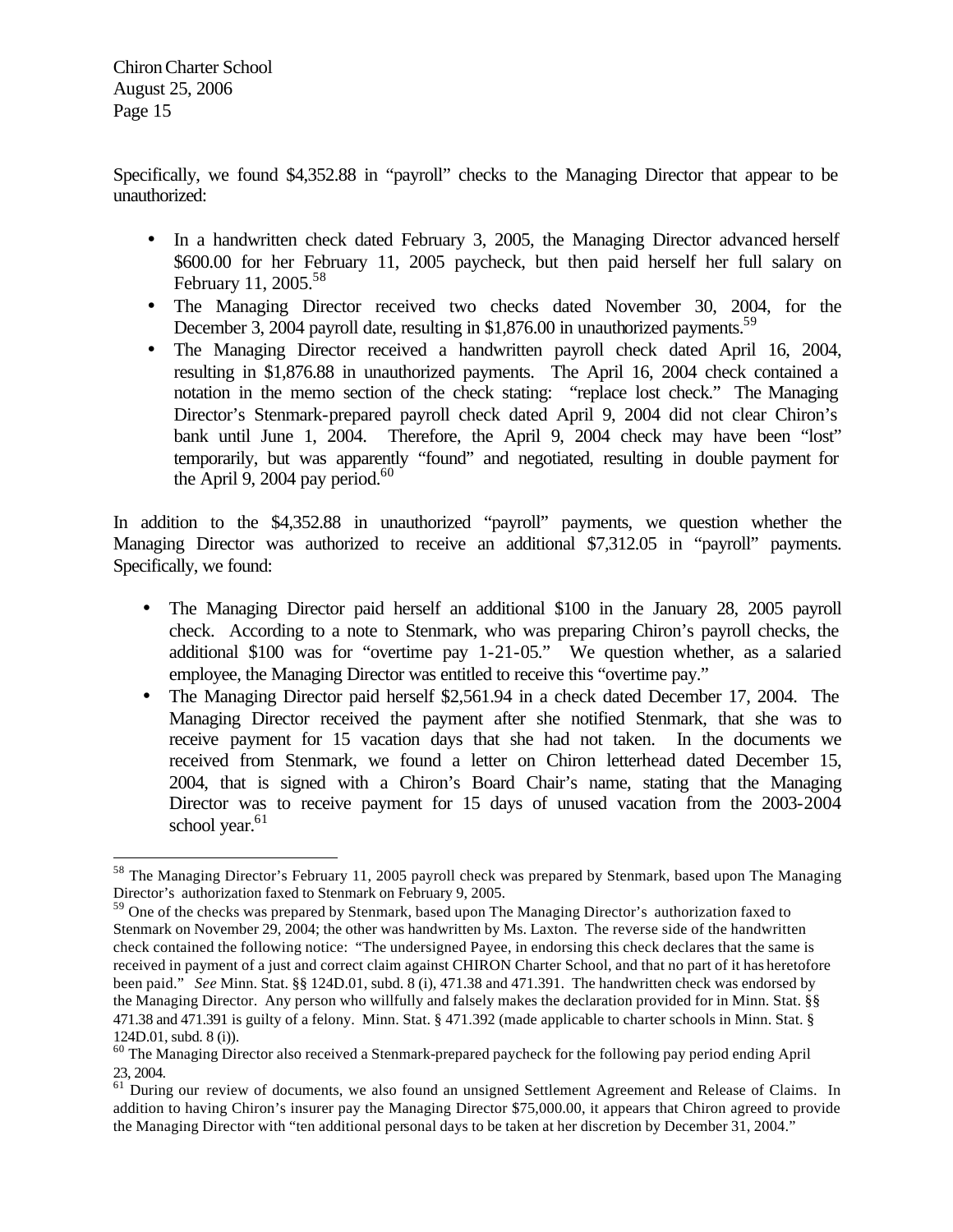$\overline{a}$ 

- The Managing Director received \$1,875.11 in a check dated September 5, 2003. We found a note that appears to be written by Stenmark indicating that the check was for two weeks of vacation.<sup>62</sup>
- The Managing Director received \$1,500 in a check dated February 11, 2003. In the memo section of the check is a notation: "30 hrs @ 50" and "School Stipen" *(sic)*. However, the Managing Director received paychecks for the pay periods surrounding February 11, 2003, causing us to question the additional 30 hours of pay.<sup>63</sup>
- The Managing Director received \$1,275 in a check dated January 3, 2003. In the memo section of the check is a notation: "Stipen – Scheduling." However, the Managing Director received paychecks for the pay periods surrounding January 3, 2003, causing us to question the additional pay.<sup>64</sup>

We did not find the Managing Director's contract with Chiron in the documents we received. However, we found "Projected Expenditures" documents included with Chiron's Board of Directors meeting minutes, and Chiron's 2003-2004 projected budget submitted to the Minnesota Department of Education as part of Chiron's 2002-2003 Annual Report.<sup>65</sup> The documents provide gross salaries for various Chiron employees. The Managing Director's gross salary for fiscal years 2003-2004 and 2004-2005 is consistently reported as  $$52,500$ .<sup>66</sup>

However, we found that Chiron paid the Managing Director more in compensation than the \$52,500 per year that she reported in Chiron's financial documents. Specifically, we found that Stenmark first began to prepare payroll checks for the Managing Director for the two-week pay period ending September 13, 2002. Based upon a fax authorized by the Managing Director, Stenmark calculated the Managing Director's pay to be \$46,000, spread over 20 pay periods (through June 20, 2003).<sup>67</sup> Stenmark was then informed of a salary change for the Managing Director, retroactively effective to August 19, 2002. Stenmark was instructed to pay the Managing Director \$52,000. Stenmark first calculated the \$52,000 spread over 26 pay periods (a

 $62$  We did not find an employment contract for the Managing Director in the documents we received. Therefore, we were unable to determine if the additional vacation pay was authorized.

<sup>&</sup>lt;sup>63</sup> The Managing Director received a payroll check for \$1,600.92 dated February 14, 2003, and a payroll check for \$1,484.03 dated January 31, 2003.

<sup>&</sup>lt;sup>64</sup> The Managing Director received a payroll check for \$1,717.21 dated January 17, 2003, and a payroll check for \$1,596.69 that was also dated January 3, 2003. We noticed that on January 3, 2003, other Chiron employees also received checks for "stipens" *(sic)*. The January 2003 stipends ranged from \$75 to \$530.

<sup>&</sup>lt;sup>65</sup> From the meeting minutes, it appears that the Managing Director prepared the documents and presented them to the Chiron Board. The 2003-2004 budget adopted by the Board at its November 4, 2003 meeting differed from the 2003-2004 budget sent to the Minnesota Department of Education; the difference was based on the number of students attending Chiron (85 or 75 students).

<sup>66</sup> *See, e.g.,* FY 2003-2004 Projected Expenditures Revised 11/04/03 accepted at the November 4, 2003 Board Meeting (see meeting minutes item 5; budget revised to reflect 75 students); and FY 2004-2005 Projected Expenditures August 14, 2004, adopted as Chiron's budget at the August 17, 2004 Board Meeting (see meeting minutes item 6). The FY 2003-2004 document expressly states that the \$52,500 salary is for a 52 week work schedule. *See also* Chiron Projected Budget, 2003-2004 attached to Chiron's 2002-2003 Annual Report (director paid \$52,500 for 52 week work schedule). Fiscal year 2004 - 2005 is July 1, 2004 through June 30, 2005; fiscal year 2003 – 2004 is July 1, 2003 through June 30, 2004.

 $67$  The fax was sent on September 11, 2002. \$46,000 / 20 = \$2,300. At \$2,300 per two-week pay period, The Managing Director's annual salary for 52 weeks would have been \$59,800 (\$2,300 X 26 pay periods = \$59,800).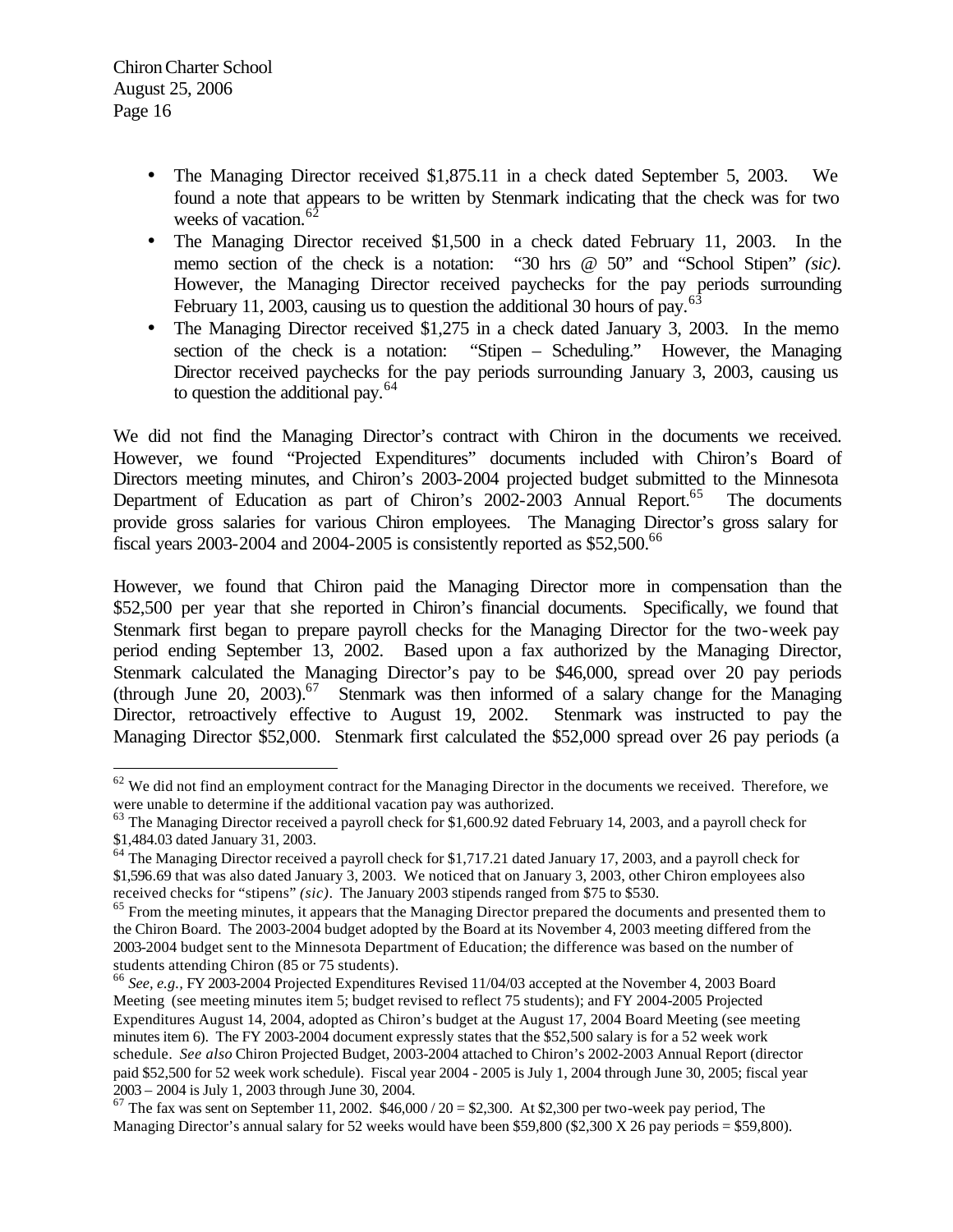full calendar year;  $$52,000 / 26$  pay periods =  $$2,000$  per pay period). However, Stenmark was then instructed to distribute the Managing Director's \$52,000 salary over 22 pay periods (10 months, the school year).<sup>68</sup> Thus, Stenmark calculated the Managing Director's gross pay for each two-week pay period to be  $$2,363.64<sup>69</sup>$  During the rest of her employment with Chiron, the Managing Director continued to be paid at the rate of \$2,363.64 per pay period. The Managing Director was paid during the entire calendar year. As a result, the Managing Director's actual yearly gross contract salary amount was \$61,454.64, not \$52,500 as the Managing Director reported to the Board, and as approved by the Board in Chiron's budgets.<sup>70</sup>

However, in addition to receiving pay under her contract, the Managing Director received various other forms of compensation from Chiron. As a result, Stenmark reported The Managing Director's gross pay for tax purposes as \$67,363.74 for 2004, and \$63,818.28 for 2003.<sup>71</sup> Based upon Stenmark's calculation, it appears that the Managing Director understated her compensation on the financial documents presented to the Board, by \$14,863.74 in 2004 and by \$11,318.28 in 2003.

## **C. Questionable "Reimbursements"**

In addition to checks for "payroll" and "loan repayments," the Managing Director wrote herself Chiron checks that allegedly were for the reimbursement of expenses. These "reimbursement" checks total \$16,854.71 for the time period January 1, 2003 through February 25, 2005. The results of our review are contained in Attachment E.

We reviewed the documentation supporting these reimbursements, including miscellaneous loose receipts, provided to us by Chiron, CTC, Designs for Learning and Stenmark. We were unable to find supporting documentation for \$7,568.03 of the reimbursements.

When requesting reimbursement for expenses. Chiron employees were to complete a "Request" for Check" form describing the item purchased, and attaching receipts to the form. The form contained a space for the requester to sign, certifying that the claim against Chiron for reimbursement was true and correct. The form also contained a space where the request could then be approved for payment.

We found that the Managing Director issued reimbursement checks to herself and to others without consistently requiring completion of the "Request for Check" form or submission of

 $^{68}$  In a fax to Stenmark dated October 9, 2002, the Managing Director authorized a change in her pay to "The new rate which you are aware of." Using the 22 pay periods for the school year appears to be consistent with the Leadership Staffing Proposal adopted at the September 26, 2002 Chiron Board meeting which states that the proposal was based on the school year "August 19, 2002 to June 18, 2002" *(sic)*.

 $69$  \$52,000 / 22 pay periods = \$2,363.64.

 $70$  \$2,363.64 X 26 pay periods = \$61,454.64.

 $71$  W-2 forms are used to report wages. For calendar year 2003, Stenmark also prepared a Form 1099 for individuals paid miscellaneous, non-employee compensation by Chiron. Stenmark prepared W-2 forms for calendar year 2004, but not Form 1099s because, as of July 1, 2004, Stenmark was only hired to prepare Chiron's payroll, not to perform general accounting services. No Form 1099 was found for the Managing Director for 2003.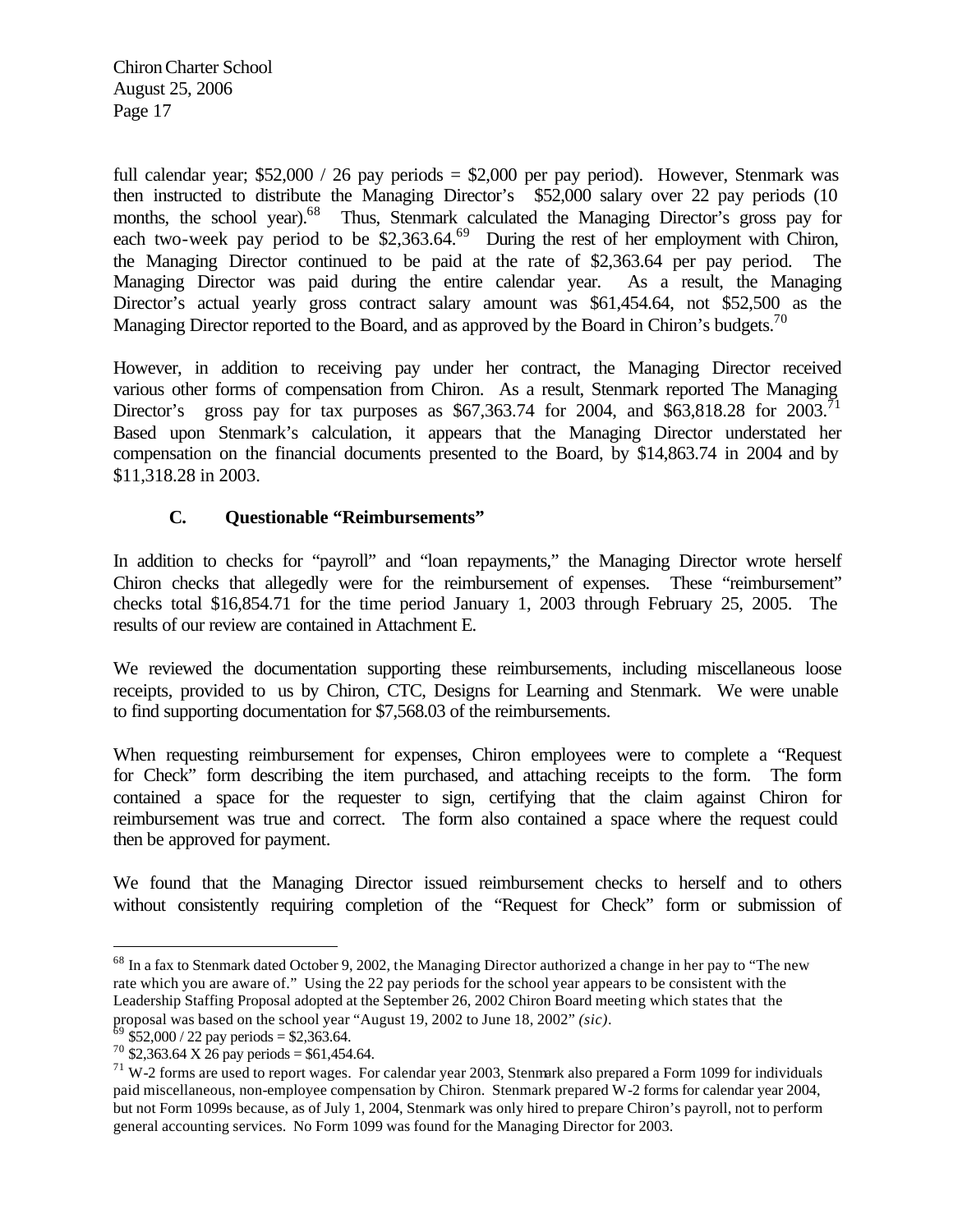supporting receipts. At times, the Managing Director issued checks to herself without a second person approving the payments.

Several of the Managing Director's "reimbursement" checks raise specific concerns beyond the lack of supporting documentation for the alleged expenses and the lack of internal controls reflected in the reimbursement procedures. For example, we found the following reimbursements:

- The Managing Director was reimbursed \$281.62 for "staff gifts." $72$  The purchases included gift cards. Generally, public funds may not be used for employee gifts.<sup>73</sup> We found a reference to a December 15 Winter Frolic in the Managing Director's Report to the Chiron Board dated January 19, 2005. Specifically, the Report stated that the Winter Frolic had an excellent turnout, and many families went home with gift certificates (one per family). Therefore, we are unable to determine whether the gift cards were for staff members or for students' families. In any event, we question the use of public funds for gift certificates, even if the gift certificates were given to students' families.<sup>74</sup>
- The Managing Director was reimbursed \$96.70 with no supporting documentation. The memo section of the check indicated an asset & gift certificates were purchased. The current location of the asset is unknown.
- The Managing Director was reimbursed \$179.99 for an asset. The current location of the asset is unknown.
- The Managing Director was reimbursed \$950.00 for "Deposit for Dinner; Winter Frolic 12-15-04" with no supporting documentation. From the documents available to us, we were unable to determine what deposit was required for this event.
- The Managing Director was reimbursed \$563.09. We did not locate a Chiron "Request" for Check" form for this reimbursement. However, a Designs for Learning representative informed us that she found loose receipts when she went to Chiron in early 2005 and attempted to organize Chiron's records. For this reimbursement check, she found a receipt totaling  $$565.19<sup>75</sup>$  The receipt included the purchase of an assest.<sup>76</sup> We are unable to verify at this time that the November 15, 2004 purchase was made by the

 $\overline{a}$ <sup>72</sup> *See* Chiron CNB check # 4533 to Kristin Laxton dated December 17, 2004.

<sup>73</sup> *See, e.g.,* Ops. Att'y Gen 107-a-3 (January 22, 1980), 270-D (August 12, 1977)(prohibiting retroactive pay increases or bonuses to public employees), 59-A-3 (May 21, 1948) and 59a-22 (December 4, 1934). *See also* School District Expenditures, by Mark F. Kerr, Assistant Legal Counsel, State Auditor's Office at page 6 (available at: http://www.osa.state.mn.us/other/educationalmaterials/public\_purpose\_school\_districts.pdf ).

 $^{74}$  In contrast, the Interim Managing Director's Report for December 2003 solicits the donation of prizes for Chiron's Winter Family Fun Night to be held December 17, 2003. The donation of prizes is permitted.

<sup>&</sup>lt;sup>75</sup> The Designs for Learning representative found no other receipts that appeared to support the reimbursement reflected by Chiron check. There were also numerous loose receipts in the documents we received from Chiron. We found no other receipts that appeared to support this reimbursement.

<sup>&</sup>lt;sup>76</sup> The total consists of merchandise of \$536.80 and tax of \$28.39 for a total of \$565.19. The items purchased included an asset for \$399.99, an asset for \$99.99, an asset for \$15.83, and an asset for \$20.99. According to the receipt, \$600 in cash was used to pay for the purchase. If this reimbursement is for the purchase, the amount of the reimbursement is short by  $$2.10.$  [ $$565.19 - $563.09$  (Chiron CNB check) =  $$2.10.]$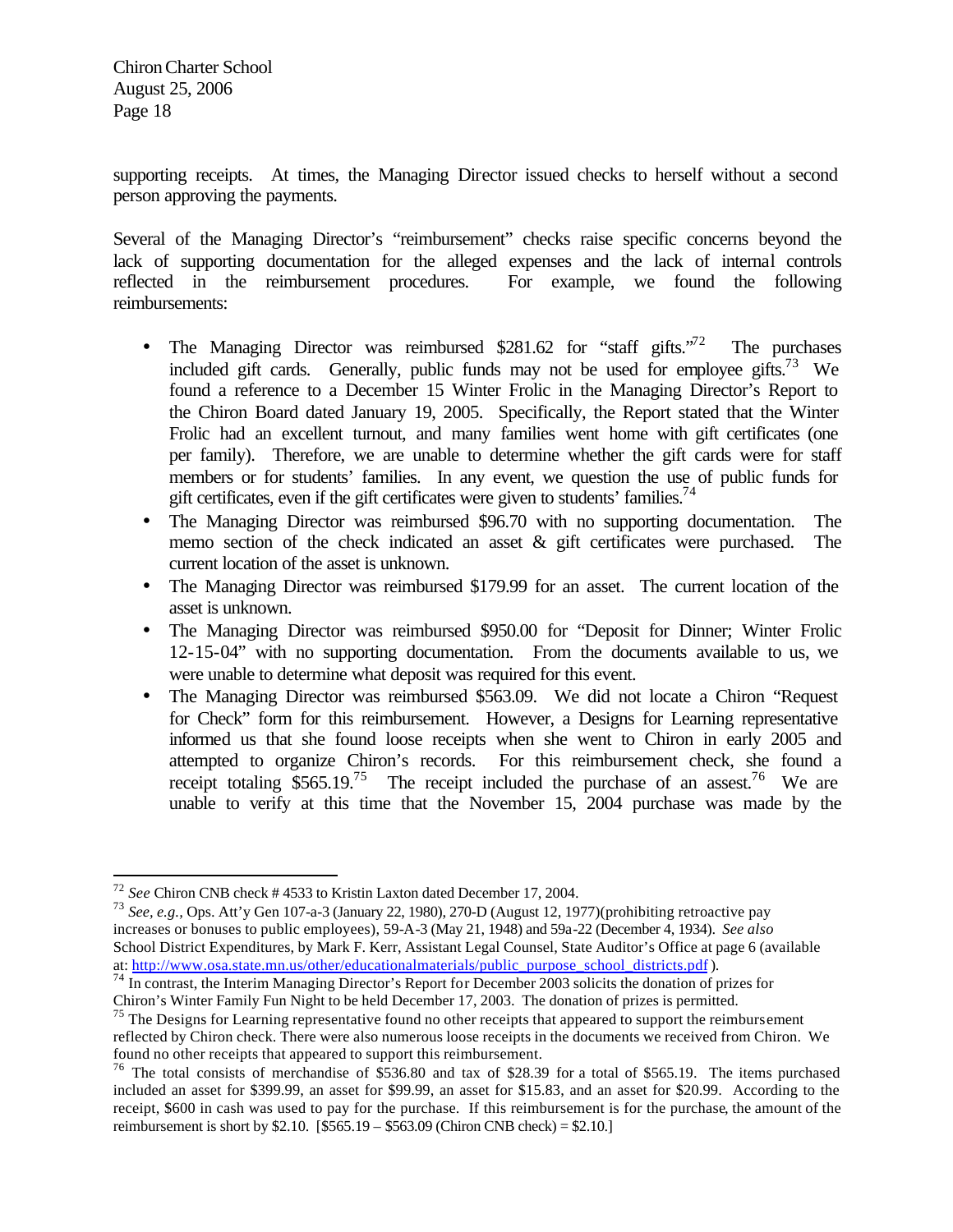Managing Director for Chiron, or was reimbursed in the November 24 check. However, the current location of the asset reflected in the receipt is unknown.<sup>77</sup>

- The Managing Director was reimbursed \$500.00 for "open house & painting," according to the notation on the memo section of the check. We question the even dollar amount of this reimbursement with no supporting documentation. In addition, we found other Chiron checks that appear to have paid expenses related to the "open house" and painting supplies.
- The Managing Director was reimbursed \$200.00 for "supplies reimbursement," according to the notation on the memo section of the check. We question the even dollar amount of this reimbursement with no supporting documentation.<sup>78</sup>
- The Managing Director was reimbursed \$746.38 for an asset and supplies.<sup>79</sup> The current location of the asset is unknown.<sup>80</sup>

We suggested Interviews with former Chiron staff may provide further insight regarding these and other "reimbursement" checks received by the Managing Director.

# **V. Debits from Chiron's Accounts**

 $\overline{a}$ 

In addition to reviewing check activity in the Chiron accounts, we reviewed other debits from the Chiron accounts. The results of our review are contained in Attachments F and G.

It appears that most of the debits are related to Chiron, or a known Chiron vendor. However, we could not identify the following debits, and therefore we could not determine whether they were personal expenditures, or Chiron expenditures:

- \$330.18 debit from Chiron's CNB account. The only explanation for the debit on the bank statement was: "Purpwer Speedpay Speedpay Purchase Power." CNB was unable to provide us with additional information about the debit.
- \$1,477.35 debit from Chiron's WFB account on October 24, 2003 for "T-Mobile Pcs Svc." In a check dated October 15, 2003, Chiron reimbursed the Managing Director \$1,412.31 for portions from five months of The Managing Director's personal AT&T cellular telephone bills.<sup>81</sup> Prior to August 2003, "Verizon Wireless Epayments" were deducted from Chiron's WFB account. Additional "T-Mobile Pcs Svc" debits from

 $77$  The Minnesota Department of Education informed us that they did not recall seeing the asset at Chiron when Chiron closed. The Academy of Bioscience informed us that they did not receive any like assets.

 $78$  Other checks to the Managing Director with even dollar amounts and no supporting documentation included reimbursements of \$70 and \$45.

<sup>&</sup>lt;sup>79</sup> See Chiron WFB check to the Managing Director for \$3,505.12. The Request for Check form signed by the Managing Director supporting this reimbursement included several supporting receipts, including a November 28, 2003 receipt for the assets.

<sup>&</sup>lt;sup>80</sup> The Minnesota Department of Education informed us that they did not recall seeing an asset at Chiron when Chiron closed. The Academy of Bioscience informed us that they did not receive any assets.

<sup>81</sup> *See* Chiron WFB check for \$2,336.32. Documentation supporting the reimbursement was comprised of several items, including the summary portion of The Managing Director's AT&T cellular telephone bills for March, April, June, August and September 2003 totaling \$1,412.31. No detailed statements itemizing the calls were provided.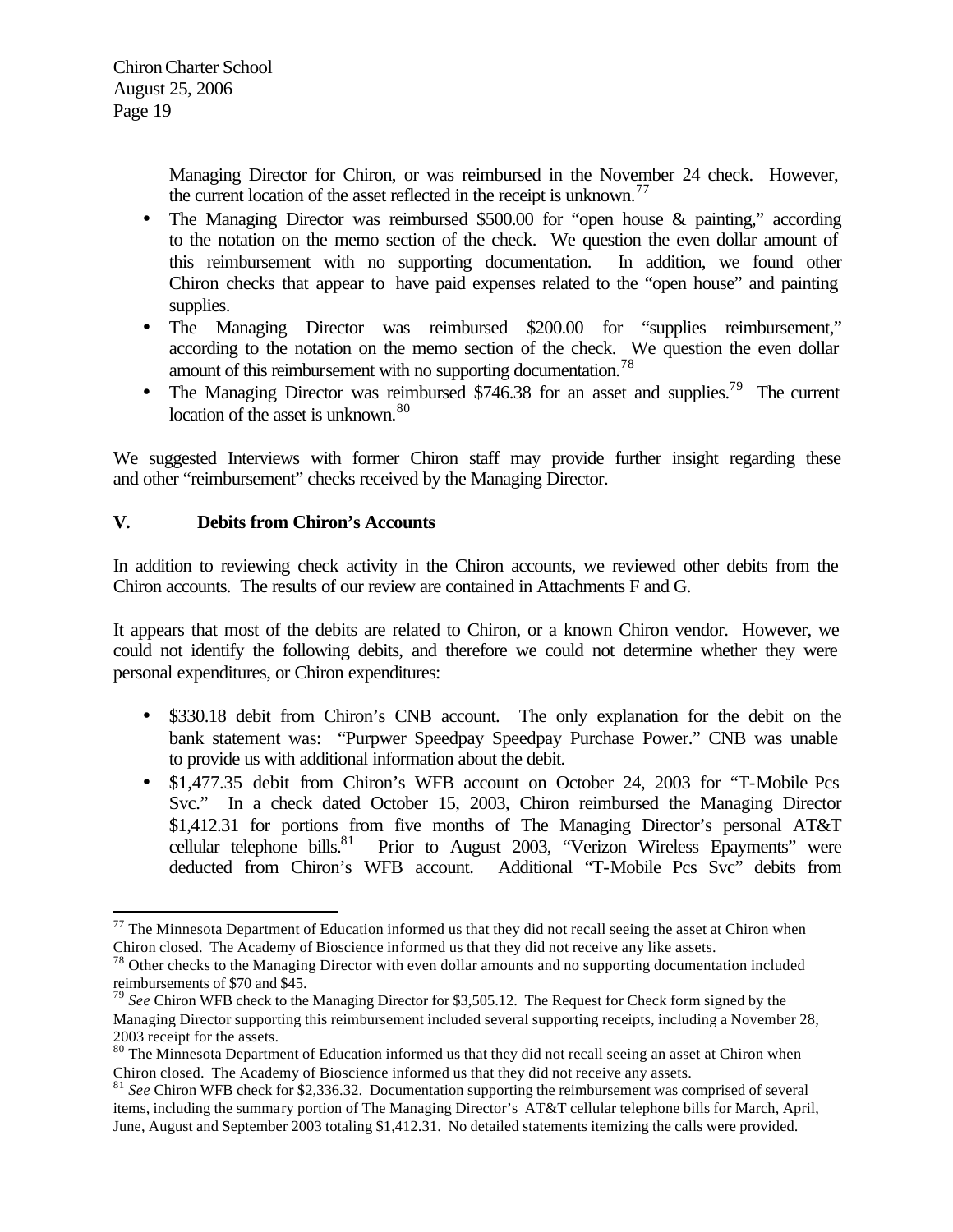$\overline{a}$ 

Chiron's WFB account occurred in January and April 2003. It is unclear which telephone service(s) Chiron was actually using.

We also found that Chiron paid \$2,366 in overdraft charges on its CNB account during the time period February 23, 2004 through February 28, 2005. We found that Chiron paid \$2,460 in "nsf" (not sufficient funds) and overdraft fees on its WFB account during the time period January 2003 through October 2004. With proper fiscal oversight, Chiron would have avoided these charges.

# **VI. Chiron Payments to Other Chiron Employees**

During our review of Chiron's checking account activity, we found that several Chiron employees received unauthorized "payroll" checks. Specifically, we found payments of \$6,970 to the District Secretary that appear to be unauthorized, and additional payments of \$1,200 that appear questionable. We found that other employees received "stipends," "payroll advances" and other payments for which we found no supporting documentation. Finally, we found documentation that another employee appears to have made a "loan" to Chiron.

## **A. Payments to the District Secretary**

We reviewed checks made payable to Chiron's District Secretary, from Chiron's WFB and CNB accounts for the time period January 1, 2003 through February 25, 2005 (when Chiron closed). The District Secretary received checks from Chiron for payroll and for the reimbursement of expenses. The Managing Director signed all of the checks to the District Secretary.

# **1. "Payroll" Checks to the District Secretary**

During our review, we found that the District Secretary appears to have received at least \$6,970 in unauthorized "payroll" checks. Our review is reflected in Attachment J.

The District Secretary was paid \$15 per hour while employed at Chiron.<sup>82</sup> As noted earlier in this report, Chiron employees were paid every two weeks. The District Secretary's gross pay, therefore, for a two-week pay period was \$1,200 (80 hours  $X$  \$15/hour = \$1,200).

It appears that the District Secretary may have received at least \$6,970.00 in unauthorized "payroll" payments. Specifically, we found:

- The District Secretary was paid \$300.00 as an "advance" for her February 11, 2005 paycheck; however, the Managing Director then reported to Stenmark that only \$200 had been advanced to the District Secretary, resulting in an unauthorized payment of \$100 in the District Secretary's February 11, 2005 paycheck.
- The District Secretary was paid an "emergency advance" of \$1,700.00 in a check dated January 28, 2005; that amount was not deducted in future paychecks.

<sup>&</sup>lt;sup>82</sup> We did not locate a contract between Chiron and the District Secretary in the documents that we reviewed. Most full-time Chiron employees were salaried, rather than hourly, employees.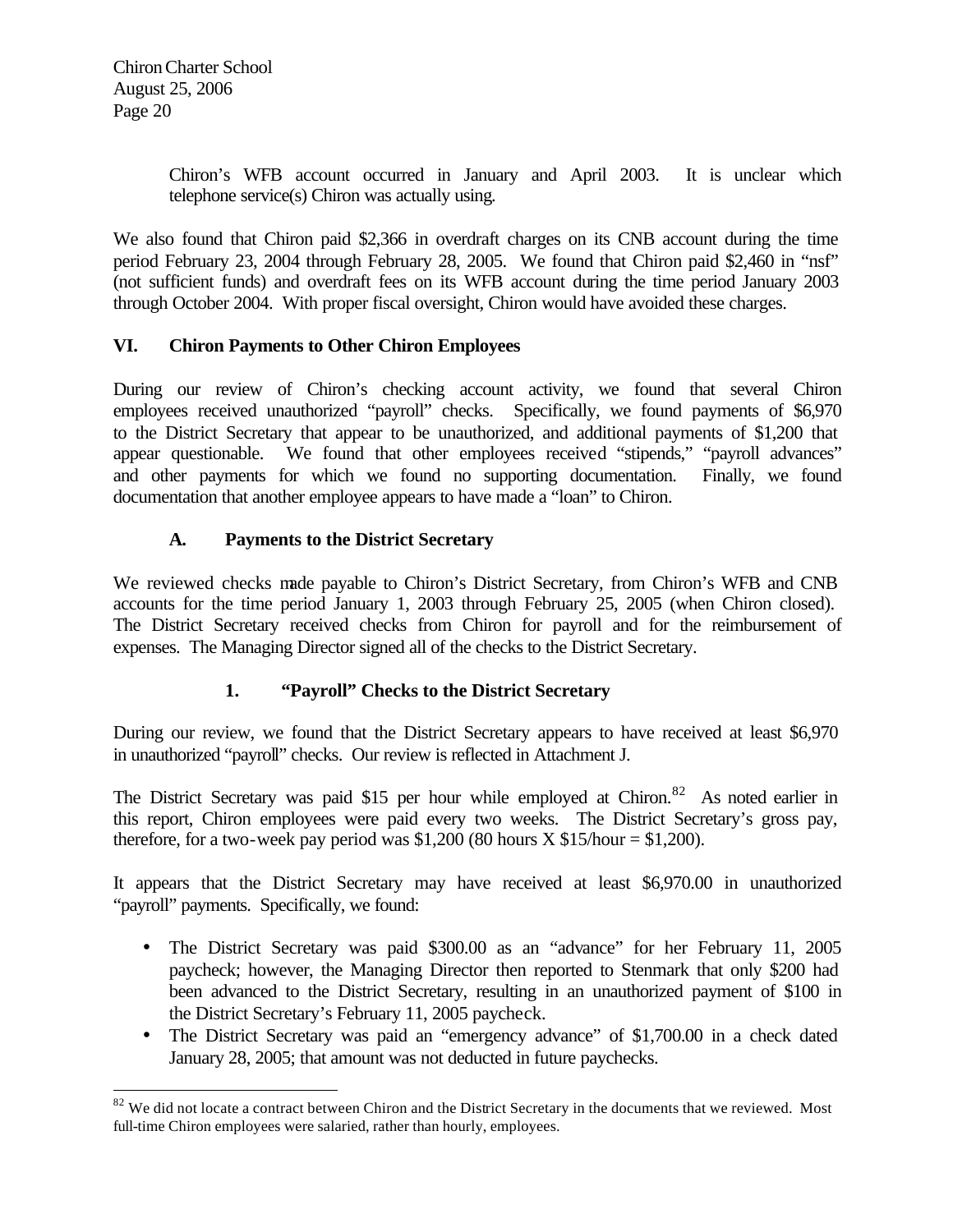- The District Secretary was paid \$600.00, allegedly for forty hours, in a check dated January 4, 2005; however, the District Secretary was paid for 80 hours in the pay period's prior and subsequent to January 4, 2005.
- The District Secretary was paid \$600.00, allegedly for forty hours, in a check dated September 16, 2004; however, the District Secretary was paid for 80 hours in the pay periods prior and subsequent to September 16 2004.
- The District Secretary was paid \$120 for "8 hours recruiting" in a check dated August 10, 2004, and \$600 for "40 hours recruitment" in a check dated July 30, 2004; however, the District Secretary was paid for 80 hours in the August 13, 2004 and July 30, 2004 paychecks. Furthermore, at the Managing Director's and the finance committee's request, the District Secretary's position appears to have been reduced from full-time to ¾-time, according to the June 22, 2004 Chiron Board meeting minutes. The minutes reflect that the District Secretary's position was returned to full-time status at the August 17, 2004 Chiron Board meeting. However, the payroll checks to the District Secretary do not reflect these changes. Instead, the District Secretary was paid for full-time work, plus 48 additional hours allegedly spent recruiting.
- The District Secretary was paid \$300.00, allegedly as a payroll advance, in a check dated June 7, 2004; however, the District Secretary was paid for 80 hours in the pay periods prior and subsequent to June 7, 2004.
- The District Secretary was paid \$600.00, allegedly as a payroll advance, in a check dated May 28, 2004; however, the District Secretary was paid for 80 hours in the pay periods prior and subsequent to May 28, 2004.
- The District Secretary was paid \$375.00 in a check dated May 14, 2004 that appears to have been coded as a payroll check by Stenmark; however, the District Secretary was paid for 80 hours in the pay periods prior and subsequent to May 14, 2004.
- The District Secretary was paid \$300.00, allegedly for twenty hours of work, in a check dated April 27, 2004; however, the District Secretary was paid for 80 hours in the pay periods prior and subsequent to April 27, 2004.
- The District Secretary was paid \$300.00 in a check dated April 15, 2004; however, the District Secretary was paid for 80 hours in the pay periods prior and subsequent to April 15, 2004.
- The District Secretary was paid \$300.00 in a check dated February 24, 2003 (although it appears that check date was actually February 24, 2004) that was coded by Stenmark as a check for "general supplies"; however, we found no supporting documentation for any general supplies reimbursed by this payment. Based upon the dollar amount, this check appears to be another unauthorized payroll check. The District Secretary was paid for 80 hours in the pay periods prior and subsequent to February 24, 2004.
- The District Secretary was paid \$375.00 in a check dated January 9, 2004; however, the District Secretary was paid for 80 hours in the pay periods prior and subsequent to January 9, 2004.
- During the two-week pay period ending November 7, 2003, the District Secretary appears to have been paid for 60 hours of work in checks dated October 30, 2003 (handwritten check for \$600) and November 7, 2003 (payroll check for \$261.75, based upon The Managing Director's note to Stenmark that the District Secretary should be paid for 20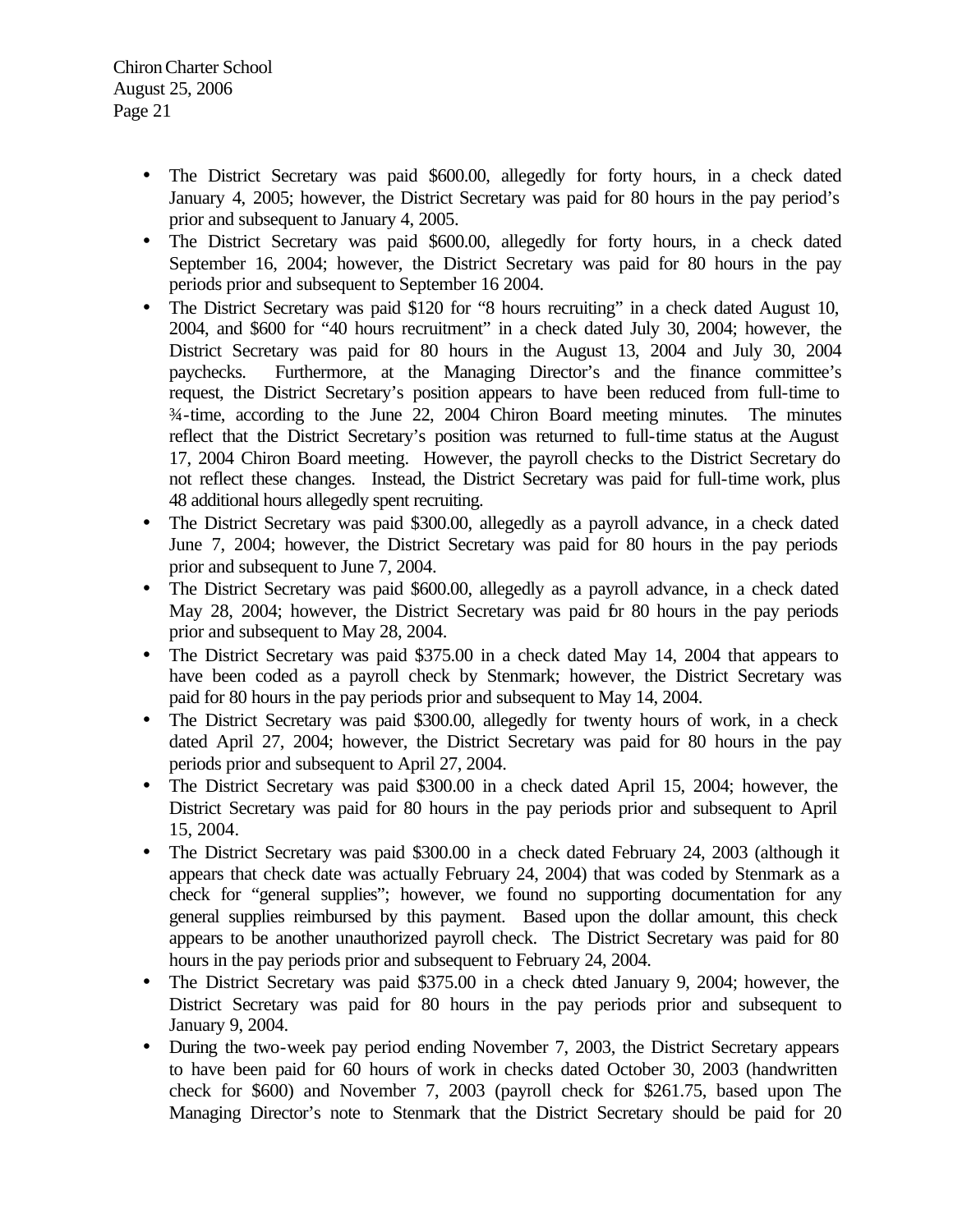hours of work). However, the District Secretary was paid an additional \$700 during that pay period in a handwritten check dated October 31, 2004.

In addition to the \$6,970 that appears to be unauthorized "payroll" payments, we question the following additional "payroll" payments totaling \$1,200:

- The District Secretary was paid \$225 for "sub pay" in a check dated January 20, 2005; however, the District Secretary was paid for 80 hours in the paychecks prior and subsequent to January 20, 2005. We question whether \$225 in "sub pay" should have been paid where the District Secretary was also paid for her regular full-time work.
- The District Secretary was paid \$975 in a check dated September 5, 2003 containing a notation in the memo section of the check stating "65 Hours." However, the District Secretary was then paid for 40 hours of work in a September 12, 2003 payroll check prepared by Stenmark based upon The Managing Director's authorization that the District Secretary be paid for 40 hours of work. We are unable to determine the number of hours that the District Secretary actually worked during the two-week pay period ending September 12, 2003.

For the two-week pay periods ending July 18, July 4, June 20, June 6 and May 9, 2003, the Managing Director informed Stenmark that the District Secretary should be paid for zero hours, but the District Secretary was paid by checks handwritten by the Managing Director. We are unable to determine the number of hours the District Secretary actually worked during those pay periods.

We recommended that the District Secretary be interviewed about these payments.

# **2. Expense Reimbursement Checks to the District Secretary**

In addition to checks allegedly for payroll during the time period January 1, 2003 through February 25, 2005, the District Secretary received \$3,726.81 in checks allegedly reimbursing the District Secretary for expenses. We reviewed the documentation supporting these reimbursements, including Request for Check forms and miscellaneous loose receipts provided to us by Chiron, Designs for Learning and Stenmark. We found no supporting documentation for reimbursements totaling \$1,055.11. Our review is reflected in Attachment K.

# **B. Checks to the Spouse of a Chiron Employee**

During our review of Chiron's expenditures, we found that the Managing Director wrote ten checks from Chiron's bank accounts, totaling \$3,334.08 to a person we understand to be the spouse of a Chiron employee between April 8, 2004 and February 3, 2005. We found no supporting documentation for \$1,362.08 of the payments. The checks are reflected in Attachment L. From notations on the checks, and from the supporting documentation we did find, the payments appear to be for repair work allegedly performed at Chiron.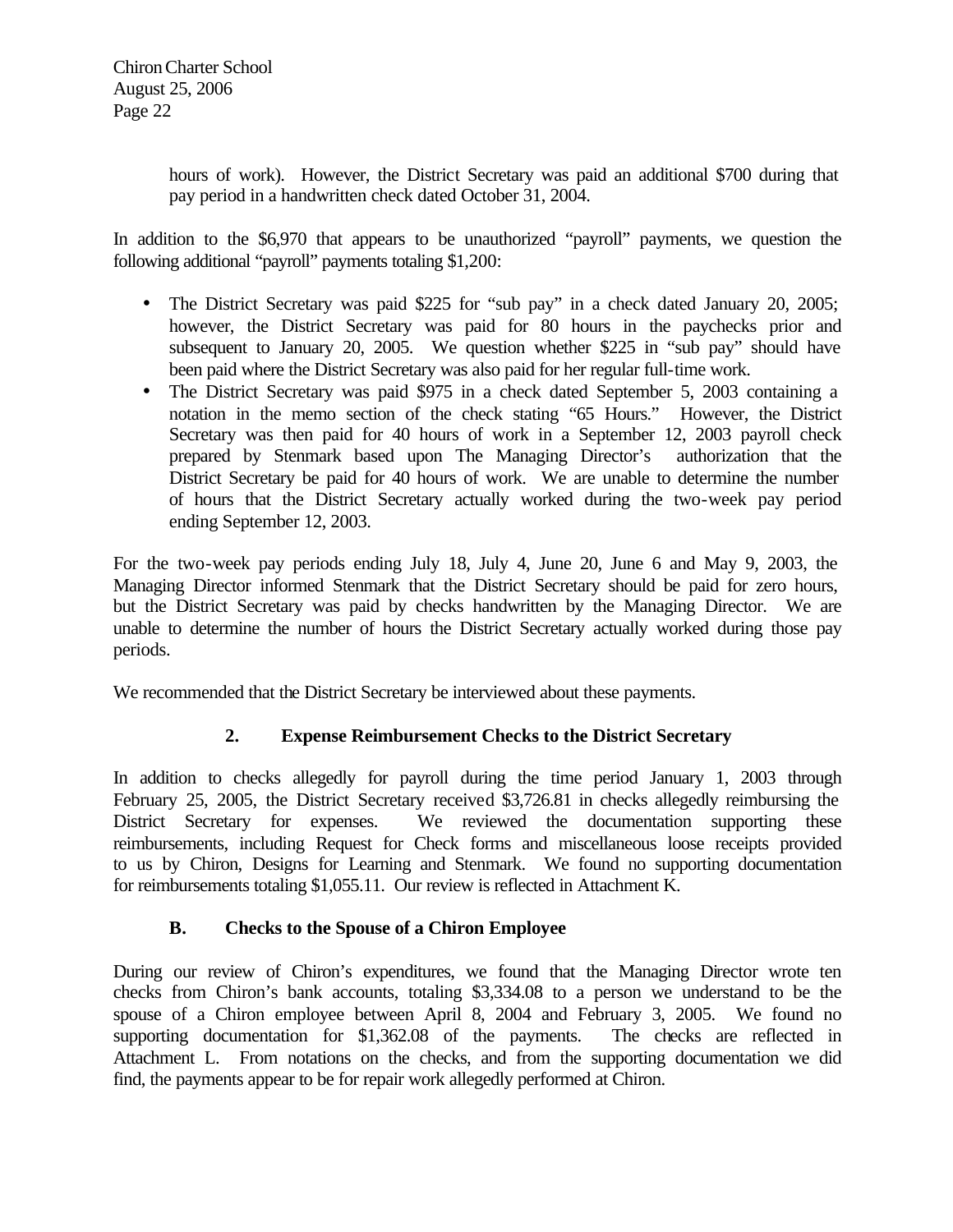$\overline{a}$ 

## **C. Other Questionable Employee Payments**

Stenmark created payroll checks for Chiron. Every two weeks, Stenmark received a document from Chiron for the two-week pay period, indicating whether each employee should receive "normal" pay, or some other amount of pay. For hourly employees, the document identified the number of hours that the employee worked during the pay period, and the employee's hourly pay rate. The Managing Director signed the document as the authorized signature. Stenmark would then calculate appropriate deductions, prepare the checks, and send the unsigned checks to the Managing Director for her signature and distribution. However, rather than using the payroll checks that Stenmark prepared, we found that the Managing Director often prepared handwritten checks for Chiron employees.

Previously in this report, we discussed questionable Chiron payments to the Managing Director and the District Secretary. However, we found that several other employees were also given handwritten checks described by the Managing Director as "stipends" or "payroll advances." We found that some employees were paid more than their contract salary amount. We found additional handwritten checks to employees for which we found no supporting documentation.

## **1. "Stipends" and Other Special Compensation**

We found several instances where Chiron employees and Board members received handwritten checks that were identified by the Managing Director as "stipends" or other forms of special compensation. We were unable to locate Board authorization for these payments, or written contracts supporting these payments.

a. Coaching Stipends

Some of the stipends may have been for coaching responsibilities. According to the July 24, 2003 Chiron Board meeting minutes, the Board decided to pay coaches \$1,500, consistent with the practice of the Minneapolis Public Schools.<sup>83</sup>

<sup>&</sup>lt;sup>83</sup> According to the June 2, 2003 Chiron Board meeting minutes, a boys' baseball team and a girls' softball team were being organized, and stipends for coaches would be requested at the next Board meeting. According to an email from Designs for Learning dated July 22, 2003, the subject of coach compensation was not addressed at the Board's June 23, 2003 meeting (for which we do not have minutes), but the e-mail expressed his view that approving \$1,500 for coaches would not require Board action unless it required amending the previously approved budget. We disagree, and believe that coach appointments should have been approved by the Board and documented in contracts. *See* Minn. Stat. § 124D.10, subd. 11(charter schools' authority to hire employees; board of directors to decide matters relating to the operation of the school, including budgeting, curriculum and operating procedures); Chiron Bylaws at Article II, Section 1 (Board has general management and control of all Chiron business and affairs) and Article IV, Section 1 (Board may authorize, either generally or in specific instances, any officer or agent to enter into any contract). We found no evidence that the Chiron Board generally delegated employment contracts to the Managing Director; to the contrary, for some employment contracts in 2004, the Managing Director sought Board approval. *See, e.g.,* August 17, 2004 Board Meeting Minutes (Item 4). In a June 2003 report, a Minneapolis School District consultant similarly concluded that the Board had not approved contracts for Chiron's staff or administrators.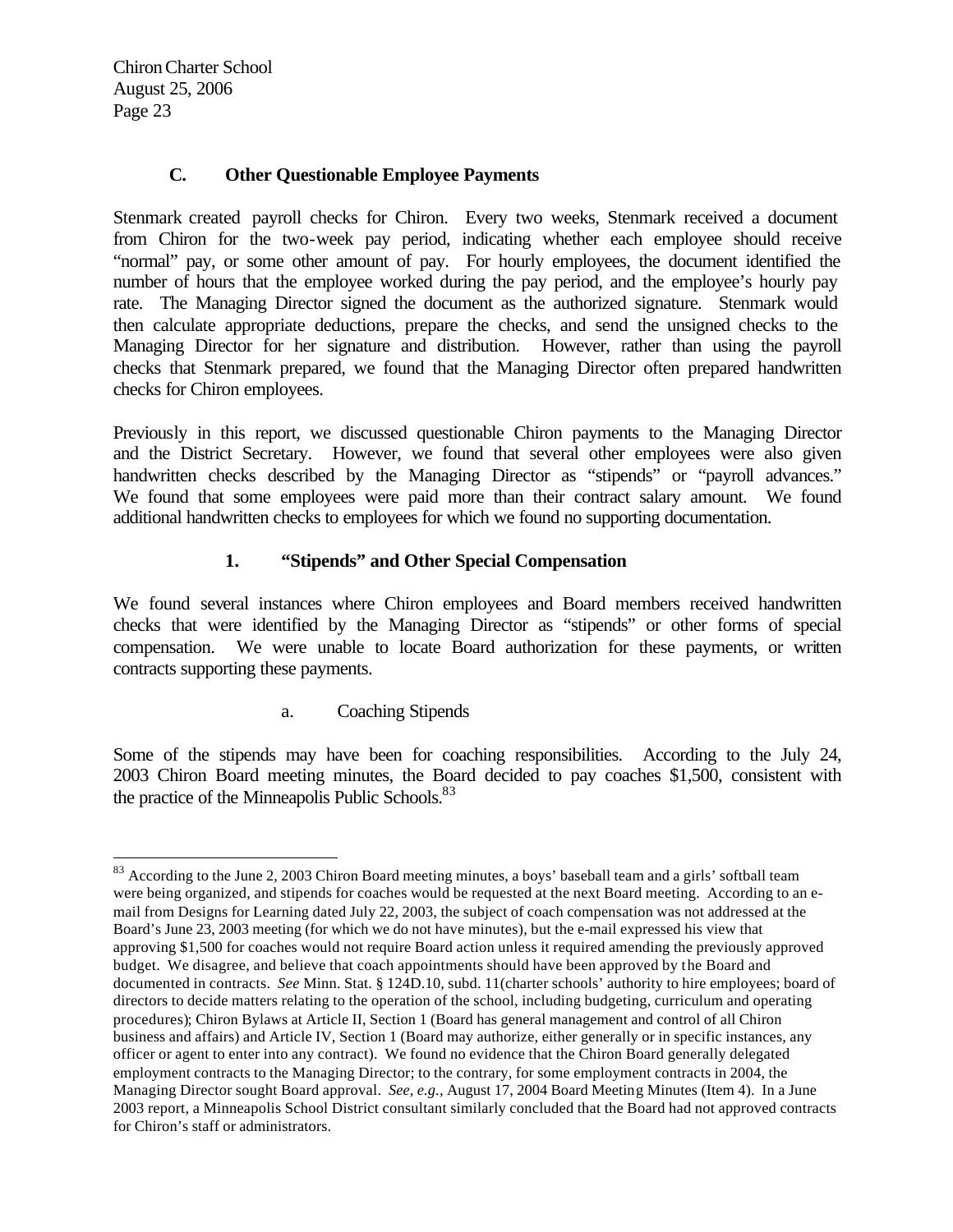$\overline{a}$ 

For example, Chiron employee 9 was issued a check dated April 15, 2004 for \$700 that contained the notation "advance" on the memo line of the check. However, a copy of the check submitted to Stenmark had the word "advance" crossed out and replaced with the notation "softball coach pay." If the April 15, 2004 check was an "advance," it should have been repaid.<sup>84</sup> If the check was for coaching pay, it is unclear why the check amount was less than \$1,500.

Chiron employee 9 was also issued a check dated March 5, 2004 for \$750 that contained the notation "Basketball Stipen" *(sic)* on the memo line of the check. Chiron employee 9 had previously been issued a check for \$500 dated January 13, 2004 that was described to Stenmark as "extra pay Basketball Coach."<sup>85</sup> We also found that Chiron employee 9 was issued a check dated July 15, 2003 for \$650 that contained the notation "Stipen" *(sic)* in the memo section of the check. We found no contracts documenting Chiron employee 9's coaching responsibilities, and we found no references in the Chiron's Board meeting minutes indicating that the Chiron Board approved Chiron employee 9's coaching assignment(s).

We found that Chiron employee 10 was paid two \$1,500 stipends:

- In a check dated February 6, 2004, Chiron paid Chiron employee 10 \$1,500. In the memo section of the check is the notation: "stipen" *(sic)*.
- In a check dated July 30, 2003, Chiron paid Chiron employee 10 \$1,500. Stenmark was told that this payment was a "stipen" *(sic)*.

If the payments were for coaching, we found no contracts documenting Chiron employee 10's coaching responsibilities, or Chiron Board approval of his coaching assignment(s). We found no other documentation regarding these "stipends."

b. Additional Compensation to Chiron Employees

We found other checks written to Chiron employees for work allegedly performed in addition to their contracted services.

For example, in addition to their regular paychecks, Chiron employee 6 and Chiron employee 8 were each paid \$1,200, and Chiron employee 3 was paid \$100, in checks dated September 30, 2004. In a note to Stenmark, the three payments were described as "fed grant school/program planning." However, Chiron hired Chiron employee 8 in August 2004, and she then received salary payments according to her Letter of Understanding. In addition, we found notes from Chiron employee 6 and Chiron employee 8 documenting hours worked between August 13 and August 20, 2004. Those hours do not appear to equal \$1,200 of pay.<sup>86</sup> Furthermore, in addition

 $84$  We found no evidence that the funds were repaid or deducted from a subsequent paycheck.

<sup>&</sup>lt;sup>85</sup> It appears that Chiron employee 9's total compensation for basketball coaching was \$1,250 (\$750 + \$500 =

<sup>\$1,250).</sup> Once again, it is unclear why the alleged coaching pay was less than \$1,500.

<sup>&</sup>lt;sup>86</sup> Chiron employee 6 reported 32 hours for the week of August 16, 2004; Chiron employee 8 reported 41.75 hours for August 13, 2004 through August 20, 2004. (32 hours X \$25/hr = \$800; 41.75 hours X \$25/hr = \$1,043.75)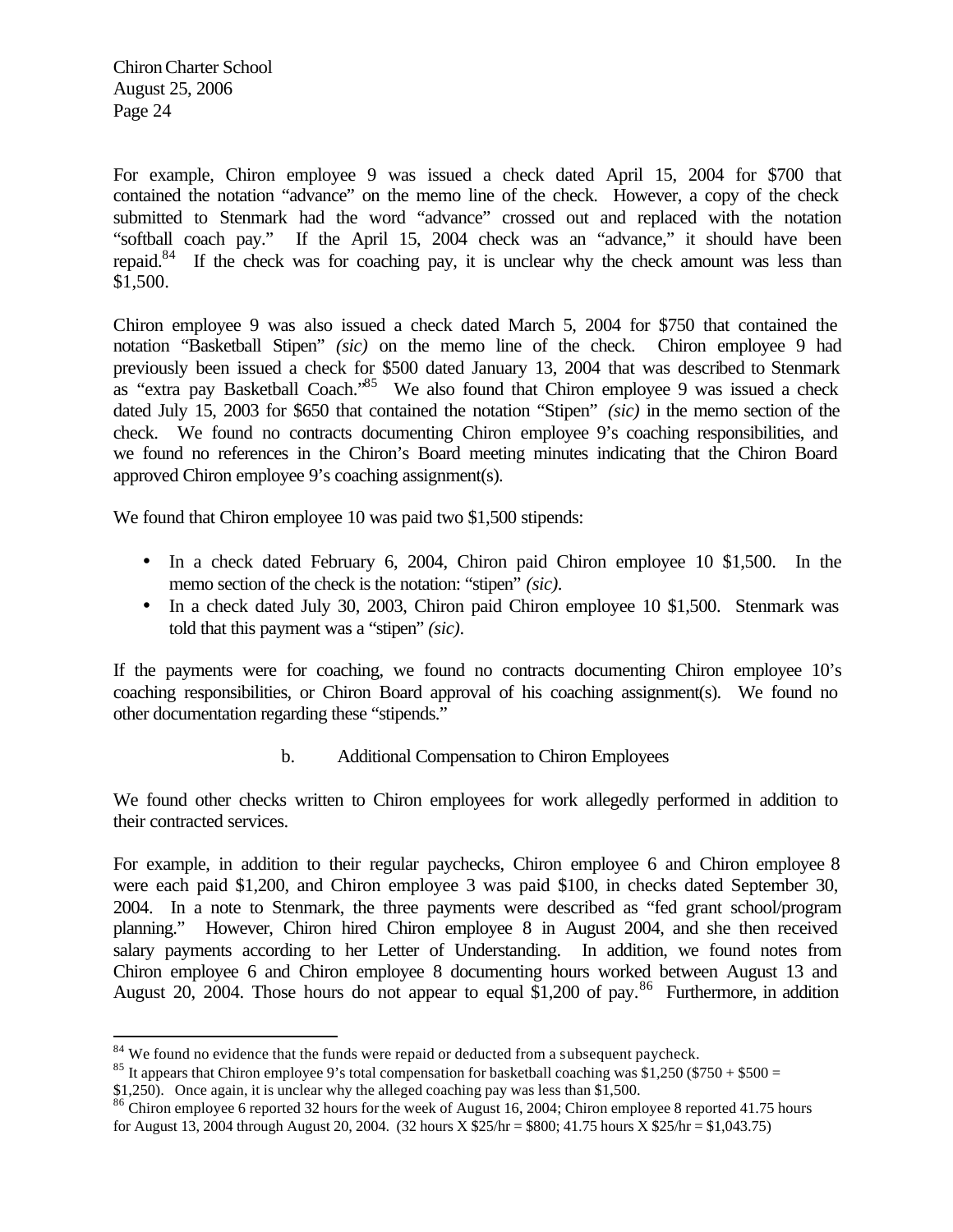to her regular pay, Chiron employee 6 received a check dated August 27, 2004 for \$3,975 containing a notation of "159 Hours" in the memo section of the check. $87$  The handwritten documentation submitted for the 159 hours covers the time period June 23, 2004 through August 13, 2004, and the work described appears to include school/program planning. Therefore, it is unclear why Chiron employee 6 and Chiron employee 8 each received an additional \$1,200 for school/program planning. We found no other documentation supporting the three September 30, 2004 payments.<sup>88</sup>

We found that at least one Chiron employee was paid for work allegedly performed in the summer of 2004 prior to the time that the Chiron Board authorized his employment.<sup>89</sup> According to the Chiron Board meeting minutes, the Managing Director requested and received permission on August 17, 2004 to offer contracts to new staff, including Chiron employee  $8^{90}$  However, prior to August 17, 2004, the Managing Director paid Chiron employee 8 \$1,000 in a check dated August 6, 2004. According to a note in the memo section of the check, the payment was for "40 hrs @ \$25 – summer stipen" *(sic)*. We found a document itemizing 40 hours of work by Chiron employee 8 between July 15, 2004 and August 6, 2004. It therefore appears that the Managing Director paid Chiron employee 7 for work performed prior to the time that the Board approved Chiron employee 7's hiring.

We found that other Chiron employees were paid for work allegedly performed during the summer of  $2004$ .<sup>91</sup> For example, Chiron employee 2 received a check for \$1,368.16 dated July 30, 2004 that included payment for 52.5 hours of work performed in the summer. In addition, Chiron employee 1 and Chiron employee 2 each received several checks, totaling \$10,455.26, for hours allegedly spent recruiting in July, August and September 2004. It appears that Chiron employee 1 was even paid for vacation days during the summer. Although the Chiron Board meeting minutes reference summer recruitment efforts by the Managing Director, Chiron employee 1 and Chiron employee 4, we found no contracts describing this employment.

As discussed earlier in this report, the District Secretary also received "recruiting" pay during the summer of 2004. Unlike Chiron employee 1 and Chiron employee 4 who were salaried employees with contracts covering the school year and not the summer months, the District Secretary was an hourly worker. The District Secretary received pay for 40-hours of work each week during the summer of 2004, in addition to hourly wages for her alleged recruiting. While we found documentation from Chiron employee 1 and Chiron employee 4 regarding their summer hours, we found no similar documentation from the District Secretary.

 $\overline{a}$ 

<sup>90</sup> We did not find a Letter of Understanding for Chiron employee 7 in the Chiron, Stenmark or CTC documents.

 $87$  \$3,975 / 159 hours = \$25/hour.

<sup>&</sup>lt;sup>88</sup> The May 2004 Managing Director's Report references planned curriculum review over the summer by the Managing Director, Chiron employees 3, 4, and 6.

<sup>&</sup>lt;sup>89</sup> Similarly, Chiron employee 8 appears to have been offered employment in a letter dated August 13, 2004, although the Board did not approve that offer until the August 17, 2004 Board meeting. Chiron employee 8 submitted hours for work beginning August 13, 2004.

<sup>&</sup>lt;sup>91</sup> Most full-time Chiron employees signed a letter of understanding with Chiron that covered the school year.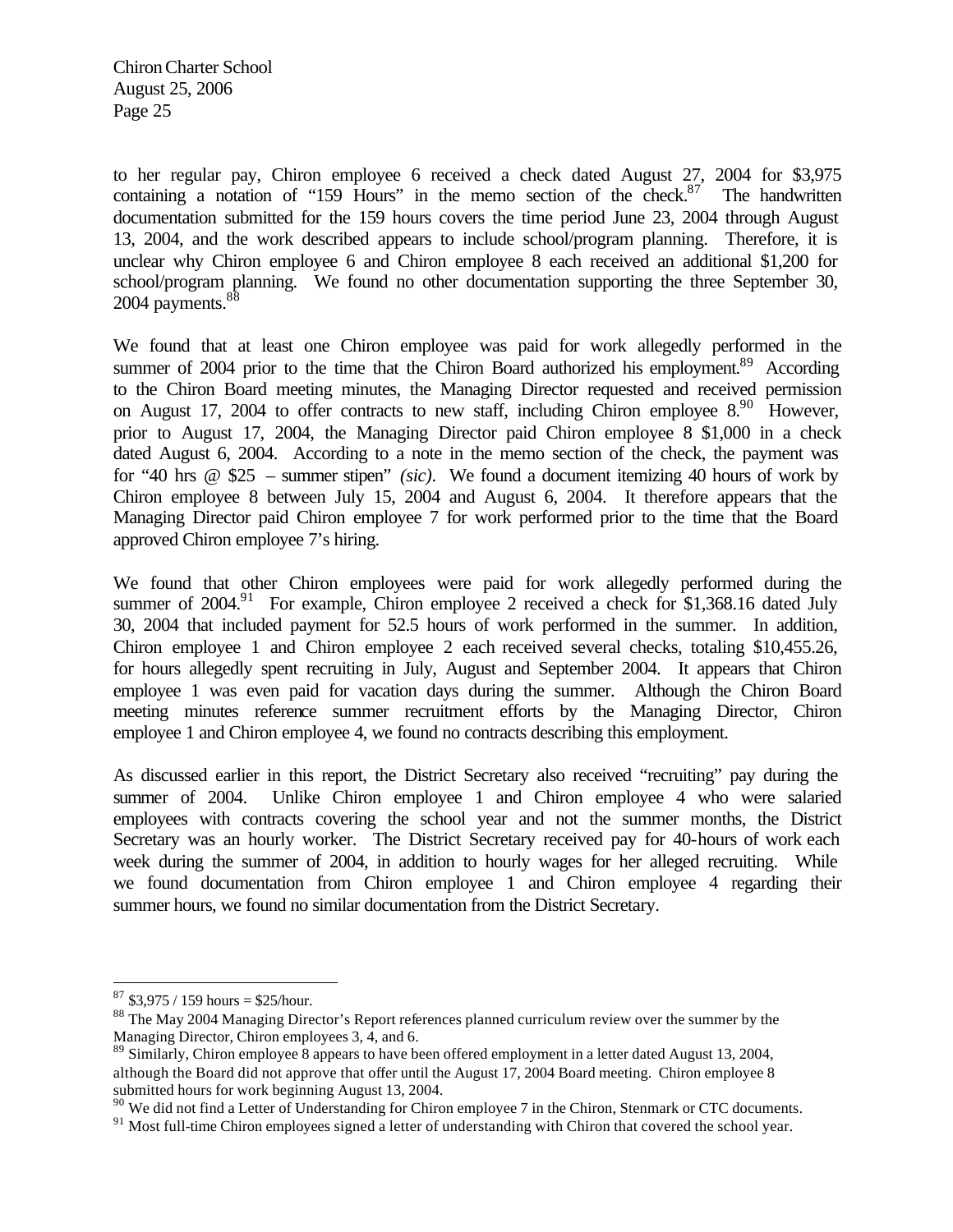$\overline{a}$ 

We found that some Chiron employees were paid for work during the school year that was allegedly performed outside the hours specified in their contracts. For example, Chiron checks dated January 4, 2005 were issued to Chiron employee 1 for \$50 and to Chiron employee 4 for \$100. A notation in the memo section of each check states: "Staff Workroom." A note in the Designs for Learning documents states that these checks were stipends for helping outside normal contract hours. However, both of these employees' letters of understanding for the 2004 – 2005 school year stated that all Chiron employees were expected to provide no less than 40 hours of service per week, plus any additional hours required to fulfill the terms of the letter and/or as directed by Chiron's administration. Both of the letters of understanding listed various responsibilities, including "[o]ther duties and/or responsibilities as assigned by the administration." We found no documentation supporting the additional hours reflected in these checks.

We found that several employees also received "stipends" in January and August 2003.<sup>92</sup> Again, we found no contracts defining the services performed for the additional compensation, and we found no Board authorization for the payments.

#### c. Payments to Board Members

We found that some Chiron Board members also received payments described as "stipends." For example, Board Member 1 was, at various times, the principal, superintendent, director, and special education director for Chiron. Board Member 2 was a guidance counselor with Chiron. With the support of both, their contracts with Chiron were not renewed at the end of 2003 due to fiscal concerns. They then joined the Chiron Board of Directors.

During the five months that Board Member 1 was on the Chiron Board, three checks totaling \$7,500 were issued to him, in addition to salary checks. During the approximately 15 months that Board Member 2 was on the Chiron Board, he was issued 17 checks totaling \$18,145, in addition to salary checks. It appears that the rest of the Chiron Board was aware that Board Members 1 & 2 would continue working for Chiron even though their contracts were not renewed.<sup>93</sup> Furthermore, the Board "re-instated" them as part-time employees at a January 2004 Board meeting.<sup>94</sup> However, we found no contracts setting forth the terms of their continued employment with Chiron, and no itemization of the services performed.

 $92$  The stipend payments were issued as separate checks in January 2003, and were included with the payroll checks in August 2003.

<sup>&</sup>lt;sup>93</sup> See Chiron Board meeting minutes for November 4, 2003 (Item 4: Board members 1 and 2 would be "semiretired" but continue to offer their services through December 19, 2003).

<sup>&</sup>lt;sup>94</sup> See Chiron Board meeting minutes for January 27, 2004 (Item 6: Board members 1 and 2 reinstated as part-time employees, agreeing to defer payment until Chiron financially stable).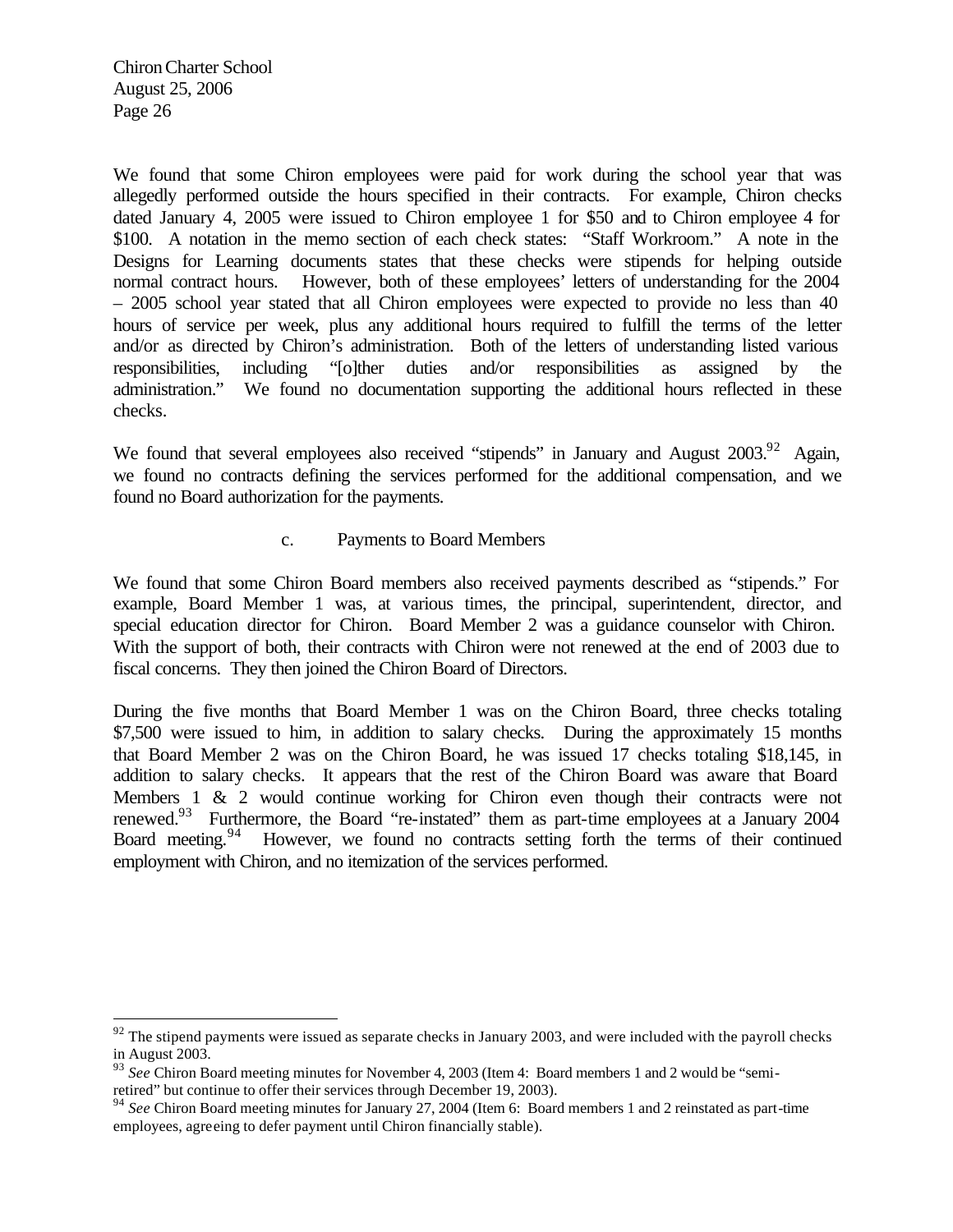$\overline{a}$ 

#### **2. "Advances"**

We found that the Managing Director issued employees "advances" on their pay. In several cases, employees were paid an "advance" and then had the "advance" deducted from future paychecks. We know of no authority for the payment of payroll "advances" with public funds.<sup>95</sup>

However, we found seven instances where it appears that the "advance" was not deducted from a future paycheck, thus resulting in unauthorized additional compensation:<sup>96</sup>

- Chiron employee 4 appears to have received several "advances." It appears that most of the advances were deducted from future paychecks. However, we found no evidence that two advances in November 2004, totaling \$1,500, were deducted from future paychecks: a check to Chiron employee 4 for \$300, dated November 19, 2004, with the notation "Advance" in the memo section of the check; and a check to Chiron employee 4 for \$1,200, dated November 30, 2004, with the notation "emergency advance" in the memo section of the check.
- A check to Chiron employee 1 for \$350 dated December 3, 2004 contained the notation "Advance" in the memo section of the check. Another check to Chiron employee 1 for \$235 dated June 18, 2004 contained no explanation for the check in the memo section of the check. However, in a note to Stenmark, the check was identified as a payroll advance. We found no evidence that these advances were deducted from future paychecks.
- A check to Chiron employee 2 for \$500 dated December 6, 2004 contained the notation "Advance" in the memo section of the check. We found no evidence that this advance was deducted from future paychecks.
- A check to Chiron employee 3 for \$500 dated October 1, 2004 contained the notation "Payroll Advance" in the memo section of the check. We found no evidence that this advance was deducted from future paychecks.
- A check to Chiron employee 11 for \$500 dated September 25, 2003 contained the notation "Advance" in the memo section of the check. We found no evidence that this advance was deducted from future paychecks.

We recommended that these former Chiron employees be interviewed about these payments.

 $95$  Chiron's 2003 – 2004 contract with Stenmark expressly provided that any payroll advances paid from a petty cash account had to be recorded as advances so payroll records could be adjusted in the next payroll. *See* Stenmark, Inc. Service Agreement with Chiron (July 2003) at II.B.5 (page 3). Based upon notations we found in Stenmark's files, it appears that Stenmark was not promptly notified by Chiron about some of the "advances" and was therefore unable to deduct the advances from the next payroll check. Minnesota law permits nonprofit corporations to advance money to employees to cover reasonably anticipated expenses for which they would be entitled to reimbursement in the absence of an advance. *See* Minn. Stat. § 317A.505. The statute does not authorize payroll advances.

<sup>&</sup>lt;sup>96</sup> As previously discussed in this report, we found "advances" to the Managing Director and the District Secretary that also were not deducted from future paychecks.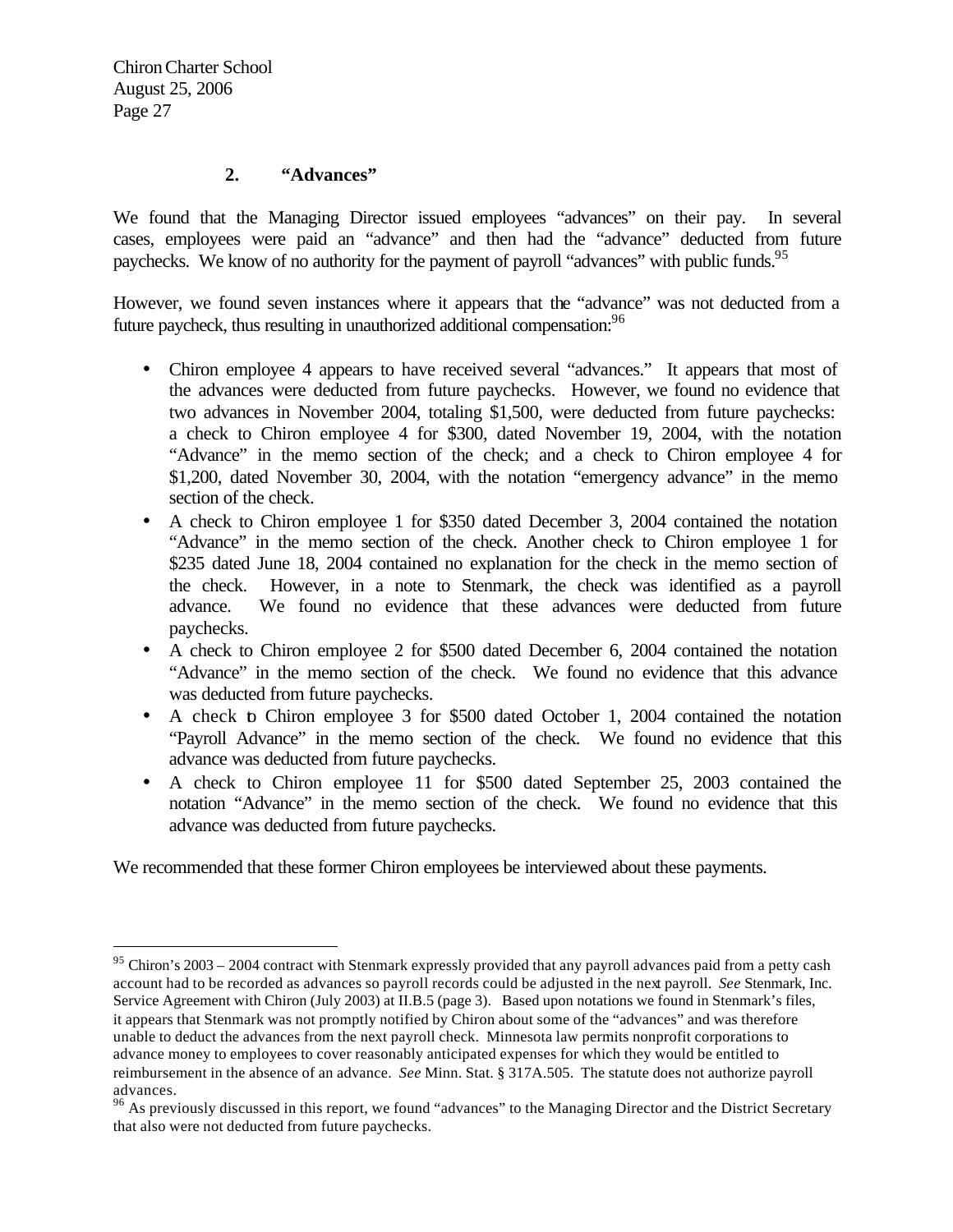$\overline{a}$ 

#### **3. Payments In Excess of Contract Amounts**

We found that two employees routinely received handwritten checks in addition to their regular paychecks. We found no Board authorization for these payments.

We found that, in addition to her regular, authorized paychecks, Chiron employee 1 received a handwritten check for about \$265 in at least 16 pay periods during the 2003 – 2004 school year.<sup>97</sup> The Managing Director described the payments to Stenmark as "extra pay."<sup>98</sup> We found no contract describing the extra work reflected in the extra pay. To the contrary, the letters of understanding that we reviewed correspond to the salary reflected in the regular, Stenmarkprepared paychecks.

We found that during the  $2003 - 2004$  school year, Chiron employee 4 was operating under an interim letter of understanding with a baseline salary equivalent of \$32,000 for the school year. The interim letter of understanding was for only fourteen weeks, but Chiron employee 4's employment with Chiron was then extended through the end of the school year. Her gross pay for each pay period during the original fourteen-week contract had been calculated using a tenmonth (22 payments) schedule  $(\$32,000 / 22$  payments = \$1,454.55 gross pay). However, Chiron employee 4 continued to be paid at that rate throughout the school year and during the following summer, as if on a twelve-month (26 payments) schedule. As a result, it appears that Chiron employee 4 received four extra, unauthorized summer payments for the 2003-2004 school year, for a total of  $$4,254.40.^{99}$ 

For the 2004 – 2005 school year, the Chiron budget approved by the Board reflected that Chiron employee 4 was again to be paid a salary of \$32,000. Similarly, a facsimile sent to Stenmark dated August 24, 2004 had a notation indicating that Chiron employee 4 was to be paid \$32,000 per year. Chiron employee 4 selected to receive her salary on a twelve-month (26 payments) schedule during the 2004 – 2005 school year. As a result, Stenmark prepared Chiron employee 4s'checks to spread her \$32,000 salary over 26 pay periods, which resulted in gross pay each pay period of \$1,230.77 (\$32,000 / 26 pay periods = \$1,230.77). However, in a letter of understanding dated August 23, 2004, and apparently signed by the Managing Director and Chiron employee 4 on September 3, 2004, Chiron employee 4 was offered a salary of \$37,800 for the  $2004 - 2005$  school year.<sup>100</sup> Beginning with the November 19, 2004 paycheck, the Managing Director wrote Chiron employee 4 an extra check each pay period for about \$147, making Chiron employee 4s' pay period equal to that of the prior year's payments that had been

 $97$  Each year, Chiron employee 1chose to be paid on a ten-month schedule (22 payments, instead of a twelve-month schedule with 26 payments). As previously discussed in this report, Chiron employee 1 then appears to have been paid during the summer of 2004 on an hourly basis for recruiting.

<sup>98</sup> One of the notations was "extra hours worked" instead of "extra pay." *See* Chiron WFB check # 3255 dated February 26, 2004.

 $99$  In addition to these salary payments in the summer of 2004, Chiron employee 4 also received the payments discussed previously in this report for alleged summer recruiting hours.

<sup>&</sup>lt;sup>100</sup> We did not find a copy of Chiron employee 4's 2004 – 2005 letter of understanding in the Chiron or Stenmark files. However, we obtained a copy of the letter from CTC.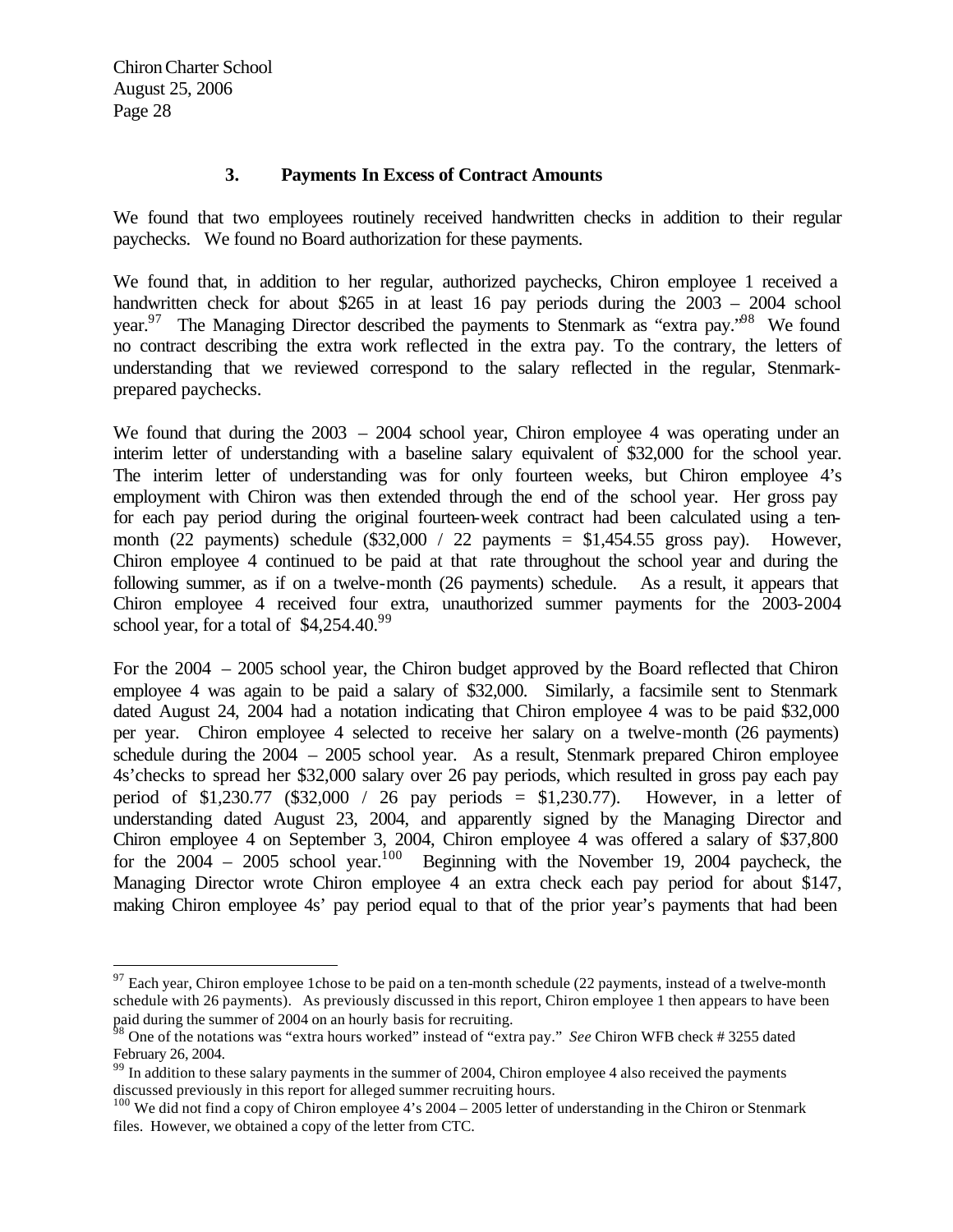$\overline{a}$ 

based on 22 (instead of 26) payments.<sup>101</sup> The extra payments raised Chiron employee 4s' pay to approximately the amount reflected in the August 23, 2004 letter of understanding.<sup>102</sup>

#### **4. Other Unexplained Employee Payments**

We found the following employee payments, with even-dollar amounts, for which we found no supporting documentation or Board authorization:

| Employee           | <b>Check Date</b>  | <b>Check Amount</b> |
|--------------------|--------------------|---------------------|
|                    |                    |                     |
| Chiron employee 4  | July 8, 2004       | $$700.00^{103}$     |
| Chiron employee 12 | March 10, 2004     | \$750.00            |
| Chiron employee 13 | September 15, 2004 | $$100.00^{104}$     |

In addition, we found no supporting documentation or Board authorization for the following Chiron checks:

- A handwritten check to Chiron employee 14 dated September 30, 2004 for \$997 had a notation of "payroll" on the copy of the check provided to Designs for Learning. However, Chiron employee 14 appears to have received her regular paychecks for the pay period's prior and subsequent to September 30, 2004.
- A handwritten check to Chiron employee 11 dated October 15, 2003 for \$1,500 had a notation of "retro pay increase" in the memo section of the check.<sup>105</sup> However, the Managing Director wrote a letter to Stenmark dated September 22, 2003 directing Stenmark to revert Chiron employee 11 to her 2002-2003 salary.
- A handwritten check to Chiron employee 15 for \$200 dated September 26, 2003 contained the notation "Fed Tax Refund" in the memo section of the check.

We found one other instance of an alleged "loan" to Chiron. In the documents that we received from Chiron, we found a copy of Chiron employee 10's personal check for \$2,000 made payable to Chiron dated July 22, 2003, with a handwritten note stating: "loan to school." We found a deposit into Chiron's WFB account for \$2,000 on July 22, 2003. In a check dated July 30, 2003, Chiron paid Chiron employee 10 \$2,000. Therefore, it appears that the July 30, 2003 payment of

<sup>&</sup>lt;sup>101</sup> Because Chiron employee 4 selected a twelve-month payment schedule, she would have been paid through the August 12, 2005 pay period, if Chiron had remained open.

 $^{102}$  \$37,800 / 26 weeks = \$1,453.85 gross pay; \$32,000 / 22 weeks = \$1,454.55 gross pay.

<sup>&</sup>lt;sup>103</sup> During this same period of time, as previously discussed in this report, Chiron employee 4 received several checks for alleged recruiting. While this payment may also have been for alleged recruitment efforts, it was not identified as such.

<sup>&</sup>lt;sup>104</sup> The minutes for the August 17, 2004 Chiron Board meeting state that Chiron employee 13 and the other member of the janitorial staff were to receive \$5,000 each per year as pay increases. Each then had their two-week paychecks increased by \$50. This \$100 payment is in addition to those raises.

<sup>&</sup>lt;sup>105</sup> We found no mention of a pay increase for Chiron employee 11 in the Chiron Board meeting minutes that we reviewed.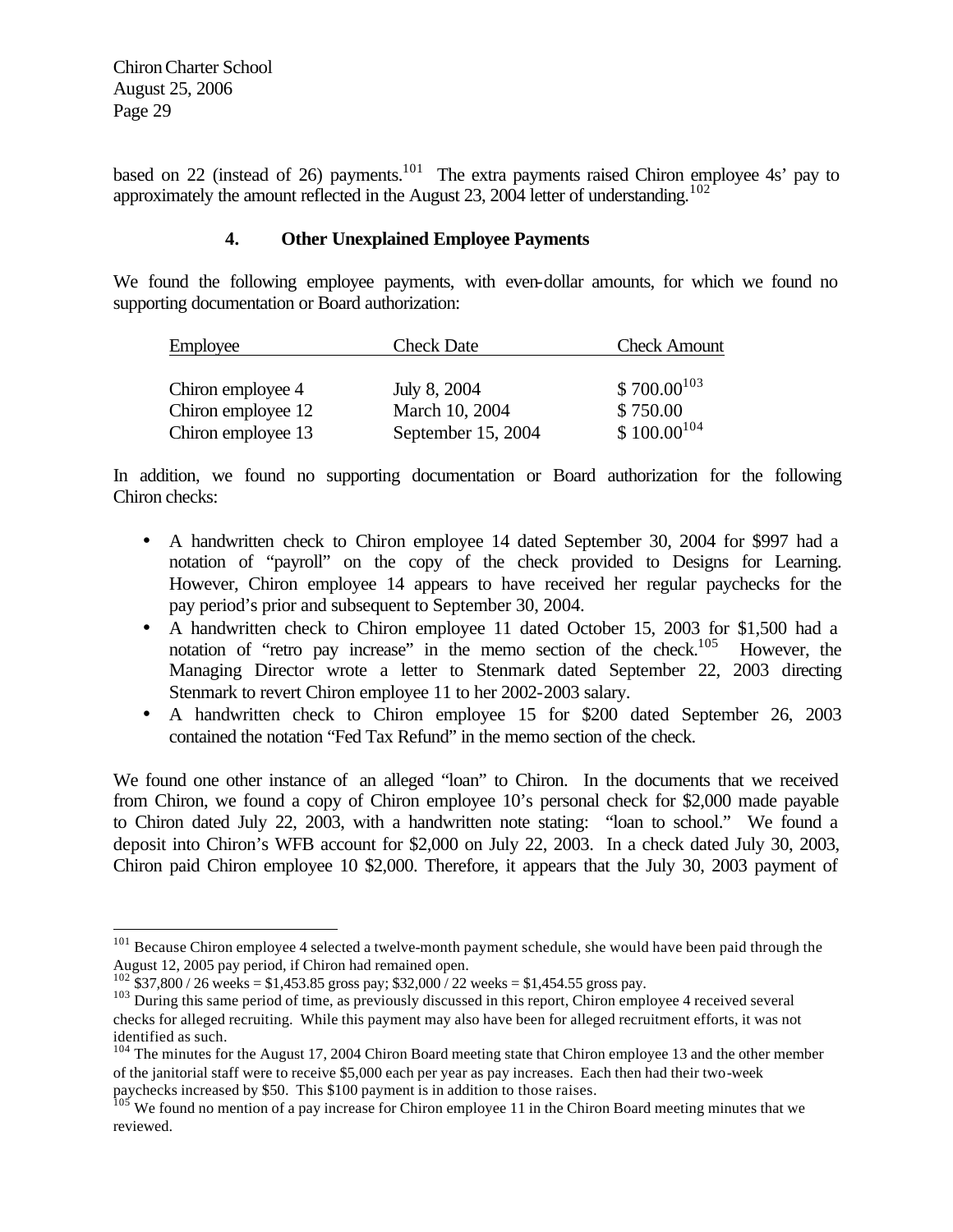$\overline{a}$ 

\$2,000 repaid Chiron employee 10 for his "loan" to the school. We found no other documentation for this "loan."

We recommended that former Chiron employees be interviewed about these payments.

## **VII. Lack of Accounting and Internal Control Procedures**

A Designs for Learning representative informed us that when she went to Chiron in 2005, Chiron's records were in disarray. Similarly, we were informed that CTC and a Chiron Board member also found Chiron's records in disarray in February 2005. Designs for Learning and CTC representatives found that invoices, receipts and other documents were in boxes. They found that mail to Chiron had gone unopened, and bills had not been paid.<sup>106</sup> The Designs for Learning representative said that the boxes contained all of the mail that a school receives, as well as some of The Managing Director's personal records, in no recognizable order.

We were provided with the financial records that remained at Chiron when it was closed. We also found that the documents were not well organized. During our review, we also found that, in some instances:

- Bills were unpaid for more than  $45 \text{ days};^{107}$
- Loose receipts were in the Chiron records;
- Documents were not filed, or were not filed in the proper files;
- Chiron checks were not recorded in Chiron's checkbook registers;

 $107$  Where a governing body meets at least once a month, vendors must be paid within 35 days of the receipt of the goods, services or invoice (whichever is later) unless the contract with the vendor specifies otherwise. *See* Minn. Stat. §§ 124D.10, subd. 8(i) (charter schools subject to section 471.425) and 471.425, subd. 2 (pay within 35 days if governing body meets at least once a month; otherwise within 45 days). It appears that Chiron's Board was to meet monthly. *See, e.g.*, September 26, 2002 Board Meeting Minutes (Item 11: – Board to meet on 4<sup>th</sup> Thursdays of the month); August 17, 2004 Board Meeting Minutes (Item 9: Board to meet on first Wednesday of every month). Chiron's Financial Report for year ended June 30, 2003, contained a finding that Chiron did not pay all vendor obligations within 45 days. *See* Finding 2003-4. Chiron responded to the finding by stating that Chiron was working towards meeting its financial obligations within the 45-day time period. *Id.*

Examples of late payments include TRA and PERA payments. We also found a variety of unpaid invoices in the documents we received from Chiron. For example, we found: an invoice dated January 22, 2005 from Sepler and Associates, Inc., adding \$83.08 in finance charges to a bill of \$564.59 owed from July 1, 2004; a collection letter from the State Fire Marshal for \$100 owed from an October 7, 2004 invoice; a February 15, 2005 letter from Chiron's food vendor Caravan Kids Catering (CKC) stating that \$3,296.10 was still past due, even after a deposit of \$4,200 from Chiron in CNB check # 4603 dated February 15, 2005, and notifying Chiron that CKC would now require COD payments from Chiron; a February 7, 2005 statement from McGraw-Hill for \$2,581.11 from invoices dated October 10, 15 and 28, 2003, and November 2, 2004; February 3, 2005 statements from PCI Educational Publishing for \$592.09 from invoices dated March 15 and 18, 2004, and for \$283.18 from an invoice dated November 22, 2004. *See also* April 8, 2004 letter to the Managing Director from the Minneapolis Public Schools, enclosing an invoice dated January 21, 2004 for sponsorship fees of \$3,600; Chiron paid the bill in May 2004. *See*  Chiron WFB check # 3377 dated May 12, 2004.

<sup>&</sup>lt;sup>106</sup> We were informed that the Managing Director had a rule that she was the only person allowed to handle Chiron's mail. We were also informed that the Managing Director kept the Chiron checkbook in her purse.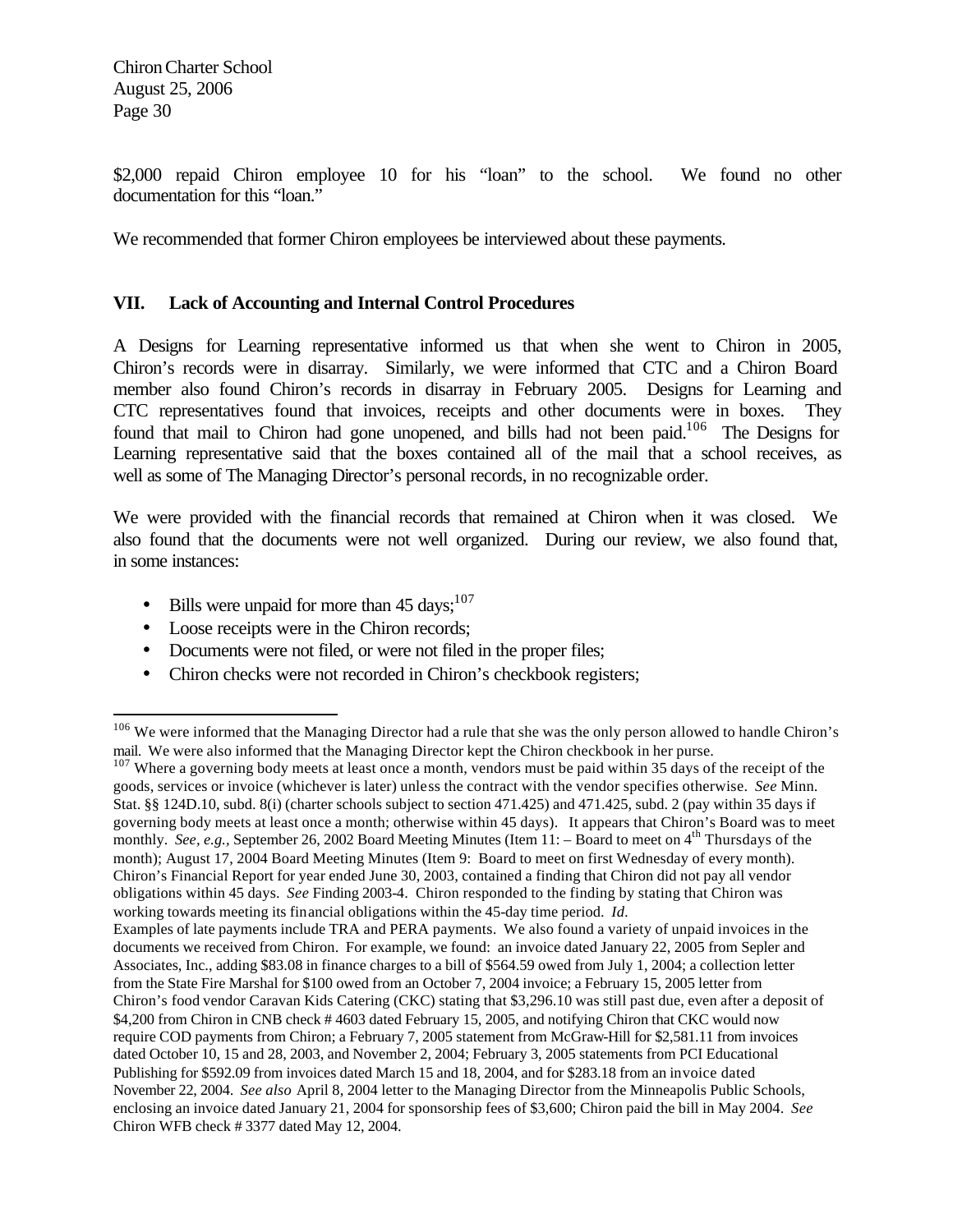- Chiron checks were written out of sequence;
- Chiron staff were given pre-signed blank checks; $108$
- Chiron checks were written for dates in the future;  $109$
- Chiron checks were written and then held before being issued;
- Since at least July 1, 2004, Chiron did not maintain a formal reconciliation of the cash balance on its monthly bank statements;
- Chiron paid \$4,826 in bank nsf and overdraft charges because Chiron did not have sufficient funds in its accounts; $110$
- Electronic fund transfers were used by Chiron without statutorily required controls in place, such as the approval of all such transfers at the next regular board meeting;<sup>111</sup>
- Federal taxes were not paid, or were not paid in a timely manner, resulting in interest charges and penalties, and a total federal IRS liability of \$157,379.34 as of October 26, 2005;
- Retirement fund payments were not paid, or were not paid in a timely manner, resulting in delinquency charges;
- Child support payments were not forwarded, or were not forwarded in a timely manner, to the Minnesota Child Support Payment Center;
- Employees, at times, were paid their gross pay amount, instead of their net pay amount;
- W-2 Statements prepared by Stenmark, and based upon information provided by Chiron, may have inaccurately reported wages paid;
- Employees received payroll advances;
- Some employee advances were never recovered, becoming additional, unauthorized compensation;
- Terms and conditions of employment for several Chiron employees and consultants were not documented in writing, or authorized by the Chiron Board, according to the Chiron Board meeting minutes; $112$
- Hourly employees did not submit time sheets, and the brief handwritten listing of hours submitted by some hourly employees were not signed by the employee and approved by a supervisor;
- Reimbursements were paid without supporting documentation;

<sup>&</sup>lt;sup>108</sup> For example, it appears that on several occasions Chiron employee 10 was given a signed, blank check to purchase items at locations such as Office Depot.

<sup>&</sup>lt;sup>109</sup> For example, we found seven checks written in sequence to "M.C.M." It appears the checks were written to Chiron's attorneys, MacKall, Crounse & Moore, to pay outstanding legal fees of \$41,243.56. Although the checks were written sequentially, they are dated one month apart, from October 30, 2004 through April 30, 2005, for a total of \$40,000.

<sup>110</sup> *See* Attachments F and G of this report.

<sup>&</sup>lt;sup>111</sup> *See* Minn. Stat. § 471.38, subds. 3 and 3a (applicable to charter schools in Minn. Stat. § 124D.10, subd. 8 (i); permitted uses of electronic funds transfers, including vendor payments; only permitted if specific policy controls in place, including annual written delegation of authority, identification of initiator of electronic transfer, written confirmation, and list of all electronic fund transfers submitted to school board at next regular meeting).

<sup>&</sup>lt;sup>112</sup> The Minneapolis School District Consultant concluded in his June 2003 report that the Chiron "Board did not act on the employment of teaching staff, on the custodial staff or on the contracts of administrators."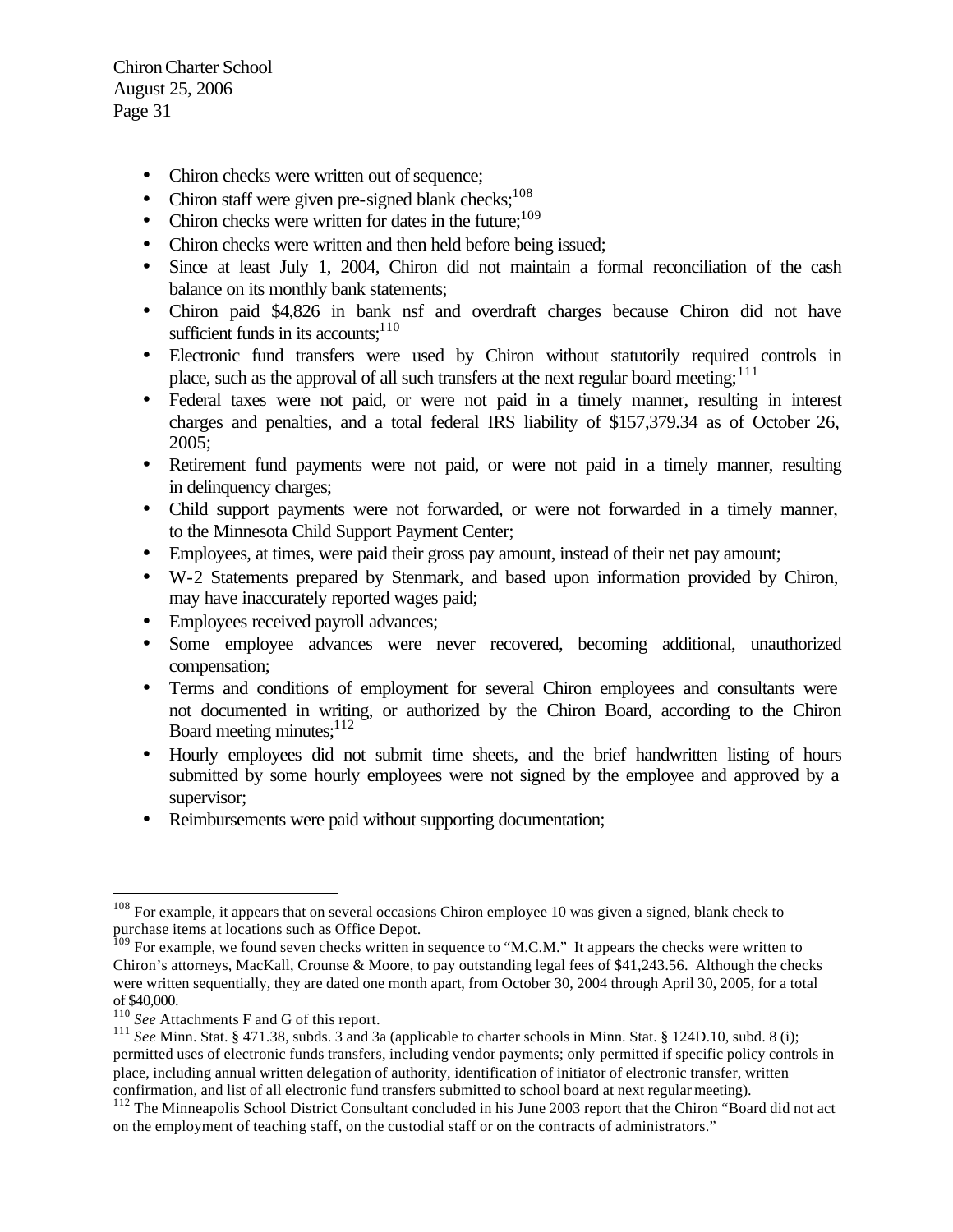- Request for Check forms, itemizing claims and containing the declaration that the claim was just and correct and no part of it had been paid, were not completed prior to all reimbursements: 113
- Chiron's checks did not consistently have a declaration on the reverse side stating that the claim was just and correct and no part of it had been paid; $114$
- Only one signature was required on Chiron's checks;
- The Managing Director wrote checks to herself, without anyone else authorizing the payment;
- Chiron funds were used for gifts for staff members;
- Chiron took out one loan to pay off another  $\alpha$ <sub>115</sub>

Chiron was not using basic internal control procedures. The procedures used by Chiron did not segregate duties.<sup>116</sup> Some controls appear to have been routinely subject to The Managing Some controls appear to have been routinely subject to The Managing Director's management override.<sup>117</sup> The Chiron Board approved some Chiron contracts, but not others.<sup>118</sup> The Chiron Board approved some of Chiron's expenditures, but not others.<sup>119</sup>

 $\overline{a}$ <sup>113</sup> *See, e.g., Attachments E and K of this report. Claims must not be allowed until the person claiming payment* itemizes the claim in writing and signs a declaration that the claim is just and correct and that no part of it has been paid. *See* Minn. Stat. §§ 124D.10, subd. 8 (i) (charter schools subject to section 471.38) and 471.38 (claims payment procedures). Chiron's failure to comply with Minn. Stat. § 471.38 was an audit finding in 2002 and 2003. Chiron Financial Report from April 9, 2002 (date of inception) to June 30, 2002 (Finding 2002-2); Chiron Financial Report for year ended June 30, 2003 (Finding 2003-2).

<sup>114</sup> *See Minn. Stat.* §§ 124D.10, subd. 8 (i) (charter schools subject to section 471.391) and 471.391 (form of declaration on reverse side of check). In response to audit findings that Chiron was not obtaining the required declaration, Chiron agreed to include the required declaration above the endorsement line on its manual checks. *See*  Chiron Financial Report from April 9, 2002 (date of inception) to June 30, 2002 (Finding 2002-2); Chiron Financial Report for year ended June 30, 2003 (Finding 2003-2).

<sup>&</sup>lt;sup>115</sup> For example, a loan for \$25,000 from the Minnesota Nonprofits Assistance Fund was obtained in January 2004, and paid off with a subsequently obtained line of credit.

<sup>&</sup>lt;sup>116</sup> Chiron's audits noted Chiron's limited segregation of duties in a number of areas, due to the limited size of Chiron's office staff. *See* Chiron Financial Report from April 9, 2002 (date of inception) to June 30, 2002 (Finding 2002-1); Chiron Financial Report for year ended June 30, 2003 (Finding 2003-1). In response, Chiron stated that Chiron's management would attempt to maximize the segregation of duties in all areas within the limits of its available staffing.

<sup>117</sup> *See, e.g.,* failure to use the Request for Check form for reimbursements; Attachment E.

<sup>&</sup>lt;sup>118</sup> For example, according to the June 22, 2004 Board meeting minutes, expenditure of \$4,155 was approved to advertise Chiron on radio station B96. However, we found that three payments of \$4,155 were actually made to B96-Radio One. All three payments to B96-Radio One were in the form of cashier's checks. Two of the three cashier's checks were purchased with Chiron CNB checks, both for \$4,155, made payable to B96. The third cashier's check to Radio One for \$4,155 was dated September 23, 2004. The source of funds used to purchase the September 23, 2004 cashier's check was not from Chiron's WFB or CNB accounts. As previously discussed in this report, Chiron did not approve many employment contracts. *See also* the Minneapolis School District Consultant's June 2003 report at page 6.

<sup>&</sup>lt;sup>119</sup> According to the June 2, 2003 Board meeting minutes, the Minneapolis School District Consultant informed the Chiron Board that it needed to approve all expenditures.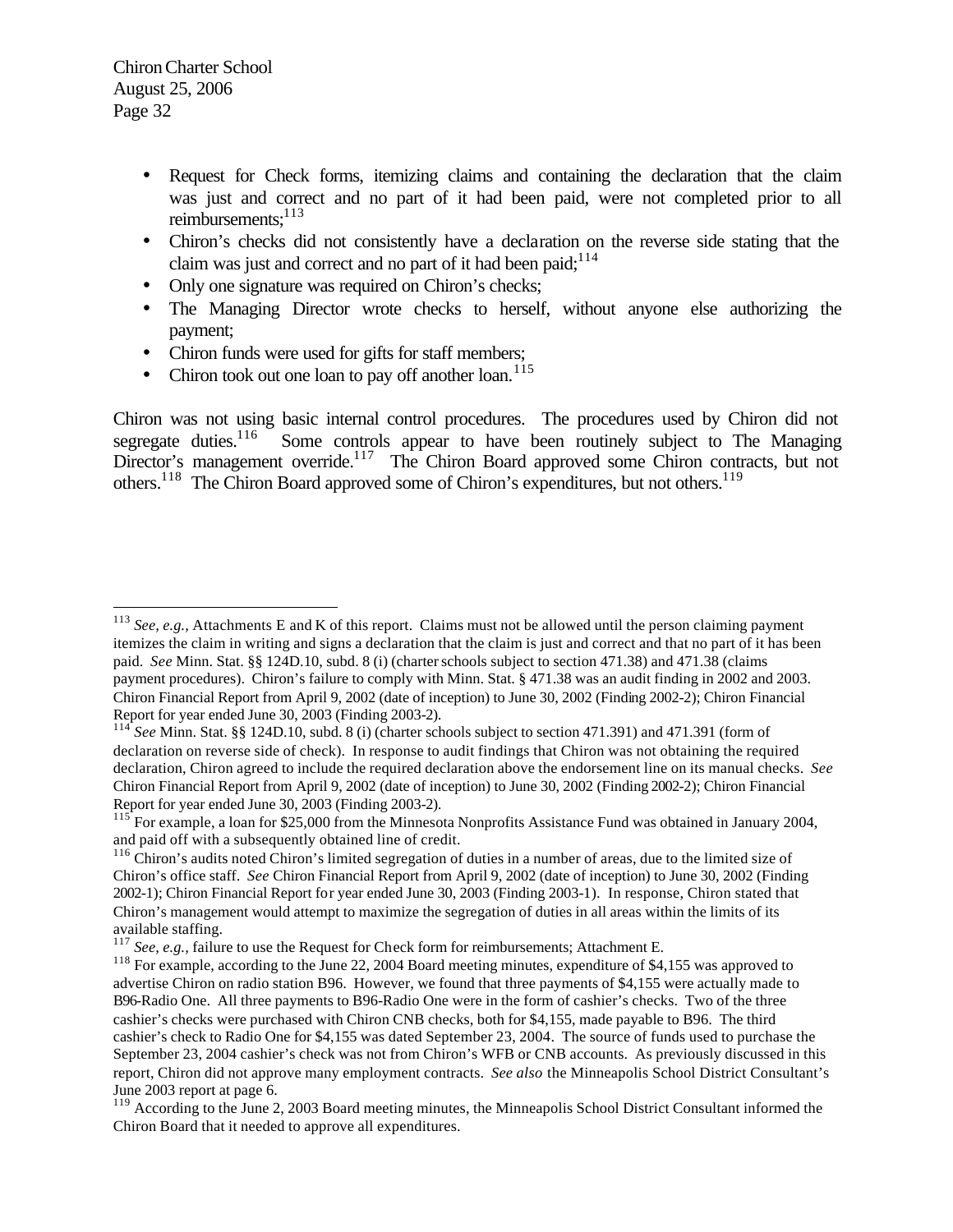#### **VIII. Lack of Effective Board Oversight**

Many of the issues identified in this report could have been avoided or mitigated if Chiron's Board of Directors had exercised due diligence in their oversight role.

Chiron was in precarious financial shape at least as early as July 2003.<sup>120</sup> At both the September 25, 2003 and the December 16, 2003 meetings, the Managing Director requested that Chiron seek a line of credit to meet cash flow needs. In November and December 2003, correspondence between Chiron's attorneys and the attorney for the Minneapolis Public Schools showed that a consultant to the Minneapolis Public Schools had concerns about his ability to obtain financial information from Chiron. In a December 7, 2003 Chiron School Review, the consultant warned Chiron that the Minnesota Department of Education would be lowering its payment amounts because it had been paying Chiron at a higher level than justified by the student estimates previously reported by Chiron. At least two employment contracts were not renewed at the end of 2003 due to fiscal concerns.<sup>121</sup> A representative of the Minnesota Association of Charter Schools (MACS) expressed concern to the Chiron Board in May 2004 that Chiron was fully extended through its line of credit, and cautioned Chiron about entering into any new service contracts.<sup>122</sup> Although the Minneapolis School District Consultant concluded that Chiron was financially solvent through June 30, 2004, he noted that Chiron may need to do some short-term borrowing for cash flow purposes. $123$ 

Despite these warnings, it appears that no one on Chiron's Board reviewed Chiron's actual expenditures or financial procedures after June 30, 2003. There appears to have been no effective oversight of The Managing Director's actions.

# **A. Chiron's Board**

As a nonprofit corporation under Minnesota Statutes Chapter 317A, Chiron's Board was responsible for managing the business and affairs of the nonprofit corporation.<sup>124</sup> The Board had a fiduciary duty, including the duty of care to maintain an active role in Chiron's affairs, to ensure accurate record keeping, to be familiar with Chiron's books and records, and to review

<sup>120</sup> Chiron's budget approved in July 2003 for the 2003-2004 school year was based on 160 students. *See* September 25, 2003 Chiron Board meeting minutes. According to the September 25, 2003 Chiron Board meeting minutes, Chiron's enrollment was at 70 students, and the Board would need to decide Chiron's future at the next Board meeting, including the possibility of closing Chiron.

<sup>&</sup>lt;sup>121</sup> See Chiron Board meeting minutes for November 4, 2003 (Item 4).

<sup>122</sup> *See* Chiron Board meeting minutes for May 19, 2004 (Item 4).

<sup>&</sup>lt;sup>123</sup> The Minneapolis School District Consultant's December 7, 2003 Review actually concludes that Chiron will be financially solvent through "June 30, 2003." However, based upon a letter dated December 16, 2003 to Chiron and Chiron's attorney, from the District General Counsel for the Minneapolis Public Schools, and based upon the date of the consultant's review, it appears that the consultant meant to conclude that Chiron's financial condition was adequate to support school operations through the end of the 2003-2004 school year, through June 30, 2004. <sup>124</sup> *See* Minn. Stat. § 317A.201. *See also* Minn. Stat. § 124D.10, subd. 11(charter schools' authority to hire employees; board of directors to decide matters relating to the operation of the school, including budgeting,

curriculum and operating procedures); Chiron Bylaws at Article II, Section 1 (Board has general management and control of all Chiron business and affairs).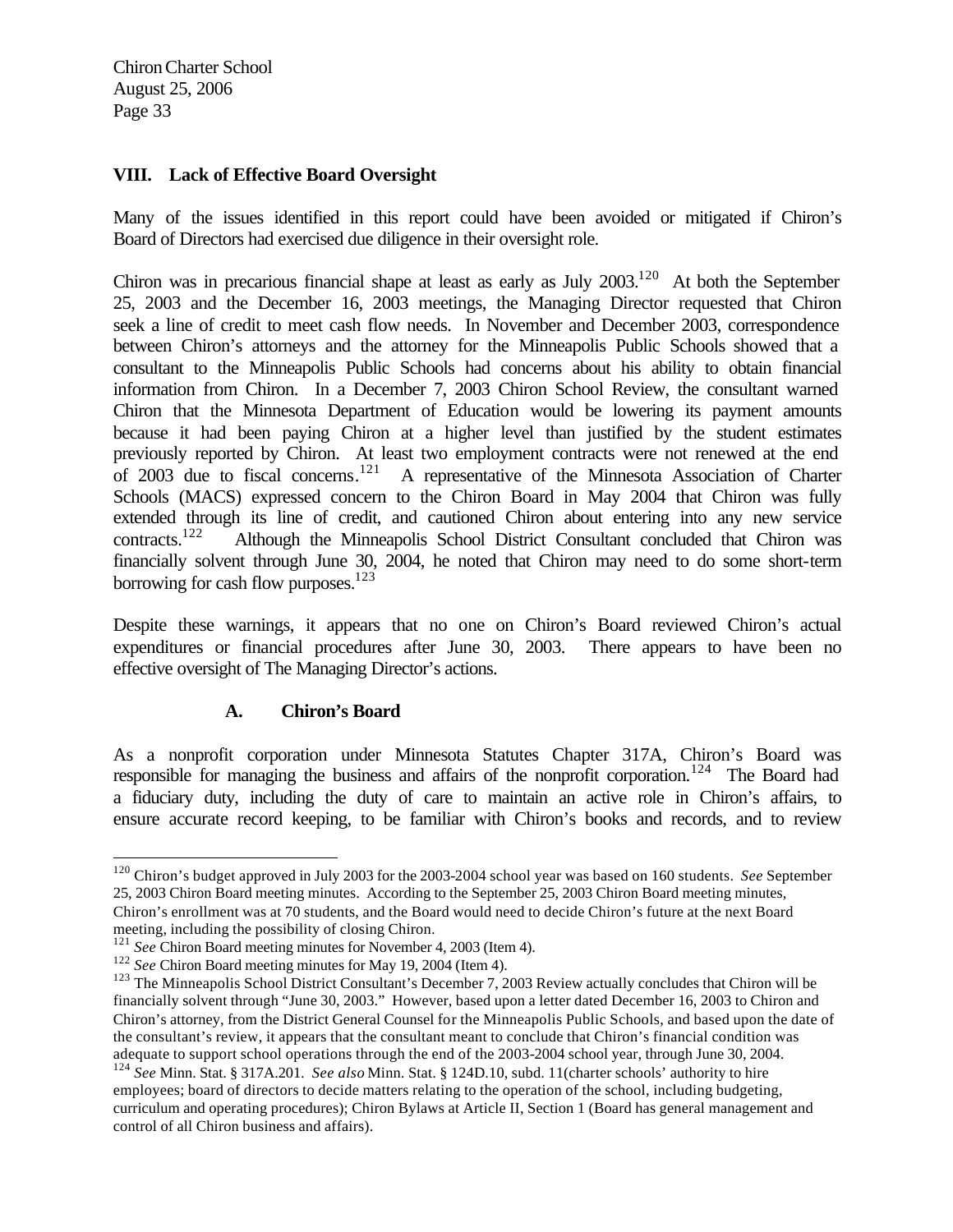the performance of Chiron's officers.<sup>125</sup> It appears that the Chiron Board did not perform these duties.

Chiron's Bylaws specified that the Board must have a treasurer who shall have custody of all funds, subject to regulations that may be imposed by the Board.<sup>126</sup> According to the Chiron Board meeting minutes, when Chiron was first formed, a  $7<sup>th</sup>$  grade student was appointed Chiron's treasurer.<sup>127</sup> However, the student was removed from the Board in July 2003, after being absent from meetings.<sup>128</sup> Thereafter, the minutes do not clearly define who, if anyone, filled the role of treasurer.

Chiron's Bylaws provided that the Board could authorize, either generally or in specific instances, any officer or agent to enter into any contracts or execute any instrument on behalf of Chiron.<sup>129</sup> The Bylaws also provided that Chiron checks could be signed by the authorized officers or agents and in the manner as determined by resolution of the Board of Directors.<sup>130</sup> In the absence of further determination by the Board, checks could be signed by any one of the officers.<sup>131</sup> We found no evidence that the Managing Director was a Chiron officer. We found no Board resolution authorizing the Managing Director to enter contracts and to handle all financial matters on behalf of the Board.

We found that the financial reports the Managing Director provided to the Chiron Board did not accurately reflect Chiron's financial situation. For example, we found:

- The Managing Director under-reported her compensation by approximately \$9,000 each vear. $132$
- For the 2004-2005 school year, Chiron employee 4's salary appears to have been underreported.<sup>133</sup>

<sup>125</sup> *See* Minn. Stat. §§ 317A.251 (standard of conduct for directors); 317A.257 (liability of directors and officers); and 317A.361 (standard of conduct for officers). *See also* Fiduciary Duties of Directors of Charitable Organizations, A Guide for Board Members From the Office of Minnesota Attorney General Mike Hatch, available

at: http://www.ag.state.mn.us/charities/charDuties.html.

<sup>126</sup> Chiron Bylaws at Article III, sections 1 and 7. *See also* Chiron Board meeting minutes for November 7, 2002 (Item 5: Board treasurer's role not reviewed).

<sup>&</sup>lt;sup>127</sup> See Chiron Board meeting minutes for April 8, 2002; April 17, 2002;

<sup>&</sup>lt;sup>128</sup> See Chiron Board meeting minutes for July 24, 2003.

<sup>&</sup>lt;sup>129</sup> See Chiron Bylaws at Article IV, section 1.

<sup>&</sup>lt;sup>130</sup> See Chiron Bylaws at Article IV, section 2.

<sup>131</sup> *Id.*

<sup>132</sup> *See, e.g.,* December 16, 2003 Chiron Board meeting minutes, FY 2003-2004 Projected Expenditures Revised 12/12/03 (Director 52 week work schedule salary of \$52,500). *See also* Chiron's Projected Budget, 2003-2004 submitted to the Minnesota Department of Education as part of Chiron's 2002-2003 Annual Report (prepared by Designs for Learning) at pages 26-28; FY 2004-2005 Projected Expenditures October 4, 2004 (Laxton at \$52,500 for 52 week contract).

<sup>133</sup> *See* Budget approved at the August 17, 2004 Board meeting; FY 2004-2005 Projected Expenditures August 14, 2004 (Salary at \$32,000); letter of understanding dated August 23, 2004 (Salary of \$37,800). *See also* FY 2004- 2005 Projected Expenditures October 4, 2004 (Salary at \$35,000). Chiron employee 4 was a Board member at the time.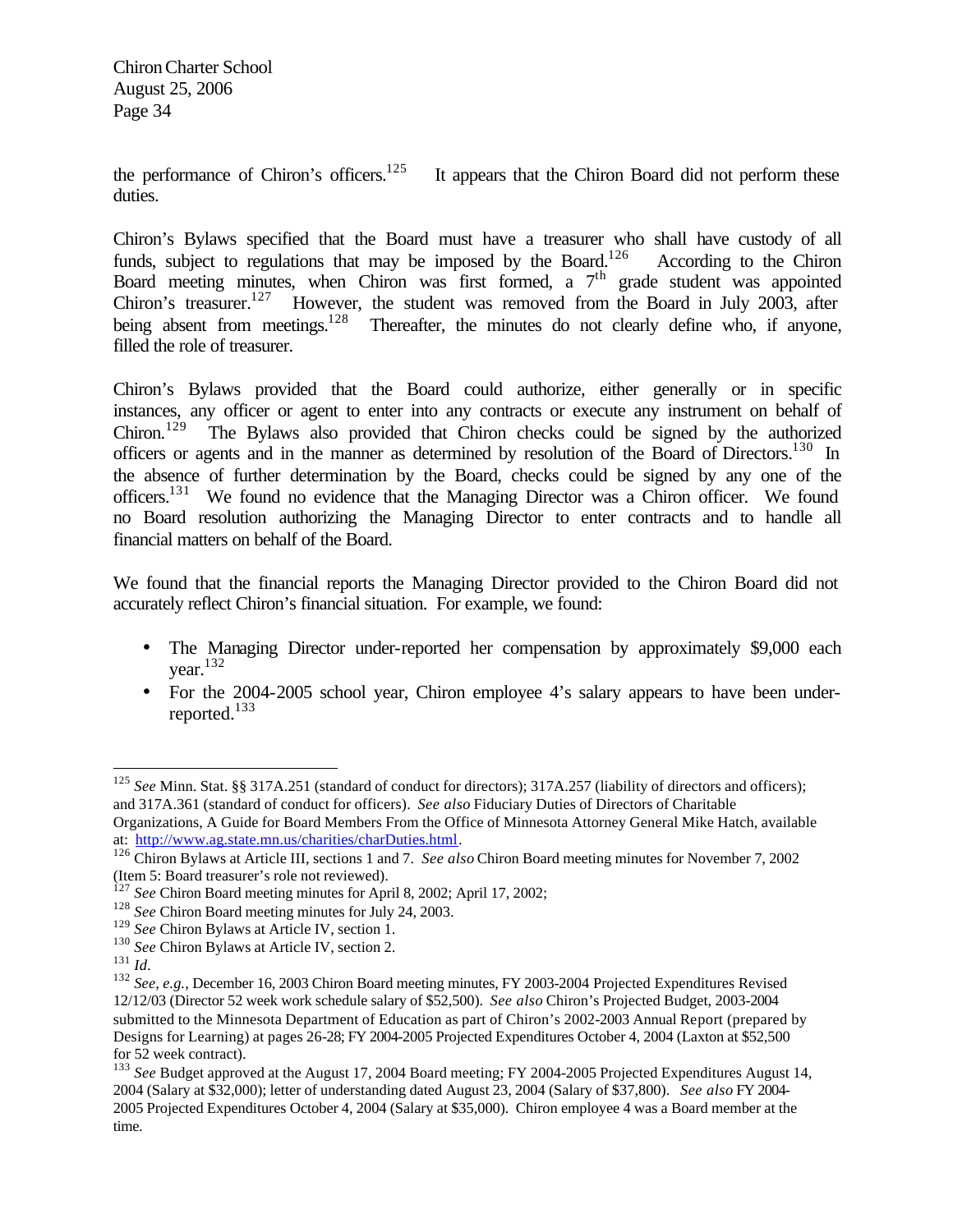$\overline{a}$ 

- Additional compensation paid to Chiron employees was not included in the "Projected Expenditures" presented to the Chiron Board.
- Unpaid retirement fund, tax payments and penalties were not reported to the Chiron Board.
- Unpaid tax obligations were not reported to the Chiron Board.
- General expenses such as telephone bills, repairs, and legal expenses were not included on "Projected Expenditures" presented to the Chiron Board.
- "Nsf" and penalty charges were not reported to the Chiron Board.
- The Managing Director's alleged loans were not reported to the Chiron Board.
- The Managing Director's January 19, 2005 Managing Director's Report failed to mention that Chiron's required audit had not been completed.<sup>134</sup>

According to the Board meeting minutes, the Board was told that it needed to approve all expenditures and contracts, and the Board discussed the need for more active participation.<sup>135</sup> However, we found that the Board did not approve all expenditures and contracts. Instead, it appears the Board relied on The Managing Director's handling of Chiron's finances, without exercising effective oversight.

## **B. Financial Services Contracts**

Chiron had contracts for financial services, but we found that the contracts were never fully implemented.

Chiron had contracts with Stenmark for certain financial and business services.<sup>136</sup> Specifically, for fiscal years  $2002 - 2003$  and  $2003 - 2004$ , Stenmark was hired to perform payroll functions for Chiron, to maintain account information based upon information provided by Chiron, to reconcile Chiron's bank accounts (up to two accounts) on a monthly basis, to prepare 1099s and W-2s, to serve as the primary contact with Chiron's audit firm at the end of the fiscal year, and to process invoices or requests for payments for the issuance of system checks (Stenmark-prepared checks, as opposed to manual checks).<sup>137</sup> During fiscal year  $2002 - 2003$ , Stenmark issued system checks for payroll and for various vendors. However, during fiscal year 2003 – 2004, Stenmark found the recording of financial information into Chiron's books to be difficult

<sup>&</sup>lt;sup>134</sup> The December 8, 2004 Chiron Board meeting minutes mention that Chiron's audit is due December 31, 2004. We had an agenda, but no minutes for the Board's January 19, 2005 meeting. The Managing Director's January 19, 2005 Managing Director's Report stated that the Managing Director did not "foresee needing to make further reductions in our expenses at this time."

<sup>&</sup>lt;sup>135</sup> See February 26, 2003 Chiron Board meeting minutes (Board training and the need for more active participation discussed); June 2, 2003 Chiron Board meeting minutes (Minneapolis School District Consultant reports that Board need to approve all expenditures).

<sup>&</sup>lt;sup>136</sup> During fiscal year 2002 – 2003, Stenmark also agreed to provide up to two days of consulting to set up and review procedures. We found a copy of Stenmark, Inc.'s Service Agreement with Chiron, July 1, 2002, signed by the Managing Director, in Chiron's documents. We found unsigned copies of Stenmark's July 2003 contract with Chiron. Except for Stenmark's Fee Schedule contained in Appendix A, the language of the two agreements appears to be virtually identical.

<sup>&</sup>lt;sup>137</sup>Fiscal year  $2002 - 2003$  was from July 1, 2002 through June 30, 2003. Fiscal year  $2003 - 2004$  was from July 1, 2003 through June 30, 2004.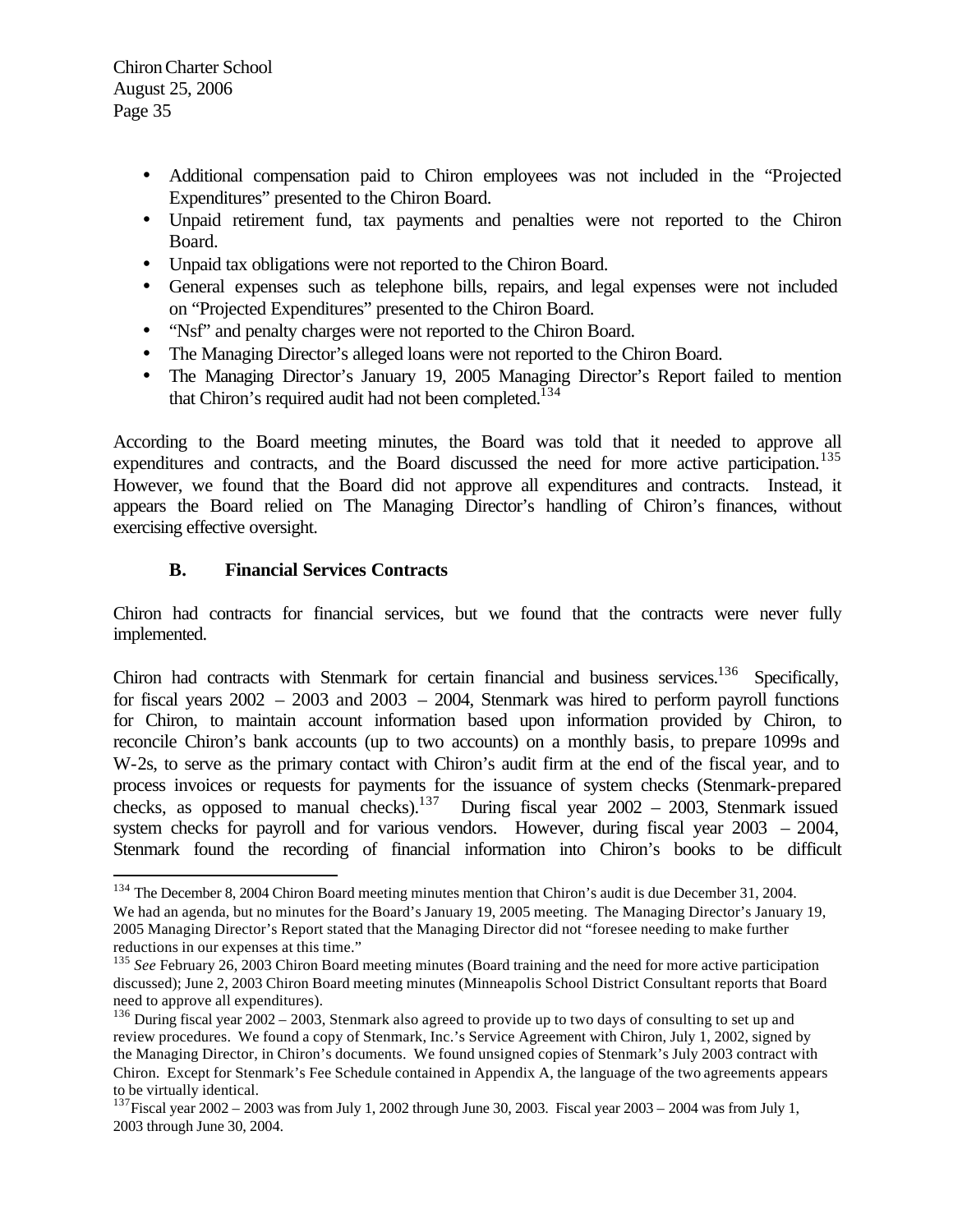because so many of Chiron's checks were manual checks, written by the Managing Director without being processed through Stenmark. Beginning July 1, 2004, Stenmark's relationship with Chiron was terminated by Chiron, but Stenmark was then asked to process certain payroll information.

It appears that Stenmark was unable to meet its contractual obligations because Chiron failed to perform its duties under the fiscal year 2003 – 2004 Stenmark contract. As a result, Chiron's required audit for fiscal year 2003 – 2004 could not be performed.

Under the Stenmark contract, Chiron was required to provide Stenmark with, among other items, information on the banks it used.<sup>138</sup> However, Chiron opened an account at CNB in February 2004, but Stenmark did not learn about the account until months later. Stenmark continued to prepare payroll checks on the WFB account, only to discover that the Managing Director was writing manual checks to employees from the CNB account. Stenmark continued to prepare checks for retirement accounts, but we found several unsigned retirement account checks in the documents we received from Chiron. Under the contract, Chiron was required to provide Stenmark with descriptions of the purpose for which payments were made.<sup>139</sup> However, Stenmark was still seeking information in January 2005 regarding some of Chiron's fiscal year  $2003 - 2004$  payments.<sup>140</sup> Under the contract, Chiron was required to identify the source of all funds received.<sup>141</sup> However, in January 2005, Stenmark was still seeking information regarding certain Chiron deposits.<sup>142</sup> Under the contract, Chiron was required to provide Stenmark with a copy of manual checks, and all supporting documents for the checks.<sup>143</sup> However, we found that Chiron did not provide Stenmark with copies of all of Chiron's checks, and supporting documents were lacking for many of the check copies that were provided to Stenmark.

We found no evidence that Stenmark informed the Chiron Board of the problems it was having in obtaining timely information from the Managing Director, or in preparing for Chiron's audit.

Chiron also had various contracts with Designs for Learning. In an August 17, 2004 Contract for Consulting Services, for \$25,000 (\$2,500 per month), Designs for Learning agreed to provide

<sup>138</sup> *See* Stenmark contracts section II.B.1.

<sup>139</sup> *See* Stenmark contracts section II.B.1.

<sup>140</sup> *See, e.g.,* Stenmark memorandum dated January 24, 2005. The Stenmark documents also contain a notation that the Managing Director was asked to identify the items on November 24, 2004. Stenmark ran unidentified checks through "clearing accounts" in order to produce bank reconciliations. As of December 30, 2004, debits in the clearing accounts totaled \$490,578 and credits in the clearing accounts totaled \$493,381. Stenmark could see transactions from Chiron's bank statements, but had no idea what the transactions were for. As of December 30, 2004, Stenmark had unsuccessfully sought information from the Managing Director on at least three different occasions regarding the transactions in the clearing accounts.

<sup>&</sup>lt;sup>141</sup> See Stenmark contracts section II.B.1.

<sup>142</sup> *See, e.g.,* Stenmark memorandum dated January 24, 2005. For example, in November 2004, Stenmark requested information from Chiron on the CNB and the Community Loan Technologies loans. Stenmark learned about the CNB and Community Loan Technologies loans from the CNB bank statements.

<sup>143</sup> *See* Stenmark contracts section II.B.3.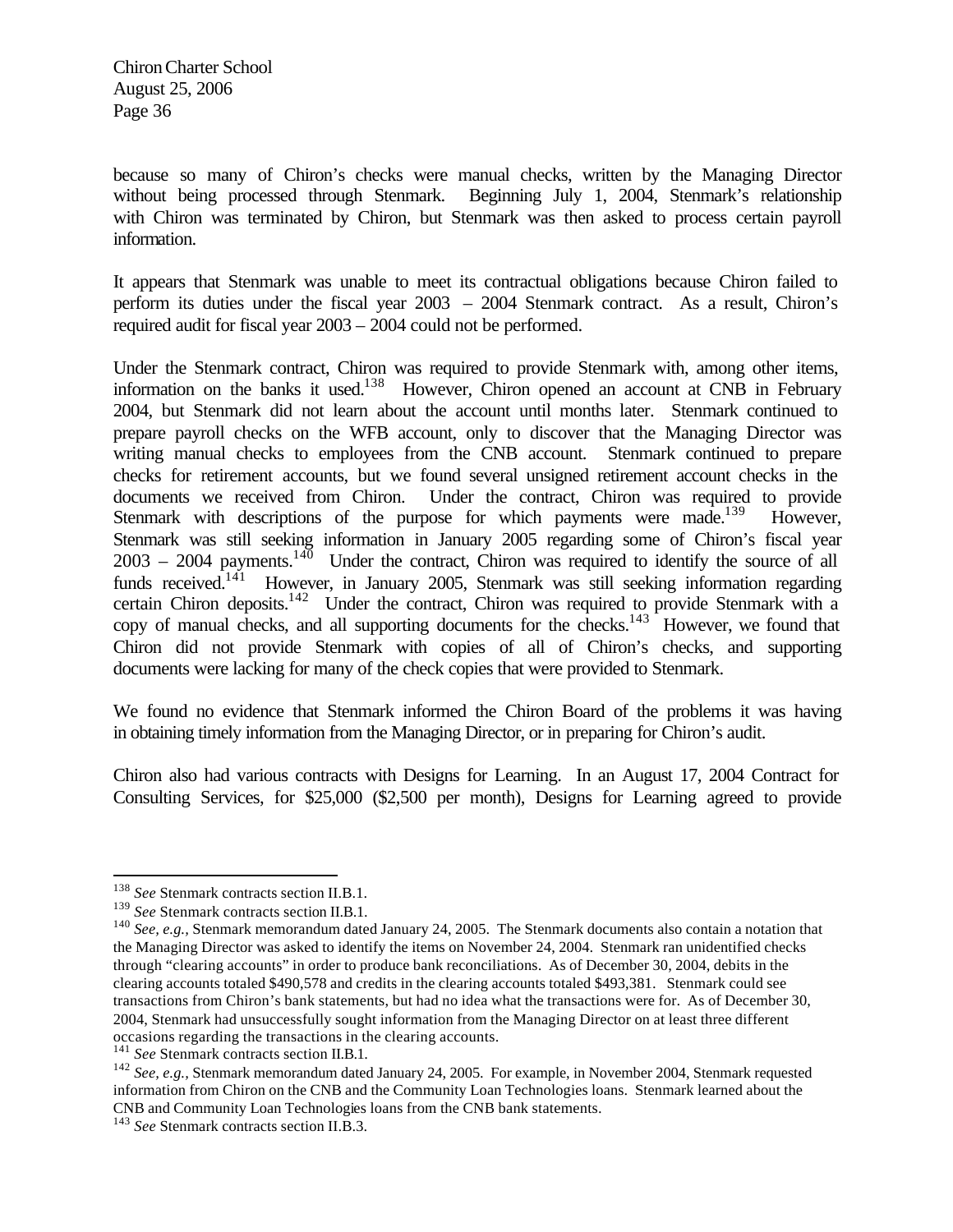financial management, accounting and audit preparation services, among other services.<sup>144</sup> More specifically, under the contract, among other things, Designs for Learning agreed to:

- Assume responsibility for all financial management functions of the school;
- Pay bills regularly with school funds;
- Manage the expense reporting process and procedures;
- Reconcile bank statements on a timely basis;
- Prepare financial statements for internal and board review, at least three times per year;
- Advise on cash flow, cash management, and credit issues;
- Assist the director and board leadership with the preparation and maintenance of school budgets.

Beginning in September 2004, Designs for Learning invoiced Chiron \$3,325 per month for "Financial Management, accounting, and audit preparation," and "Government Reporting."<sup>145</sup> However, Designs for Learning did not perform the financial services itemized in the August 17, 2004 contract, and Chiron did not pay Designs for Learning for the services billed in these invoices.<sup>146</sup> Designs for Learning informed us that it was unsuccessful in obtaining financial documents from the Managing Director until December 2004. We found no evidence that prior to that date, Designs for Learning reported to the Board on its unsuccessful attempts to implement the new contract.<sup>147</sup> We found no evidence that the Board questioned whether the new Designs for Learning contract had been implemented, even though the terms of the contract had been reviewed with them in August. Rather than relying on the contracted financial services provided by Designs for Learning, it appears that the Board approved a \$50,000 line of credit at its November 10, 2004 meeting based upon a report that the Managing Director provided to the Board. $148$ 

# **C. Chiron's Sponsors**

 $\overline{a}$ 

In a letter dated November 12, 2003, the Minneapolis School District (District) gave Chiron notice of termination of its sponsorship because there had been a 50% reduction in Chiron's enrollment that could cause a sudden closure, and Chiron had not provided financial information requested by the sponsor. The notice of termination was withdrawn after Chiron apparently provided the information to the District. The Minneapolis School District's consultant then provided the District with a report concluding that Chiron's financial condition was adequate to support Chiron's operations through the end of the 2003-2004 school year. The consultant's

<sup>&</sup>lt;sup>144</sup> See Contract for Consulting Services between Chiron and Designs for Learning (August 17, 2004). The contract was approved at the August 17, 2004 Chiron Board meeting (Item 5).

<sup>&</sup>lt;sup>145</sup> "Financial Management, accounting, and audit preparation" services were billed at \$2,550 per month. "Government Reporting" was billed at \$775 per month.

<sup>&</sup>lt;sup>146</sup> Designs for Learning confirmed that the last payment it received from Chiron was on April 14, 2004.

<sup>&</sup>lt;sup>147</sup> A Designs for Learning representative was present at the February 18, 2005 Chiron Board meeting when Chiron decided to close. As noted previously, we did not find January 19, 2005 Chiron Board meeting minutes. The December 8, 2004 and November 10, 2004 Board meeting minutes do not mention anyone from Designs for Learning or the Designs for Learning contract.

<sup>148</sup> *See* Chiron Board meeting minutes for November 10, 2004, item 4.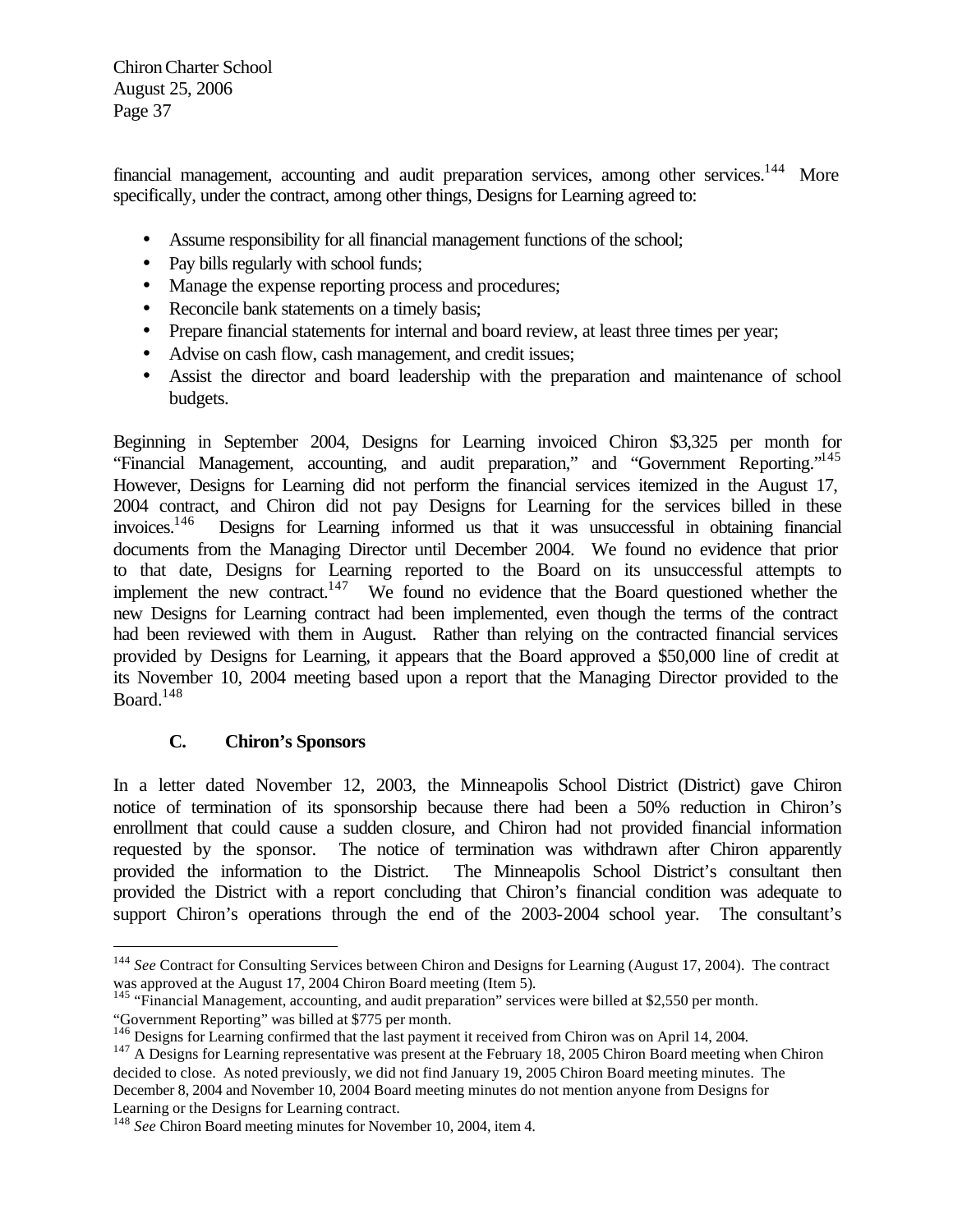conclusion appears to have been based, in part, on information provided by the Managing Director . The Minneapolis School Board decided not to renew its sponsorship of Chiron as of June 2004 because it was no longer a "conversion" charter school since the experienced teachers were no longer with Chiron.<sup>149</sup>

Pillsbury United Communities (Pillsbury) entered an agreement to become Chiron's sponsor in June 2004. Pillsbury provided Chiron with Pillbury's Charter School Policy and Sponsorship<br>Guidelines.<sup>150</sup> The Guidelines states that "folne of the primary responsibilities of the sponsor is The Guidelines states that "[o]ne of the primary responsibilities of the sponsor is to provide oversight to the school."<sup>151</sup> The Guidelines also state that Pillsbury offers "a high quality package of administrative services," including accounting and asset management, to charter schools it sponsors.<sup>152</sup> Pillsbury did not provide accounting and asset management services to Chiron. Instead, the contract Chiron signed with Pillsbury placed the operation of Chiron with Chiron's Board of Directors, and provided that Pillsbury had no authority, control, power, or administrative or financial responsibility over Chiron.<sup>153</sup>

Unlike the reports the Minneapolis School Districts' consultant prepared when the Minneapolis School District was Chiron's sponsor, we found no reports from Pillsbury.<sup>154</sup> From the Chiron Board meeting minutes available to us, it appears that between June 2004 and February 2005, a Pillsbury representative attended only two meetings: the August 17, 2004 meeting where Chiron was welcomed to the Pillsbury family, and the February 18, 2005 meeting where the Pillsbury representative recommended that another school (Minnesota Transitions School) help transition Chiron students when Chiron closed.<sup>155</sup>

#### **IX. Misrepresentations to CTC**

It appears that the Managing Director misrepresented Chiron's financial situation to CTC in 2005, in order to secure CTC's financial support. CTC informed us that they were approached by Chiron, and were told that Chiron needed only \$80,000 in order to meet its financial obligations for the remainder of the  $2004 - 2005$  school year. CTC informed us that they gave CTC \$80,000 based upon those claims. However, CTC quickly discovered that Chiron's debts and payroll obligations exceeded \$80,000. We confirm that Chiron's debts and payroll obligations exceeded \$80,000 at the time Chiron closed.

<sup>149</sup> *See* Letter to Chiron from the Minneapolis Public Schools dated April 7, 2004.

<sup>&</sup>lt;sup>150</sup> The Charter School Policy and Sponsorship Guidelines (Pillsbury Guidelines) are dated March 2004, and were approved at the Pillsbury Board's March 18, 2004 meeting.<br> $^{151}$  See Pillsbury C. i. i.

See Pillsbury Guidelines at page 13.

<sup>&</sup>lt;sup>152</sup> *See* Pillsbury Guidelines at page 8. The financial management role of the sponsor includes sharing financial information at each board meeting on current student enrollment (MARSS), other income, current expenses, an upto-date balance sheet, and any other financial related issues. *See* Pillsbury Guidelines at page 13.

<sup>&</sup>lt;sup>153</sup> See Charter School Contract between Pillsbury Untied Communities, Sponsor, and Chiron Charter School dated June 30, 2004 at sections 4 (management and administration) and 5.2.

<sup>154</sup> We found no evidence that Chiron paid Pillsbury any sponsorship fees. *Compare* Chiron WFB check paying Minneapolis Public Schools \$3,600 for January 21, 2004 invoice for sponsorship fees.

<sup>&</sup>lt;sup>155</sup> It appears there was no July 2004 meeting (June 22 minutes were approved at the August 17 meeting), and we only found agendas for meetings set for September 6, 2004, January 19, 2005, and February 16, 2005. The agenda for the February 16, 2005 meeting contains "Approve minutes from February 14 meeting" as an agenda item.